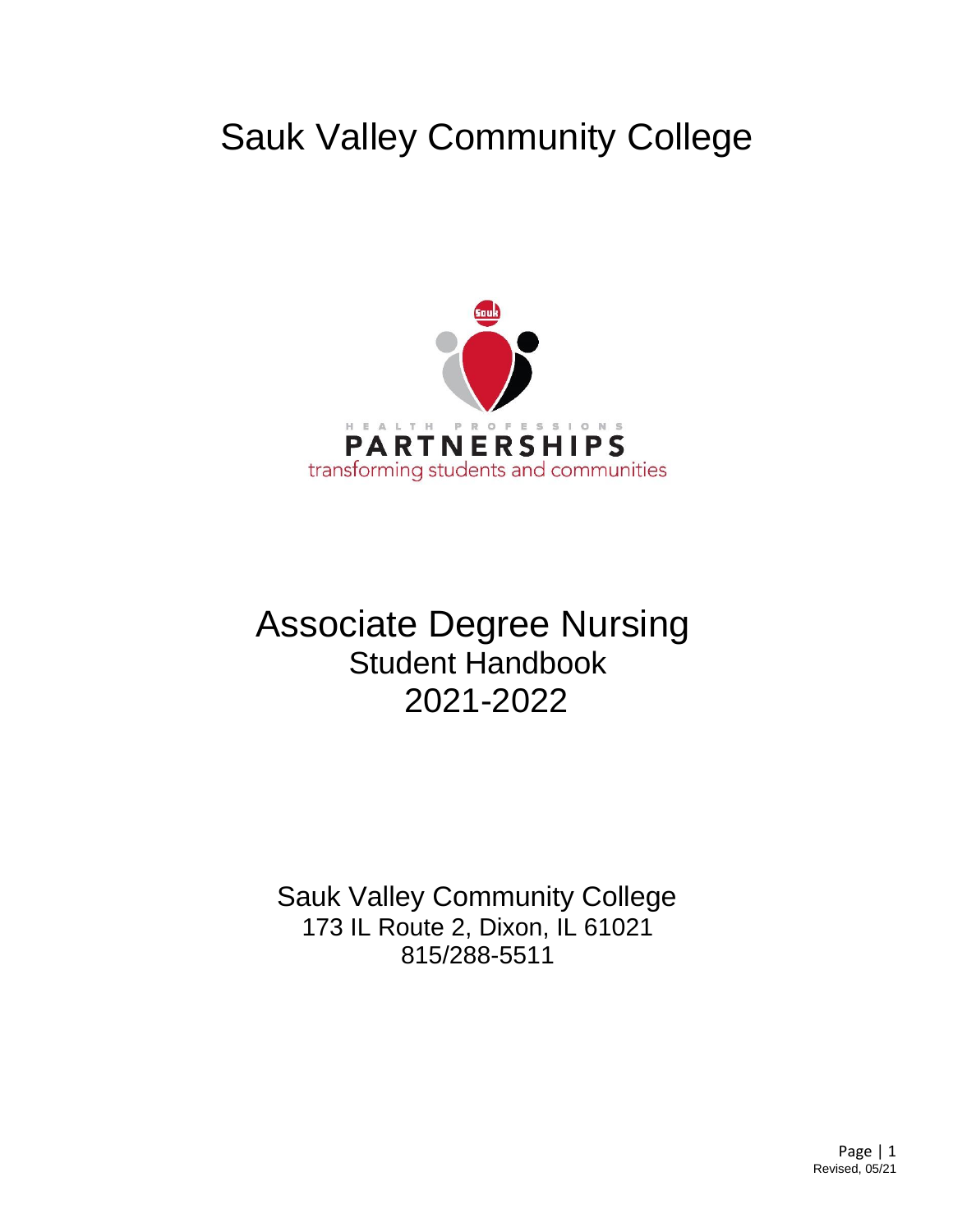#### **Table of Contents**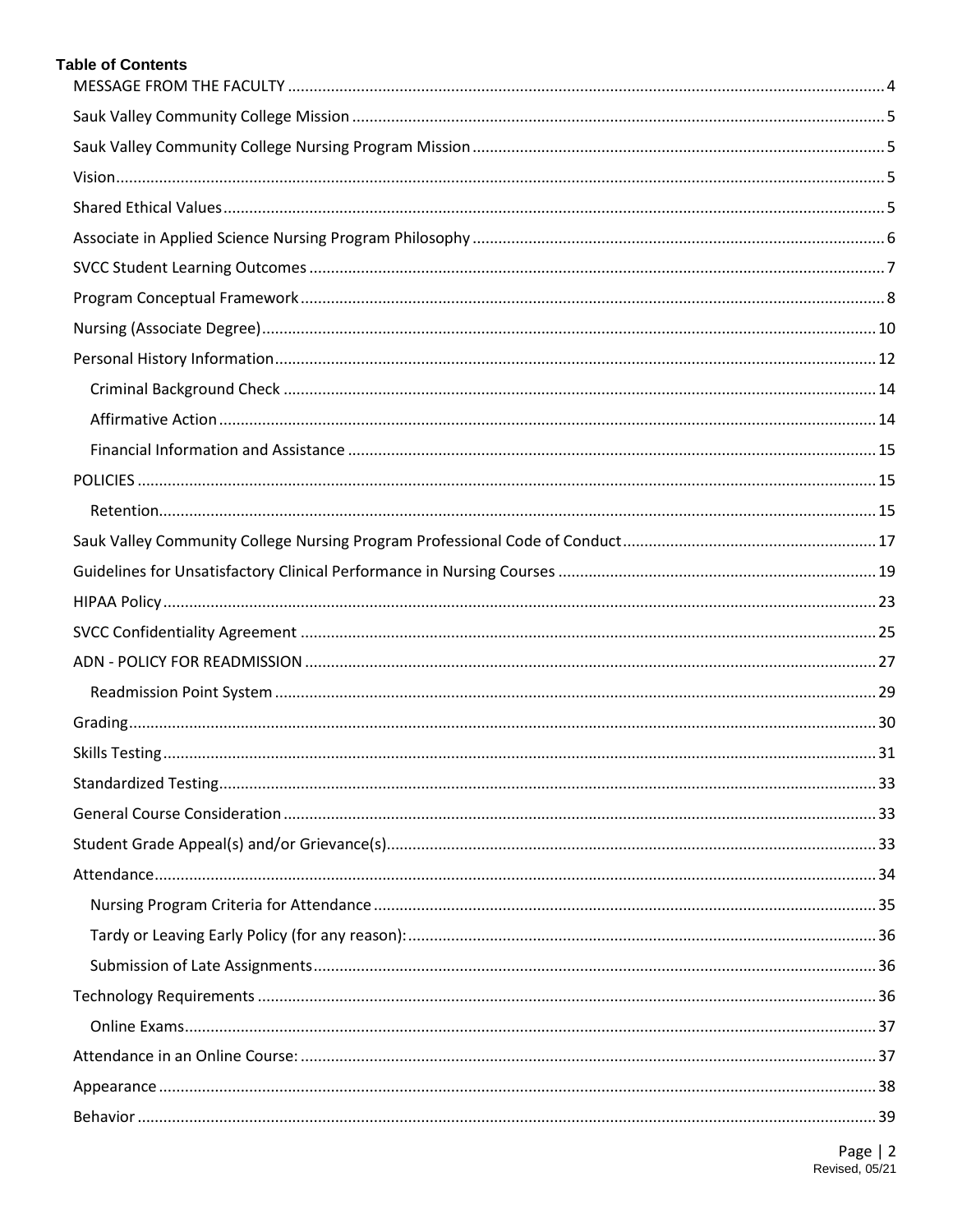| SAUK VALLEY COMMUNITY COLLEGE HEALTH INFORMATION RELEASE FORM HEALTH PROFESSIONS EDUCATION  51 |  |
|------------------------------------------------------------------------------------------------|--|
| SVCC ASSOCIATE DEGREE NURSING ACKNOWLEDGEMENT OF RECEIPT OF NURSING HANDBOOK52                 |  |
|                                                                                                |  |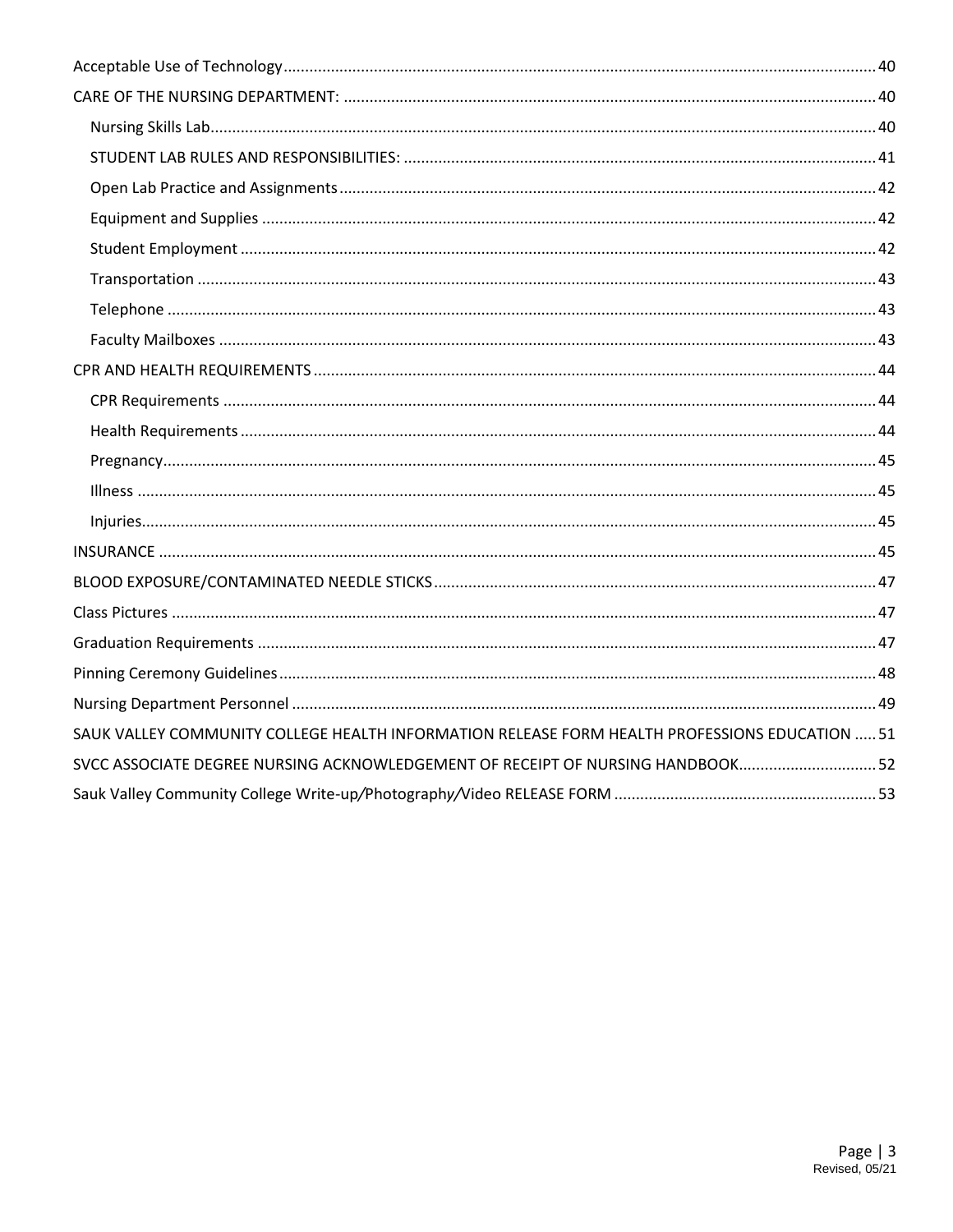### **MESSAGE FROM THE FACULTY**

<span id="page-3-0"></span>The process of being educated as a nurse is one of the most thrilling, enlightening, sobering, unnerving pursuits known. You will learn to receive a small part of your patient's life, and in return you will give a fragment of yourself to the patient.

Life at best is a continuous give and take. Many times, you will feel that you are giving more than your share of time, energy, and work. At other times, you may feel that you are taking more criticism, hard situations and general unpleasantness than the other fellow.

There is a special way of life in this new career you have chosen which needs to be learned, do not expect to learn it in a day, a week, or even a year. Even when you complete the program, you will only have a grasp of the mere essentials for practice -- your learning must continue throughout your life.

Each day will give you opportunities to grow, if you look for them -- you must assume responsibility for your learning.

We are here to help you. Along with the class work, we will also try to answer your personal questions or help you find the right direction. Never be afraid or embarrassed when you do not understand. Have the courage to ask for help and show willingness to consider suggestions. The responsibility is yours, when you need help, our door is open. The best way to be sure that the instructor is available is to make an appointment during the instructor's office hours, which are posted outside each instructor's office door.

You are on the threshold of a new life; you have made a choice and commitment to accepting the responsibilities of a student nurse. There will be joys and sorrows, successes, and failures. In the last analysis, each of you must, individually, work out your own education. Make the most of the formative months ahead to enable you to have a profitable and enjoyable experience.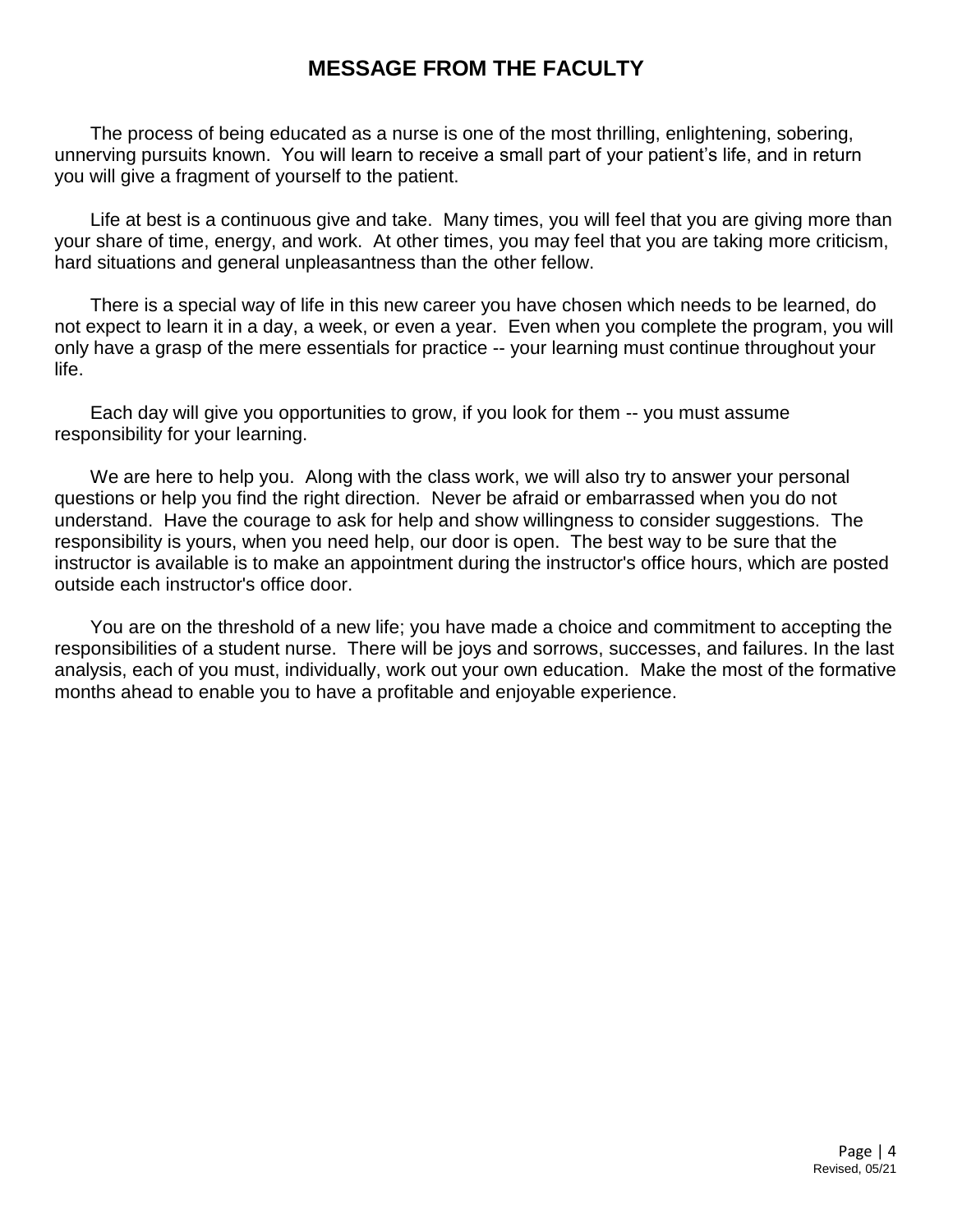### <span id="page-4-0"></span>**Sauk Valley Community College Mission**

Sauk Valley Community College is dedicated to teaching and scholarship while engaging the community in lifelong learning, public service, and economic development.

### <span id="page-4-1"></span>**Sauk Valley Community College Nursing Program Mission**

"The Sauk Valley Community College Nursing Program is dedicated to transforming the lives of our students and the communities they serve by providing a diverse, quality education."

#### <span id="page-4-2"></span>**Vision**

Sauk Valley Community College will be recognized as a benchmark institution of higher education that provides exceptional learning opportunities in response to the diverse needs of its students and community.

#### <span id="page-4-3"></span>**Shared Ethical Values**

Recognizing that education is the single best means of improving the quality of people's lives, we the people of the SVCC community commit to living these shared ethical values:

#### **Respect**

*We respect the worth and dignity of all people.*

#### **Responsibility**

*We value and advocate that all take responsibility for themselves, their learning, and the environment.*

#### **Fairness**

*We advocate fairness and just treatment of all people.*

#### **Integrity**

*We expect and constantly stand for integrity, honesty, and ethical treatment of all people.*

#### **Caring**

*We value the creation of opportunities in a caring environment.*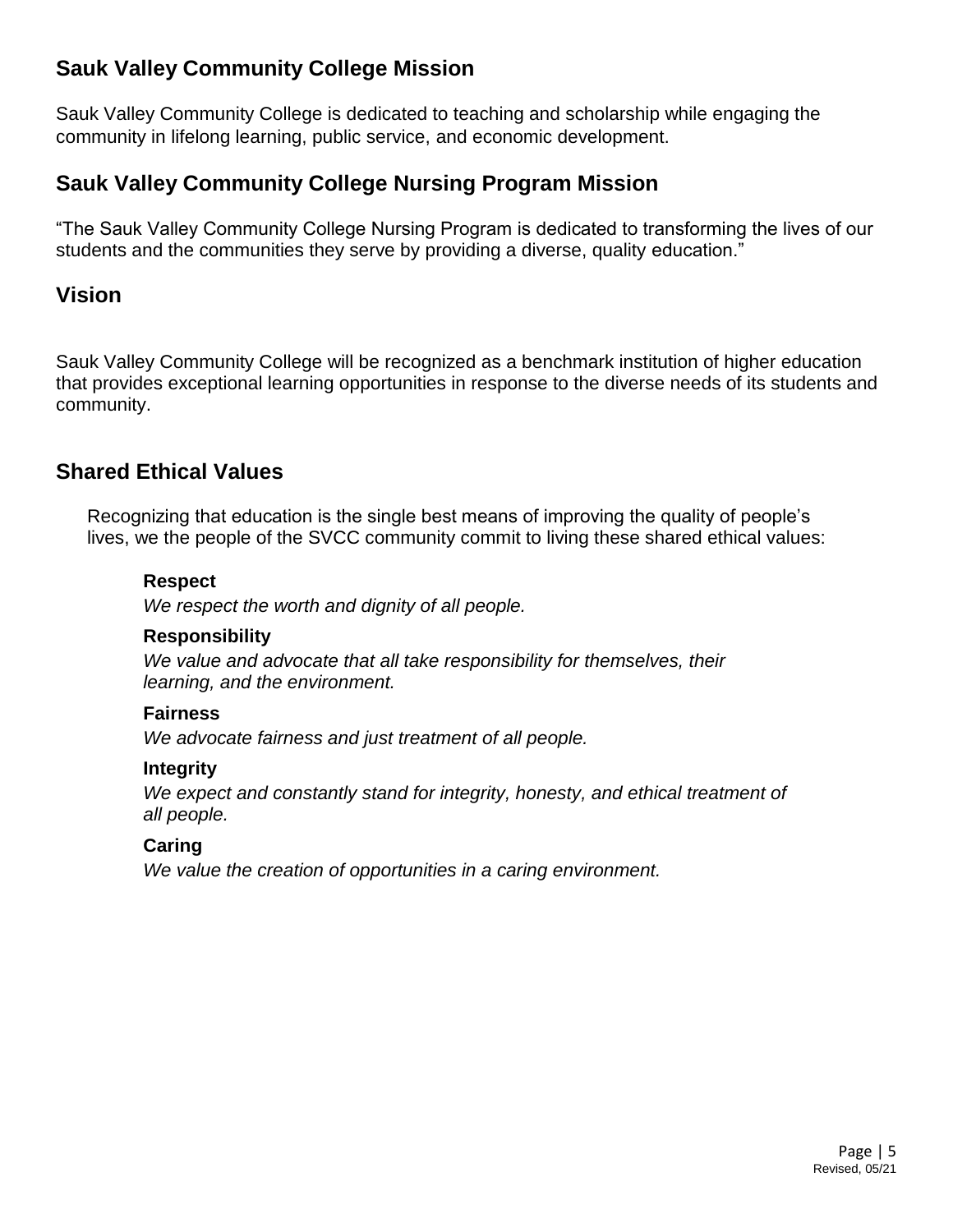### <span id="page-5-0"></span>**Associate in Applied Science Nursing Program Philosophy**

In accordance with the mission and philosophy of the Sauk Valley Community College, the faculty of the Nursing Education Department accepts the following philosophy:

### **Philosophy Statement**

The philosophy of the Sauk Valley Nursing program is founded on the belief that the everchanging environments of learning and health require a partnership between faculty, students and individuals, families, and communities they serve. The program partners will contribute to the continued development of the knowledge, skills and attitudes that are needed to advance towards safe, quality nursing care.

Nursing is a learning process in which critical thinking, collaboration, communication, and evidence-based knowledge are utilized for the purpose of nurturing caring*,* ethical*,* professional healthcare providers. The nurse is accountable to the employer and larger communities as well by engaging in progressive evaluation of systems towards continuous improvement. The nursing process will be used as the nurse and patient collaborate towards holistic patient centered care.

Continuous improvement will be fostered in the learning environment. The students will be accountable for meeting measurable outcomes. The faculty serve as role models and design effective learning experiences so that graduates can be competent, entry level practitioners in a variety of settings. The faculty and students are active drivers towards excellence as we all move to achieve personal and program-goals.

Dependability, professional behavior, ethical and legal delivery as well as sensitivity to gender and cultural issues are expected of our faculty, staff, students and graduates. The career goal of cooperation is demonstrated through effective communication and the outcome of initiative equates with the nurse's knowledge to continually expand through advanced education and research.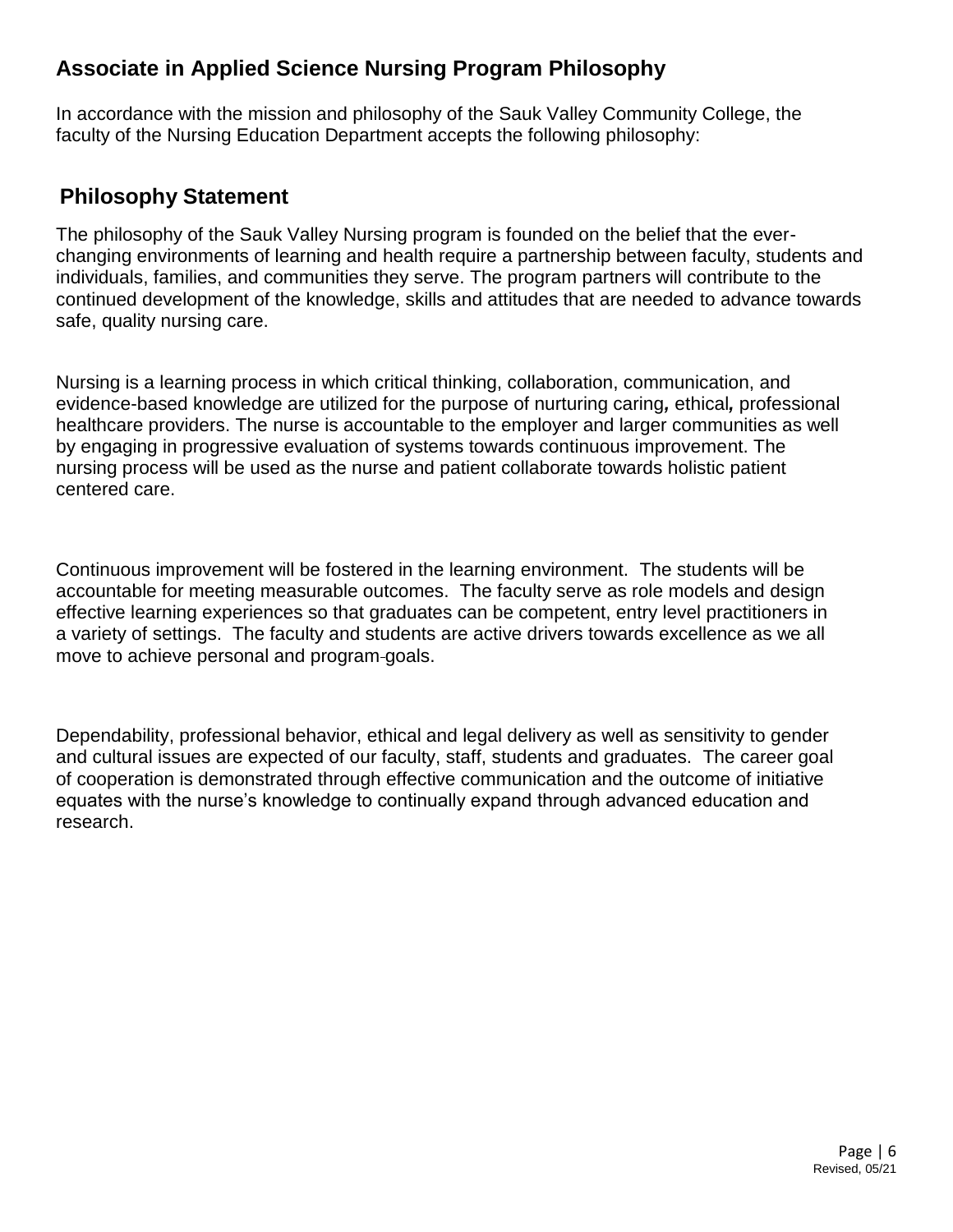### <span id="page-6-0"></span>**SVCC Student Learning Outcomes**

Students can expect to achieve the following end-of-program learning outcomes once completing an Associate in Applied Science (AAS) degree in nursing from SVCC:

Patient Centered Care: *Validate individuals, families, and communities as partners in holistic care.*

Safety*: Plan nursing care that encompasses competent individual performance within a system that assesses for safe practice.*

Evidenced Based Practice: *Integrate current evidence-based knowledge into nursing care.*

Quality Improvement: *Integrate systems and policies for continuous improvement in the delivery of healthcare.*

Teamwork and Collaboration: *Integrate the contributions of healthcare professionals to achieve the health goals of the patient, family, and the community.*

Informatics*: Utilize technologies to strengthen communication, manage information, and mitigate error in patient care delivery.*

Professionalism: *Support the ideals of leadership, ethical principles, and legal healthcare delivery*.

#### **References**

New Mexico Nursing Education Consortium. (2012). *NMNEC Graduate Learning Outcomes*. Retrieved from<http://www.nmnec.org/curriculum.aspx>

QSEN Institute. Frances Payne Bolton School of Nursing. Case Western Reserve University. (2014). *re-licensure KSAS*. Retrieved from [http://qsen.org/competencies/pre](http://qsen.org/competencies/pre-%09licensure-ksas/)[licensure-ksas/](http://qsen.org/competencies/pre-%09licensure-ksas/)

National Council of State Boards of Nursing. (2016). *NCLEX-RN Examination Test Plan.* Retrieved from https://www.ncsbn.org/RN\_Test\_Plan\_2016.Final.pdf

Assessment of these outcomes will be through written exams, care plans, case studies, skills testing, simulation, clinical evaluations, interactions, assignments, ATI Comprehensive Predictor and NCLEX exams.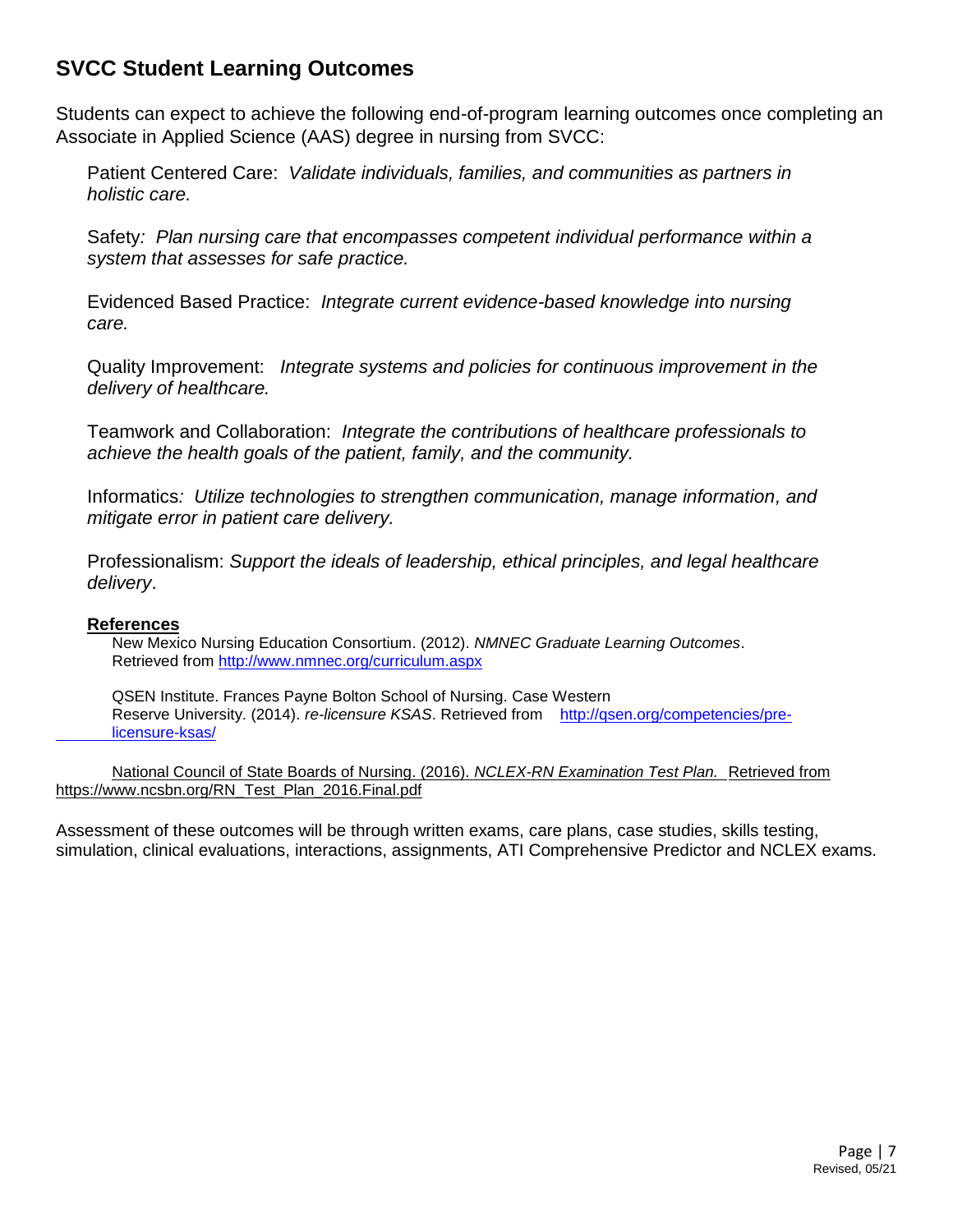#### <span id="page-7-0"></span>**Program Conceptual Framework**

The faculty have selected Benner's "From Novice to Expert" as the conceptual framework or model to advance the principles of partnership, critical thinking, collaboration, communication and evidence based practice toward continuous process improvement of the graduate's knowledge and for the safe delivery of patient centered care. It is imperative that we provide a strong foundation for our students to build from; for not to do so would put patient care at risk.

Benner's theory, based on the Dreyfus Model of Skill Acquisition, helped us build our curriculum with a structural approach to thinking (Gardner, 2012). The ability to think critically is a key objective. We build upon each step and provide our learners with experiences that will hasten their learning growth (Hill, 2010). This is not only done through collaboration in the classroom setting with the faculty but also with the mentorship provided in the clinical settings that our clinical nurses promote. Simulation will also help us to maximize situational learning to bridge the gap of experiences needed to move the student/graduate toward becoming a competent practitioner at an accelerated rate (Cunningham et al, 2015).

We accept this theory for our framework as a general outlook on how we teach and learn, as not all proposals in the model are acceptable. We see our novices as active learners not passive. Our learners question, reason, and wish to know the "why" for any rule (Pena, 2010). These qualities will lead to the continuous process improvement that is needed for partnering with the patient and others for evidenced based practice in a caring environment.

#### **References**

*Educator Today*, 339-340.

| Benner, P. (1984). From Novice to Expert; Excellence and Power in Clinical Nursing |
|------------------------------------------------------------------------------------|
| Practice. Menlo Park, CA: Addison-Wesley.                                          |

| Cunningham, J., Baird, M., & Wright, C. (2015). Managing Clinical Education       | Through |
|-----------------------------------------------------------------------------------|---------|
| Understanding Key Principles. Radiologic Technology, 257-273.                     |         |
| Gardner, L. (2012). From Novice to Expert: Benner's Legacy for Nursing Education. | Nurse   |

Hill, K. S. (2010). Improving Quality and Patient Safety by Retaining Nursing Expertise. *The Online Journal of Issues in Nursing*.

Pena, A. (2010). The Dreyfus Model of Clinical Problem Solving and Skills Acquisition: A Critical Perspective. *Medical Education Online*.

11/29/16

Students who have completed the required courses, achieved the required grade point average, and displayed nursing competence will receive an Associate in Applied Science degree and be eligible to wear a school pin.

The graduate of this program will be able to give the patient care as an entry-level practitioner on the health team, having been prepared with a specific body of knowledge and technical skills to provide nursing care utilizing the nursing process. The graduate will have the basis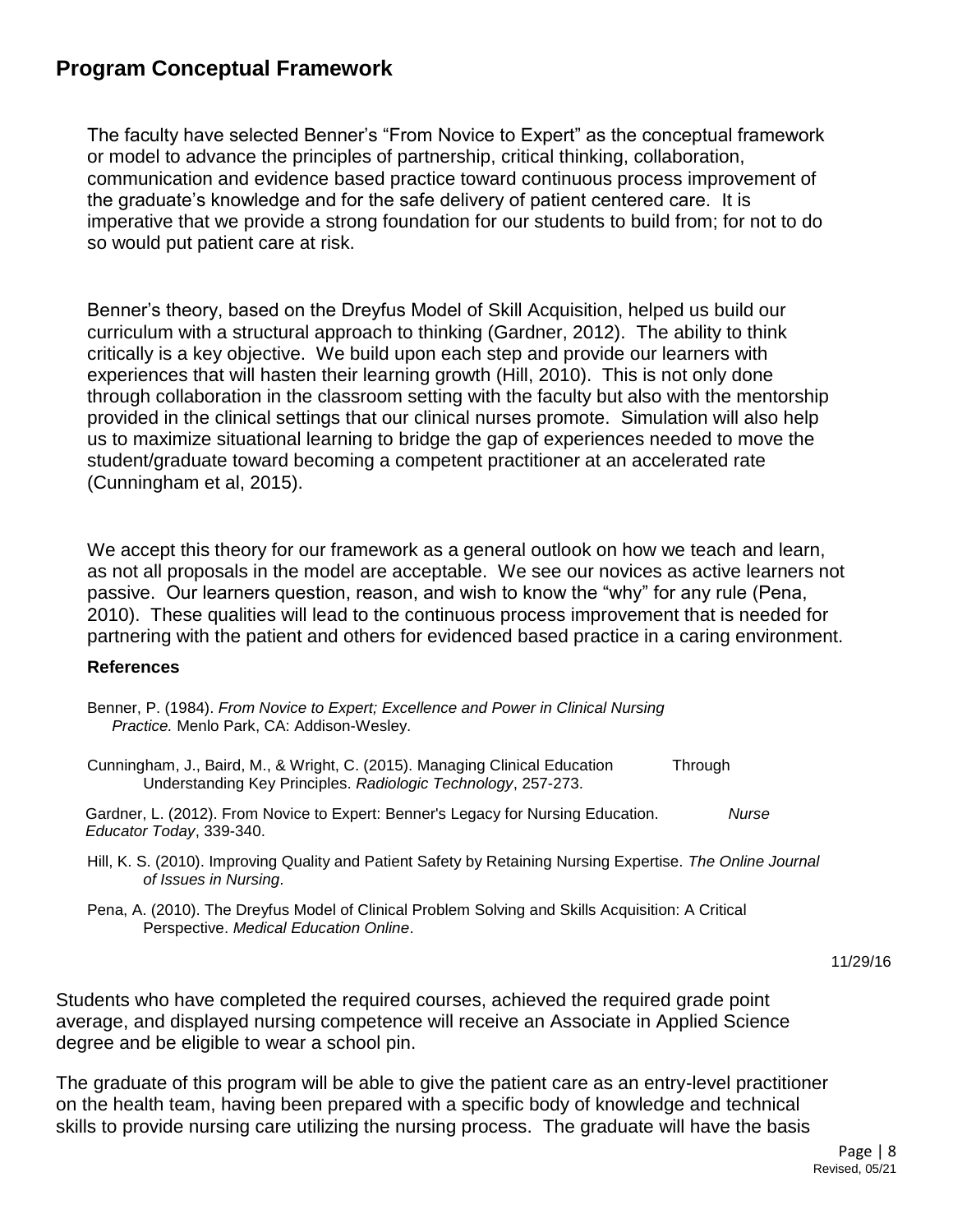to grow in competency as she/he gains experience and will have the opportunity to participate in further learning experiences.

The graduate will be eligible to apply to take the NCLEX-RN Examination for licensure as a Registered Professional Nurse, either in Illinois or in the state in which she/he expects to practice.

The members of the nursing faculty recognize our obligation to evaluate the student, the program, the graduate and to use such evaluation as the basis for curriculum study.

Rev. 5/04; 4/05; 6/10; 5/14; 11/16; 05/2020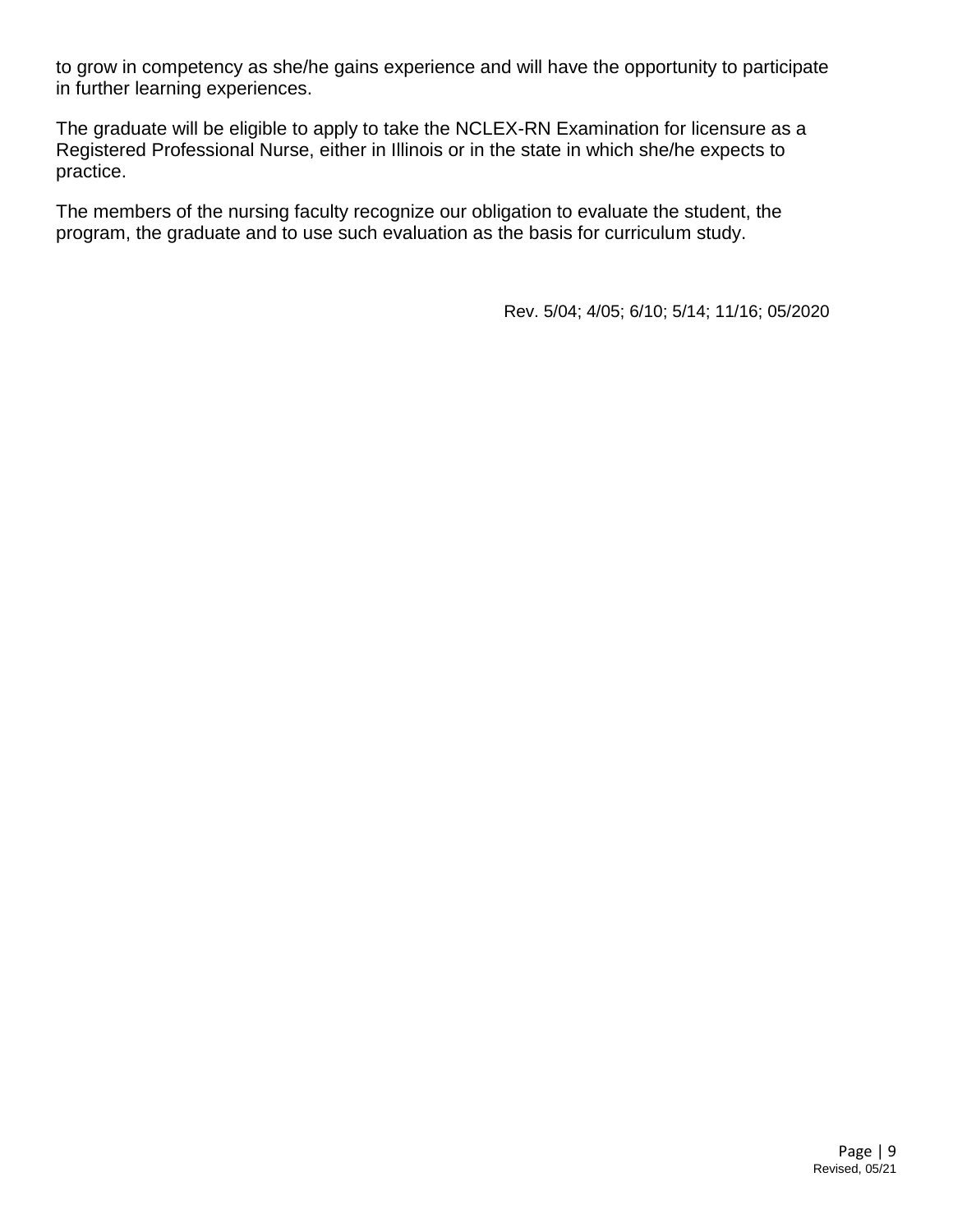### **Nursing (Associate Degree)**

#### <span id="page-9-0"></span>**SVCC Curriculum Code 052**

This program prepares graduates to function with the knowledge, skills and attitudes needed to adapt quickly within the ever-changing healthcare environment for entry-level nursing practice in a variety of health care settings. This program has been approved by the Illinois Department of Financial and Professional Regulation and is a recognized Accreditation Commission for Education in Nursing (ACEN) Associate Degree Nursing program since 2020.

#### **Work and Employment**

Registered nurses deliver care to patients in all areas of the healthcare spectrum in collaboration with interprofessional members of the health care team in hospital, long-term care or in the patient's home environment. Nurses also provide services in community facilities such as health departments, industry, schools, and clinics. Promotion of health and general well-being is provided by the registered nurse in all settings. With experience and education, nurses may work in specialized areas such as obstetrics, pediatrics, emergency, or intensive care units. Nurses may obtain bachelor's degrees and advanced degrees such as a master's or doctorate degrees.

#### **Major Field Requirements - Sem/Hrs.: 46**

- NRS 140 Fundamentals of Nursing Practice 10 semester hours
- NRS 141 Pharmacology for Nursing 2 semester hours
- NRS 142 Medical Surgical Nursing I 9 semester hours
- NRS 243 Advanced Medical Surgical Nursing 9 semester hours
- NRS 244 Pediatric Nursing 2.5 semester hours
- NRS 245 Reproductive Health 3.5 semester hours
- NRS 246 Psychiatric/Mental Health Nursing 4 semester hours
- NRS 247 Transition into Practice Capstone 6 semester hours

#### **General Education Requirements - Sem/Hrs.: 17**

- Communications (ENG 101) required: 3 semester hours
- Social/Behavioral Science (PSY 103 required): 3 semester hours
- Humanities (PHL 101 required): 3 semester hours
- Physical/Life Sciences (BIO 109 and 110 required): 8 semester hours

#### **SVCC Requirement - Sem/Hrs.: 1**

• FYE 101 - [First Year Experience](http://catalog.svcc.edu/preview_program.php?catoid=8&poid=945&hl=ADN&returnto=search) 1 Semester hour(s)

#### **Total Hours Required for A.A.S. Degree: 64**

The NRS courses are organized to be completed in a two-year sequence. However, provisions are made for those who need to distribute the general education courses over a longer period. See Option I and Option II.

#### **Footnote**

\*MAT 240, CHE 103 or 105, BIO 111, PED 115, ENG 103, SPE 131and PSY 200 are recommended for those intending to continue their education toward a baccalaureate degree. Refer to your transfer institution for specific requirements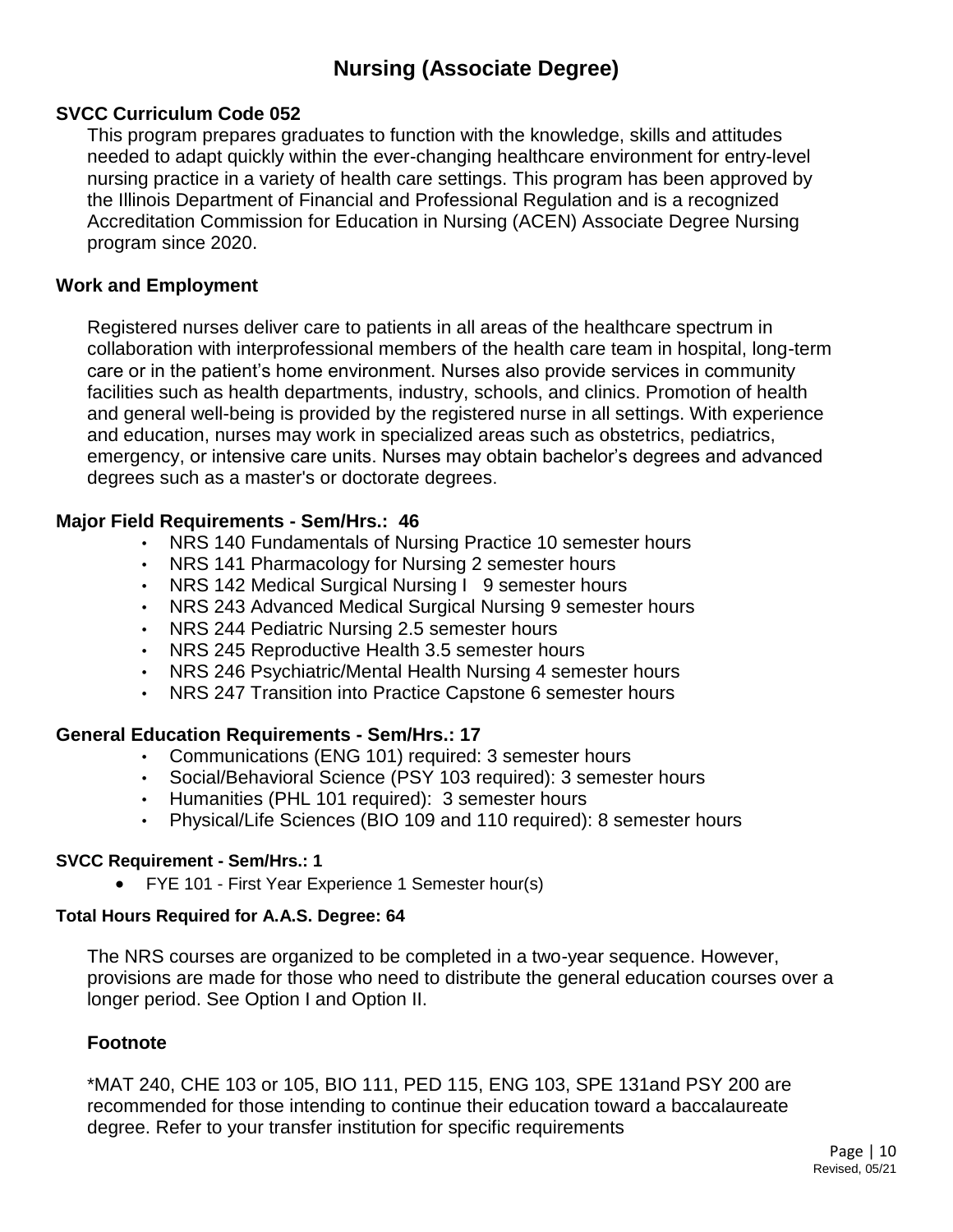#### **OPTION I**

#### **Pre-Admission - Sem/Hrs.: 7**

- PSY 103 [Introduction to Psychology](http://catalog.svcc.edu/preview_program.php?catoid=8&poid=945&hl=ADN&returnto=search) 3 Semester hour(s)
- PHL 101 Introduction to Logic and Formal Reasoning 3 Semester hour(s)
- FYE 101 [First Year Experience](http://catalog.svcc.edu/preview_program.php?catoid=8&poid=945&hl=ADN&returnto=search) 1 Semester hour(s)

#### **First Semester - Sem/Hrs.: 16**

- BIO 109 Human [Anatomy and Physiology I](http://catalog.svcc.edu/preview_program.php?catoid=8&poid=945&hl=ADN&returnto=search) 4 Semester hour(s)
- NRS 140 [Fundamentals](http://catalog.svcc.edu/preview_program.php?catoid=8&poid=945&hl=ADN&returnto=search) of Nursing Practice 10 Semester hour(s)
- NRS 141 Pharmacology for Nursing 2 semester hour(s)

#### **Second Semester - Sem/Hrs.: 13**

- BIO 110 [Human Anatomy and Physiology II](http://catalog.svcc.edu/preview_program.php?catoid=8&poid=945&hl=ADN&returnto=search) 4 Semester hour(s)
- NRS 142 [Medical-Surgical Nursing I](http://catalog.svcc.edu/preview_program.php?catoid=8&poid=945&hl=ADN&returnto=search) 9 Semester hour(s)

#### **Third Semester - Sem/Hrs.: 12.5**

- NRS 243 [Advanced Medical-Surgical Nursing](http://catalog.svcc.edu/preview_program.php?catoid=8&poid=945&hl=ADN&returnto=search) 9 Semester hour(s)
- [NRS 245 -](http://catalog.svcc.edu/preview_program.php?catoid=8&poid=945&hl=ADN&returnto=search) Reproductive Health 3.5 Semester hour(s)

#### **Fourth Semester - Sem/Hrs.: 12.5**

- NRS 244 [Pediatric Nursing](http://catalog.svcc.edu/preview_program.php?catoid=8&poid=945&hl=ADN&returnto=search) 2.5 Semester hour(s)
- NRS 246 [Psychiatric/Mental Health Nursing](http://catalog.svcc.edu/preview_program.php?catoid=8&poid=945&hl=ADN&returnto=search) 4 Semester hour(s)
- [NRS 247 -](http://catalog.svcc.edu/preview_program.php?catoid=8&poid=945&hl=ADN&returnto=search) Transition into Practice Capstone 6 Semester hour(s)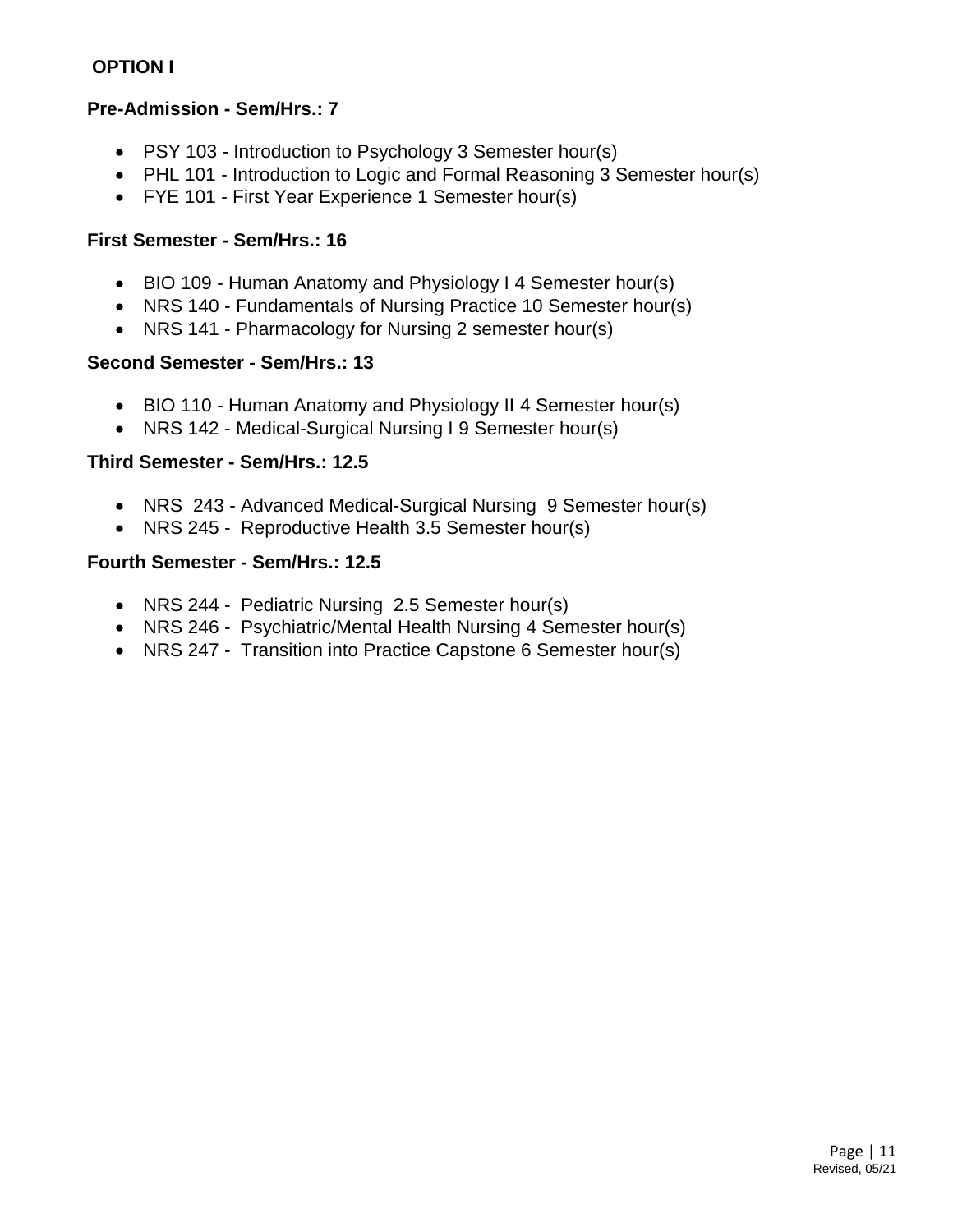#### **OPTION II**

Successfully complete the following courses. Begin NRS course sequence upon acceptance into the nursing program.

The sequence of NRS courses is the same as Option I.

- PSY 103 Introduction [to Psychology](http://catalog.svcc.edu/preview_program.php?catoid=8&poid=945&hl=ADN&returnto=search) 3 Semester hour(s)
- BIO 109 Human [Anatomy and Physiology I](http://catalog.svcc.edu/preview_program.php?catoid=8&poid=945&hl=ADN&returnto=search) 4 Semester hour(s)
- BIO 110 Human [Anatomy and Physiology II](http://catalog.svcc.edu/preview_program.php?catoid=8&poid=945&hl=ADN&returnto=search) 4 Semester hour(s)
- ENG 101 Composition I 3 Semester hour(s)
- PHL 101 Introduction to Logic and Formal Reasoning 3 Semester hour(s)

#### <span id="page-11-0"></span>**Personal History Information**

Upon completion of the nursing program, graduates are eligible to apply to take the National Council Licensing Examination (NCLEX-RN). Candidates for the licensing examination will be required to provide the following information on the application for licensure (these questions must be completed by all applicants):

- 1. Have you been convicted of any criminal offense in any state or in federal court (other than minor traffic violations)? If yes, attach a certified copy of the court records regarding your conviction, nature of the offense, date of discharge, if applicable, from the probation or parole officer.
- 2. Have you been convicted of a felony?
- 3. If yes, have you been issued a certificate of relief from disabilities by the Prisoner Review Board? If yes, attach a copy of the certificate.
- 4. Have you had or do you now have any disease or condition that interferes with your ability to perform the essential functions of your profession, including any disease or condition generally regarded as chronic by the medical community, i.e. (1) mental or emotional disease or condition; (2) alcohol or other substance abuse; (3) physical disease or condition that presently interferes with your ability to practice your profession? If yes, attach a detailed statement, including an explanation of whether or not you are currently under treatment.
- 5. Have you been denied a professional license or permit, or privilege of taking an examination, or had a professional license or permit disciplined in any way by any licensing authority in Illinois or elsewhere? If yes, attach a detailed explanation.
- 6. Have you ever been discharged other than honorably from the armed service or from a city, county, state, or federal position? If yes, attach a detailed explanation.

December 2012: Illinois has made some changes on licensure approval especially concerning forcible felonies and sex offenders. A supporting document titled "Health Care Workers Charged with or Convicted of Criminal Acts (CCA) form will be required for Registered Nurses applications. "Illinois reviews each case on an individual basis. Make sure you include with your board exam application a letter of events in your own words along with copies of court documents showing that you are currently in compliance. Determination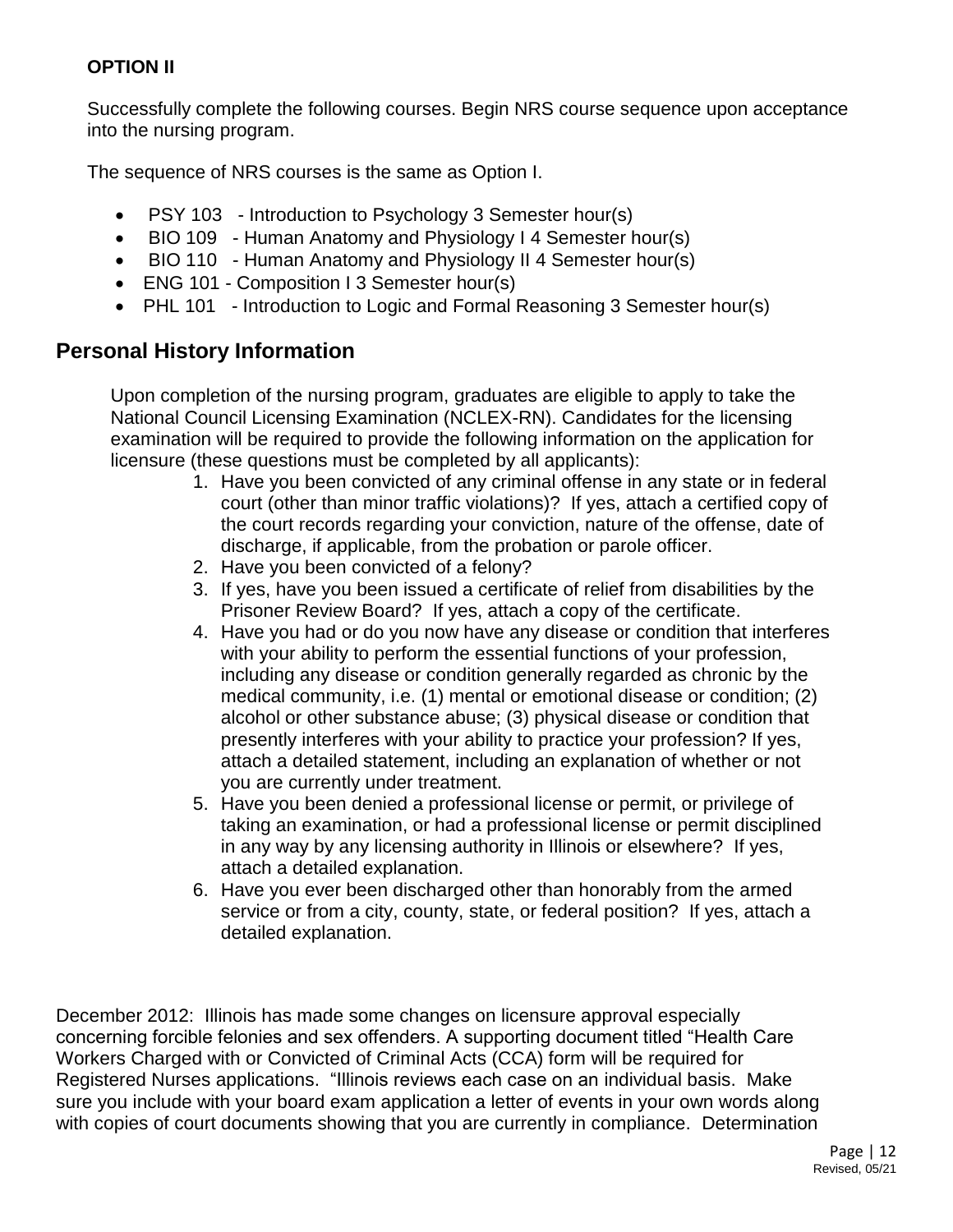of licensure can only be made after an application for examination has been reviewed and if granted may require a probation period. For more details on **Section 1300.100 Refusal to Issue a Nurse License Based on Criminal History Record,** please go to the link:"

<http://www.ilga.gov/commission/jcar/admincode/068/068013000A01000R.html>

CCA Form: Health Care Workers Charged with or Convicted of Criminal Acts is also required. You must respond to each of the following questions with this form.

1. Are you currently charged with or have you been convicted of a criminal act that requires registration under the Sex Offender Registration Act?

2. Are you currently charged with or have you been convicted of a criminal battery against any patient in the course of patient care or treatment, including any offense based on sexual conduct or sexual penetration?

3. Are you required, as part of a criminal sentence, to register under the Sex Offender Registration Act?

4. Are you currently charged with or have you been convicted of a forcible felony?

If YES to any of the above, attach a certified copy of the court records regarding your conviction, the nature of the offense and date of discharge, if applicable, as well as a statement from the probation or parole office.

Providing fraudulent information for the above may be grounds for refusal to issue the license and at the discretion of the Committee of Nursing and the Department of Professional Regulation a review hearing may be required. The Committee will not conduct this hearing until the individual has completed the required approved nursing program in an approved school and has completed the necessary application forms for licensure required by the Department of Professional Regulation. The decision to allow an individual to take the examination for licensure rests with the Committee. As a rule of thumb if you have been fingerprinted for anything even if it was not a felony, prepare a letter of events in your own words along with court documents verifying you are currently in compliance.

Effective April 2013: IDFPR will offer you a "Non-Binding Advisory Opinion" if you have a FELONY conviction of any kind and have questions on whether you can be licensed. The form is found on the IDFPR web link [http://www.idfpr.com/Forms/F2035.pdf.](http://www.idfpr.com/Forms/F2035.pdf) It is to be completed and mailed, including support documents to:

> Illinois Department of Financial and Professional Regulation Division of Professional Regulation Office of the General Counsel 320 W. Washington - 3<sup>rd</sup> Floor Springfield, IL 62786

Please note effective January 2017, previously barred health care workers and applicants with criminal convictions may once again become eligible for licensure in Illinois. Under a newly enacted law, the Illinois Department of Financial and Professional Regulation ("IDFPR") has implemented a review process for impacted health care workers. This new law partially rescinds a 2011 law that automatically and permanently revoked or denied licensure for health care workers with certain felony convictions in their past.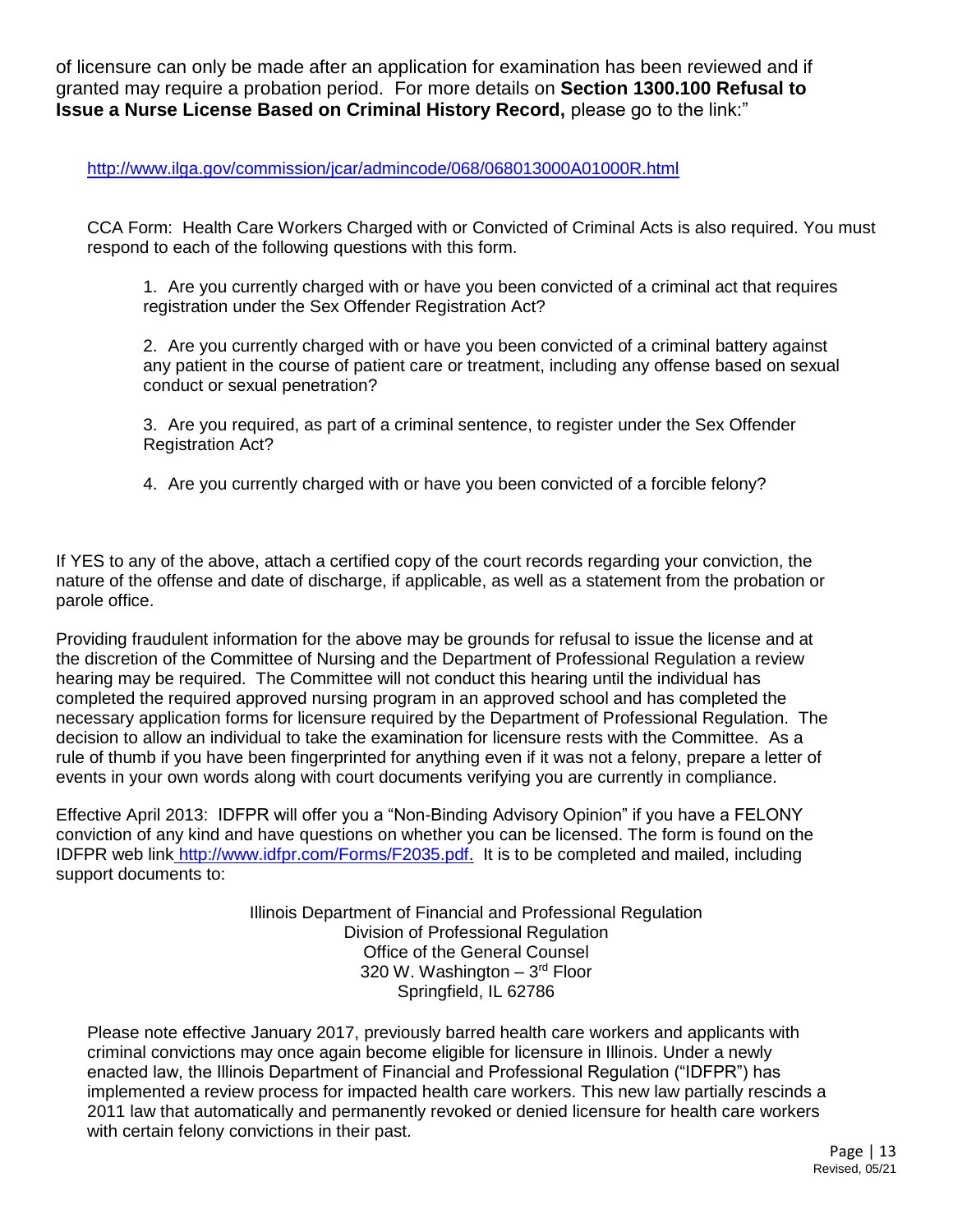Healthcare workers who qualify for review under the new law now have the opportunity to present information proving they have been rehabilitated from their conviction. Healthcare workers with certain felony convictions that have met the timing requirements under the new law may file a Petition for Review to determine whether their conviction is still a barrier to licensure. The new law sets forth the factors IDFPR may consider in determining whether a healthcare worker has been rehabilitated. Factors include, but are not limited to, the seriousness of the offense, prior disciplinary history, and voluntary remedial actions.

Healthcare workers who have been permanently revoked or denied licensure may immediately file a Petition for Review to prove rehabilitation. First-time applicants must submit an initial application for licensure prior to filing a Petition for Review. If a Petition for Review is granted, the conviction is no longer a barrier to licensure. The previously barred health care worker or first-time applicant must still meet all licensure requirements. This may include submitting licensing forms, fingerprinting, and proving competency to practice.

For more information on IDFPR and the [Petition for Review](http://www.idfpr.com/Renewals/apply/Forms/F2306.pdf) process, please visit our website a[t](http://www.idfpr.com/) [www.idfpr.com.](http://www.idfpr.com/) There you will find answers to [Frequently Asked Questions \(FAQs\) an](http://www.idfpr.com/About/FAQ.asp)d application information pertaining to each profession. If applicable, please feel free to share this information with your Association's members.

Rev. 5/13;.5/14; 3/17

#### <span id="page-13-0"></span>**Criminal Background Check**

Sauk Valley Community College (SVCC) Health Professions utilize local health care facilities for student learning. These facilities utilize background checks as a means to protect their clients/patients and have the right to extend the same standard as are set for healthcare facility employees in matters relating to the welfare of patients and the Standards of the Healthcare Facility criteria to students. In the event that a student is denied a clinical practicum by a facility, alternatives for the student will be evaluated. In most cases, the student will be required to withdraw from the Health Professions Program.

Nursing program admission is provisional until all criminal background processes are completed. The student is responsible for fees associated with the criminal background investigation and providing the requested information to Castle Branch. The student will be required to sign a disclosure/release form. The criminal background check must be completed and approval granted by the facility, if applicable. Failure to do so will result in admission to the program being rescinded. Students who are absent for one semester will be required to be rechecked upon readmission.

Students who are convicted of any criminal offense after program admission in any state or federal court (other than minor traffic violations) are responsible for reporting that conviction immediately to the Health Professions Department. Follow up with the clinical facilities will be completed and withdrawal from the program may be required.

Rev. 5/12; 5/13; 5/14; 5/16

#### <span id="page-13-1"></span>**Affirmative Action**

Sauk Valley Community College is an equal opportunity employer and is committed to an effective policy of non-discrimination and equal opportunity in all employee and student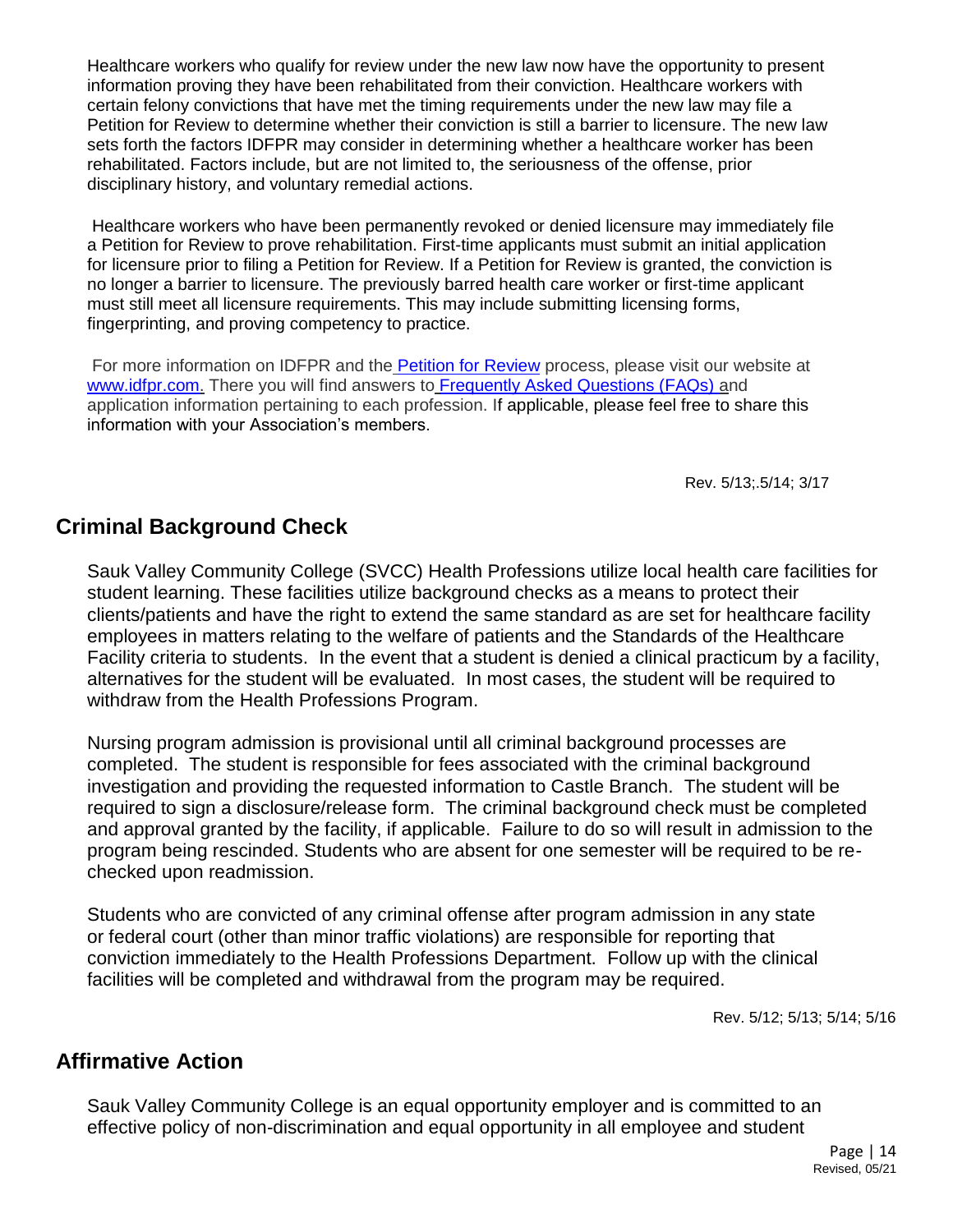relations. Except to the extent and subject to the exemptions as permitted by law, no qualified employee or student shall be excluded from the employment of educational opportunity, be denied benefits or be subjected to discrimination on the basis of differences in race, color, age, religion, national origin, ancestry, gender, sexual orientation (as that term is defined in the Illinois Human Rights Act), marital status, handicap, military status, or unfavorable discharge from military service classified as Re-3 or the equivalent thereof. (Complaints and inquiries related to this policy or any potential discriminatory concerns may be addressed to: Director of Human Resources, Sauk Valley Community College, 173 IL Route 2, Dixon, IL 61021, 815-288-5511.

### <span id="page-14-0"></span>**Financial Information and Assistance**

See SVCC catalog.

### <span id="page-14-1"></span>**POLICIES**

### <span id="page-14-2"></span>**Retention**

After admission to the nursing program, students will be evaluated frequently throughout each semester. To remain in good standing, the student must:

1. Abide by the rules and regulations established by the Nursing Program and Sauk Valley Community College. Failure to conform to established program policy will necessitate an appearance before faculty and dean.

2. Demonstrate a high degree of professionalism and integrity in all activities as a student nurse. Social network site postings including clinical experience or nursing program information are also a consideration.

3. Abide by the rules and regulations of the college's "Code of Student Conduct and Disciplinary Procedures" as stated in the College Catalog.

4. Demonstrate integrity in all academic and professional matters.

a. Students found guilty of cheating will be disciplined.

b. Students with evidence of alcohol/substance abuse will be subject to discipline, which may include dismissal from the nursing program. Evidence of alcohol/substance abuse refers to a student who appears to be under the influence of drugs or alcohol during class or clinical. The student may be asked to undergo urine drug/ETOH testing at the student's expense. The student's emergency contact will be notified to provide transportation to a testing facility. Failure to comply or a positive screen without medical explanation will result in class/clinical failure. Other disciplinary actions may be determined by the Dean of Student Services and/or the Student Code of Conduct Review Board.

5. Achieve a grade of "C" or better in all major field courses to be promoted to the next semester/sequence of nursing courses. The Math for Meds Unit in NRS 140 may be repeated in the subsequent spring semester during NRS 142 without disrupting student progression. If the course is a prerequisite and/or corequisite for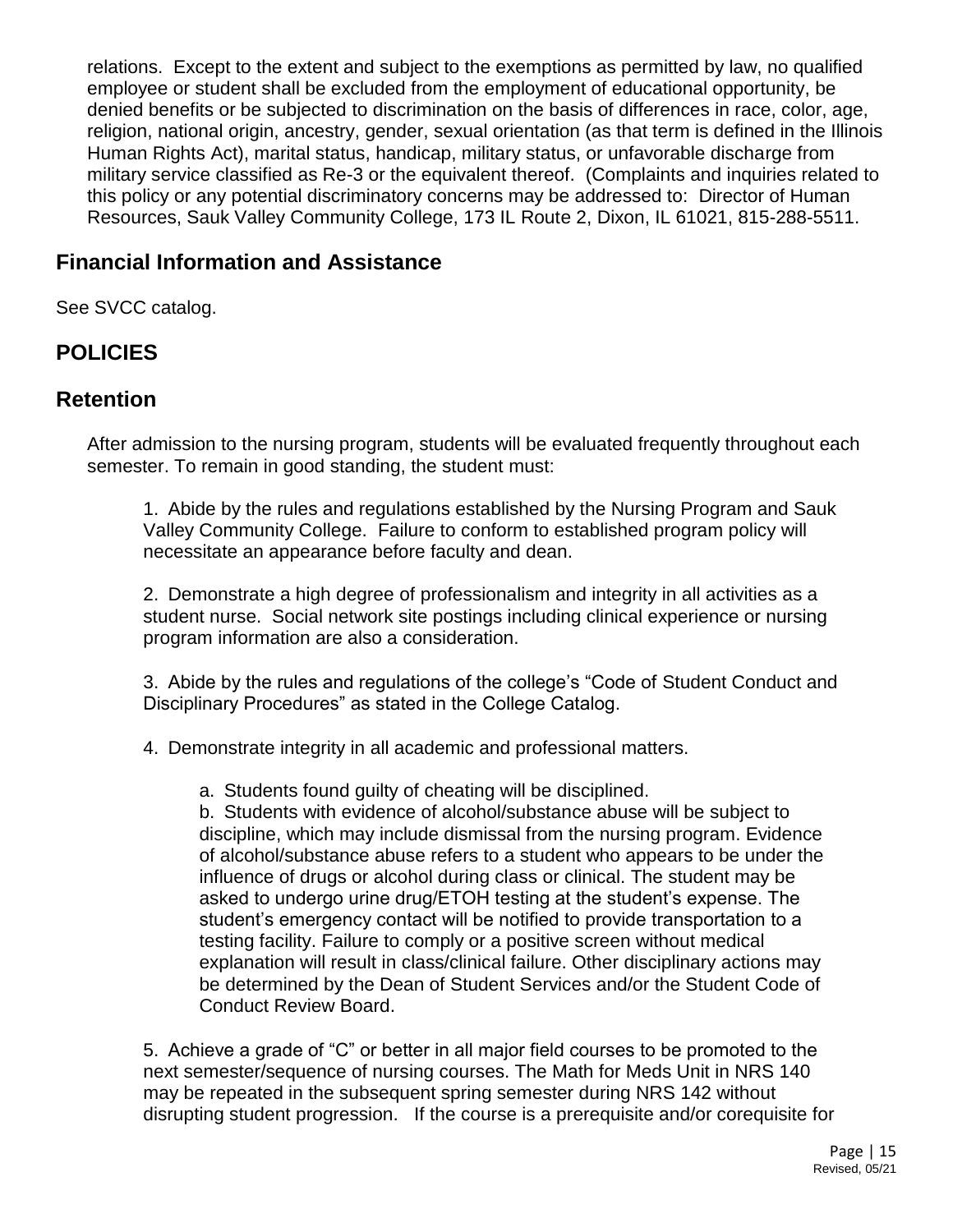any other NRS courses, the student will be advised as to what impact that may have on his/her program status.

6. If the student has received a failing grade ("F") in the laboratory or clinical portion of the course, the student is not eligible for withdrawal from the course; the failing grade has already been earned and will be submitted with course grades.

7. If a student fails a NRS course before the semester is completed, such as a failure in lab or clinical, the student may be allowed to complete concurrent course work but must complete a second chance plan for reinstatement to the nursing program before registering for classes the following semester. Only one reinstatement is allowed during the nursing program.

8. A comprehensive math final will be administered at the end of NRS 140. Any student scoring below 78.5% on this test is mandated to successfully complete NRS 113. Unsuccessful completion of this course will necessitate withdrawing from the program. Transfer to the LPN program will not be an option.

9. ADN students who successfully completed the comprehensive math final at the end of NRS 140 may register for NRS 113 to become more proficient. The tutorial may not be audited.

10. All students advancing to the senior level will take a comprehensive math test prior to beginning NRS 243 in August. A score of 78.5% or greater must be achieved to continue in the ADN program. Students are given two opportunities to achieve a passing score before classes begin. Transfer to the LPN program will not be an option.

11. Demonstrate the ability to apply knowledge of nursing concepts and skills appropriate to the level of nursing in which he/she is currently enrolled.

12. Demonstrate the ability to establish and maintain effective interpersonal relationships with peers, members of the hospital staff and patients.

Rev. 6/06; 6/10 5/13; 5/14, 5/16; 5/20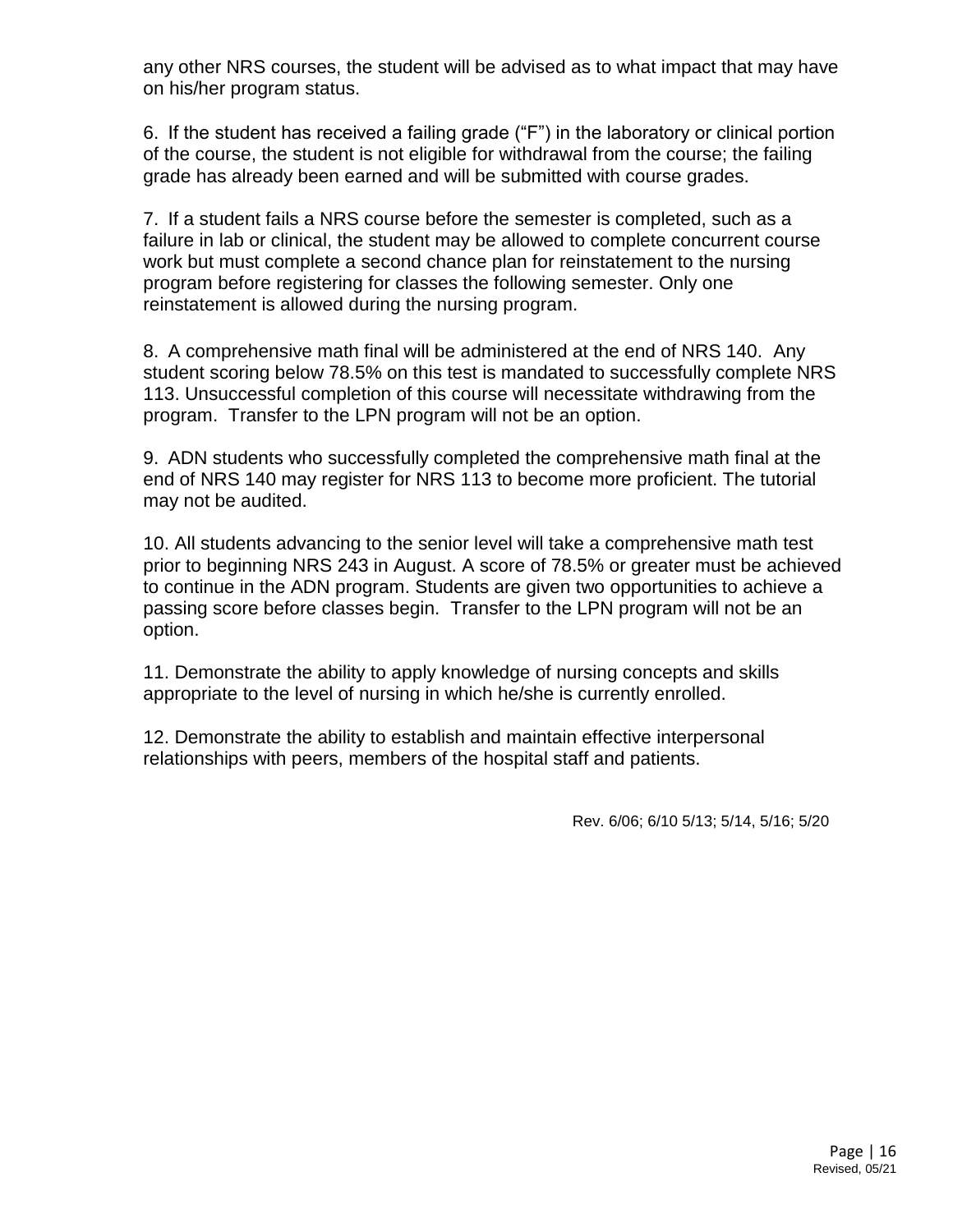### <span id="page-16-0"></span>**Sauk Valley Community College Nursing Program Professional Code of Conduct**

Students are expected to demonstrate responsibility and accountability for personal and professional behaviors in the classroom, laboratory and clinical settings. Failure to exhibit any of the following behaviors may result in dismissal and/or an unsatisfactory grade for that day reflected on the clinical/lab evaluation tool. If the student is dismissed from clinical/ lab/lecture, the hours dismissed will be counted against the student's allowed time missed.

### **Expected Behaviors**

#### The student agrees to:

- 1. Accept responsibility for own behavior, actions, and education.
- 2. Adequately prepare for all classroom, clinical, and lab experiences.

3. Arrive to class, clinical site, and lab promptly (5-10 minutes prior unless specified otherwise).

- 4. Display professional appearance and behavior (e.g. cover tattoos and no gum).
- 5. Appearance described in the student handbook is for both **Clinical and Lab.**

6. If the student is to dress for clinicals/ labs not requiring a uniform as stated in the handbook, closed toe shoes are still expected.

- 7. Act with honesty and integrity in relationships with patients, staff, peers, and faculty.
- 8. Maintain patient/client confidentiality; provide for privacy.
- 9. Advocate for patients/clients.
- 10. Properly identify patient/client.
- 11. Wash or sanitize hands when appropriate.
- 12. Answer call lights for all patients; assigned and not assigned.
- 13. Follow standard precautions.
- 14. Properly record information or observation when and/or where appropriate.
- 15. Notify the instructor and nursing staff prior to leaving the nursing unit.

16. Notify instructor and clinical site of absence at least one hour prior to the classroom, lab, or clinical experience.

17. Know the status of the patient - Report significant change to staff and instructor immediately.

- 18. Maintain patient/client safety; recognize and report errors or unsafe activity.
- 19. Complete care and report to the instructor and appropriate staff.

20. Recognize limitations in skills, knowledge, and abilities. Seek and utilize instructor and staff guidance in an appropriate manner.

- 21. Promote personal growth with reflection, self-assessment, and utilization of feedback.
- 22. Follow the policies of the nursing program, Sauk Valley College, and clinical sites.

23. Misuse of Social Media will not be tolerated, please refer to the College Acceptable Use Policy for further details.

24. All Assignments are to be completed for each course or an incomplete is given. If an assignment is completed after the due date it is up to the instructor for punitive action.

Student Signature

5/16 Rev. 4/18; 5/20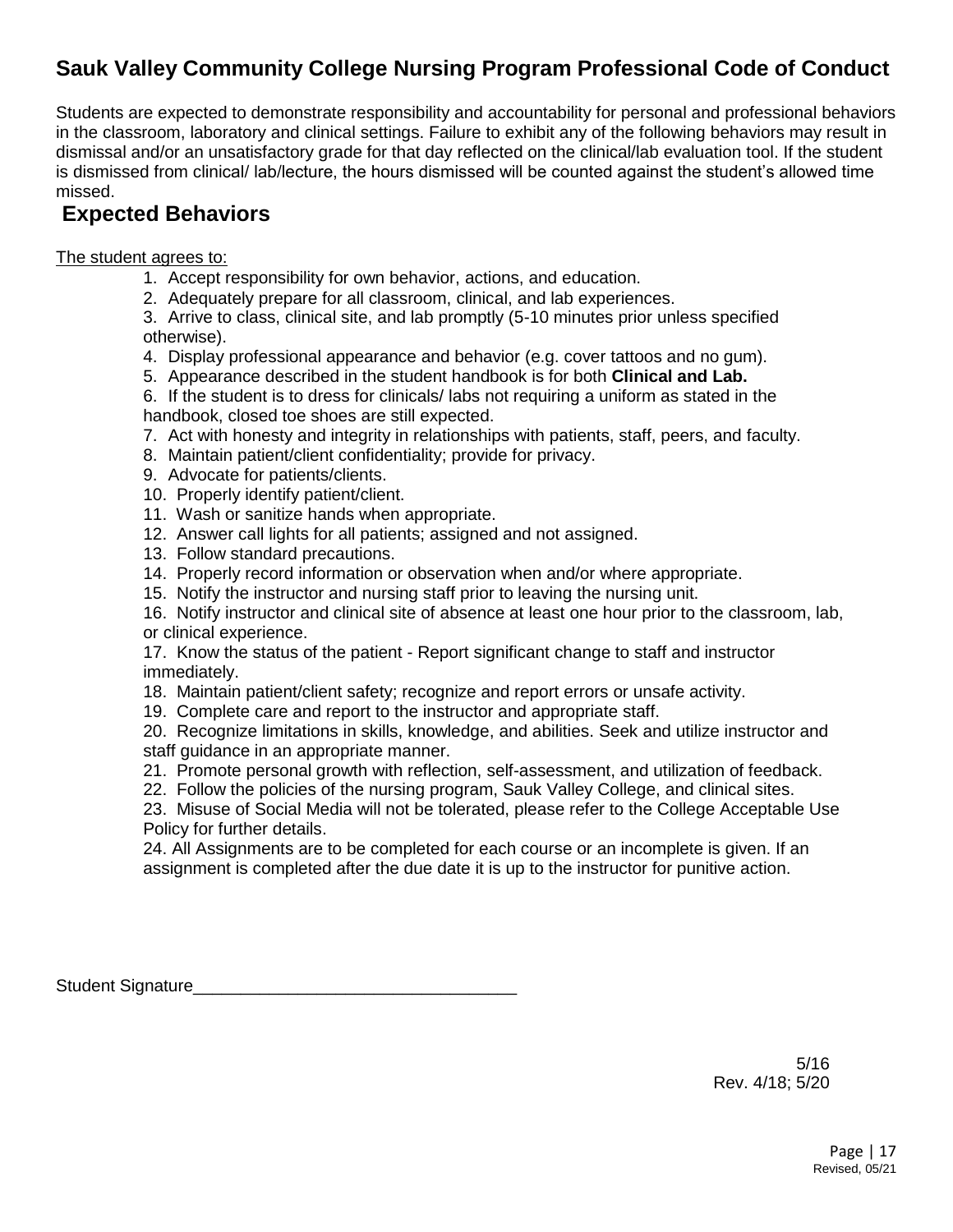Page | 18 Revised, 05/21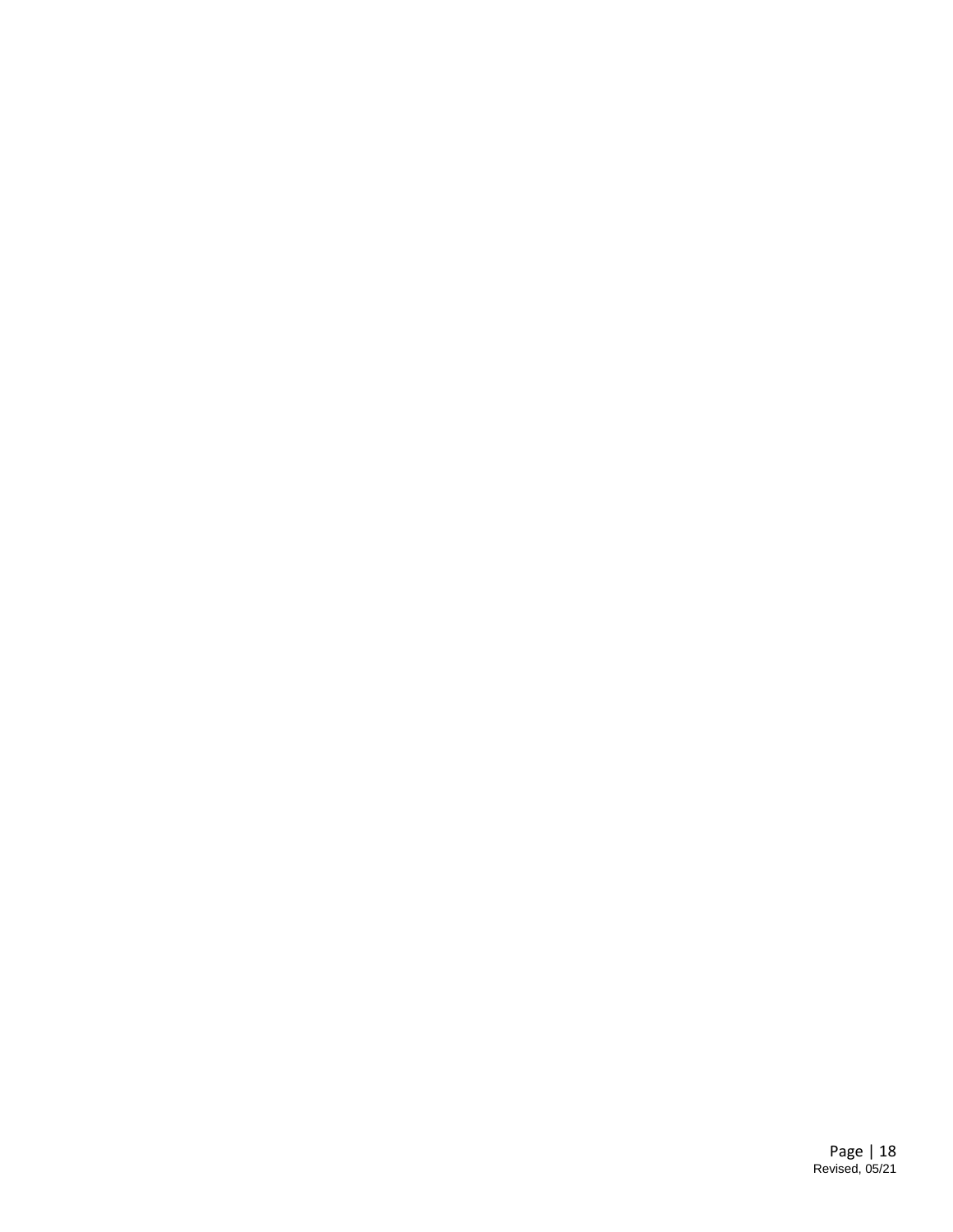### <span id="page-18-0"></span>**Guidelines for Unsatisfactory Clinical Performance in Nursing Courses**

- 1. Each student is expected to know the principles and satisfactorily perform skills and procedures which have been taught. The student is referred to the nursing course objectives.
- 2. The following areas are illustrative of the kind of unsatisfactory performance which can result in the dismissal of a student from the nursing program:
	- a. Breach of professional ethics i.e. honesty, integrity, confidentiality (see HIPAA policy)
		- b. Violation of attendance policies.
		- c. Failure to correct and then maintain deficiencies addressed by the instructor, as described in the Clinical Evaluation Policy. Examples include but not limited to:
			- i. skill remediation
			- ii. untimely submission of assignments
			- iii. uniform
			- iv. communication
			- v. appearance.
		- d. Jeopardizing the physical or mental well-being of the patient. Some examples are:
			- i. administering a medication without first checking with the instructor.
			- ii. preparing the wrong dose or type of medication.
			- iii. administering a medication to the wrong patient.
			- iv. administering a medication without checking the patient's I.D. band.
			- v. omitting the administration of medication.
			- vi. jeopardizing a patient's safety, e.g.:
				- 1. leaving side rails down with a young child or confused adult.
				- 2. leaving the bed at a high level while the patient is in it.
			- vii. being unable to correctly calculate math problems such as IV infusion rates or medication doses.
			- viii. unable to accurately document in patient records.
		- e. Behave in a manner that demonstrates mental/emotional instability which may jeopardize the physical/mental well-being of the patient.
		- f. Other reasons deemed serious by the instructor(s) and/or the Dean of Health Professions.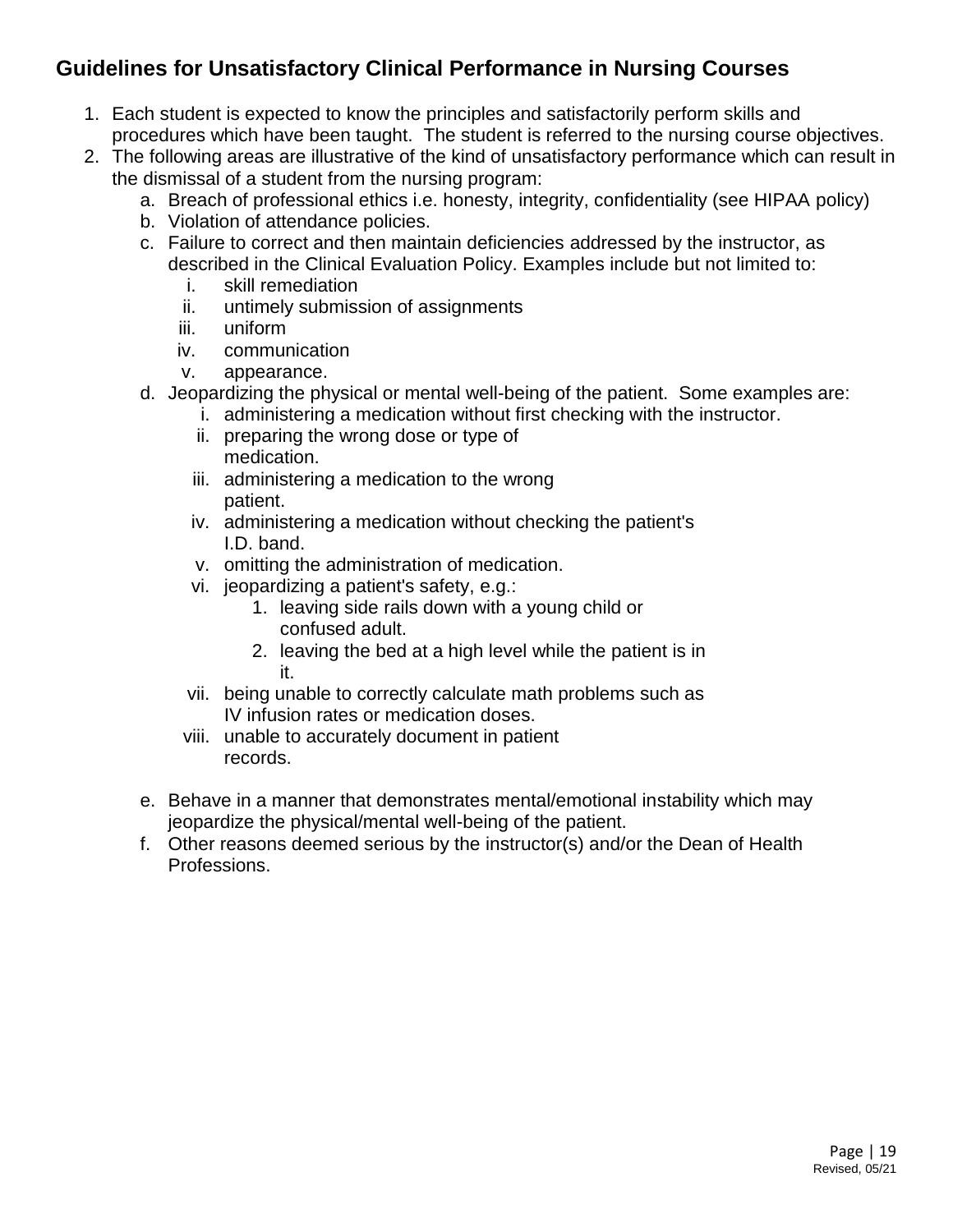3. After a recording of one (1) in a daily clinical evaluation, the student will be given a verbal warning.

After a recording of two (2) ones in the same category on the daily clinical evaluation and/or two (2) ones in more than one category in a single day, the student will be given a written warning and be placed on probation. Students placed on probation may have ancillary experiences such as ER, OR, home health care, wound care clinic, etc. omitted or delayed until the clinical performance is judged to be average or above by the instructor.

After a recording of three (3) ones in the same category on the daily clinical evaluation and/or three (3) or more categories in a single day, the student will need to meet with the instructor, and/or lead faculty and the Dean of Health Professions. This may result in failure of the course.

Probation will be progressive throughout the nursing program until the student has been notified otherwise by the Dean of Health Professions.

Successful completion of the course requires a 78.5% or a "C" in the classroom, clinical, and skills testing components. A student who is not demonstrating expected clinical performance standards will receive a failing grade for the course.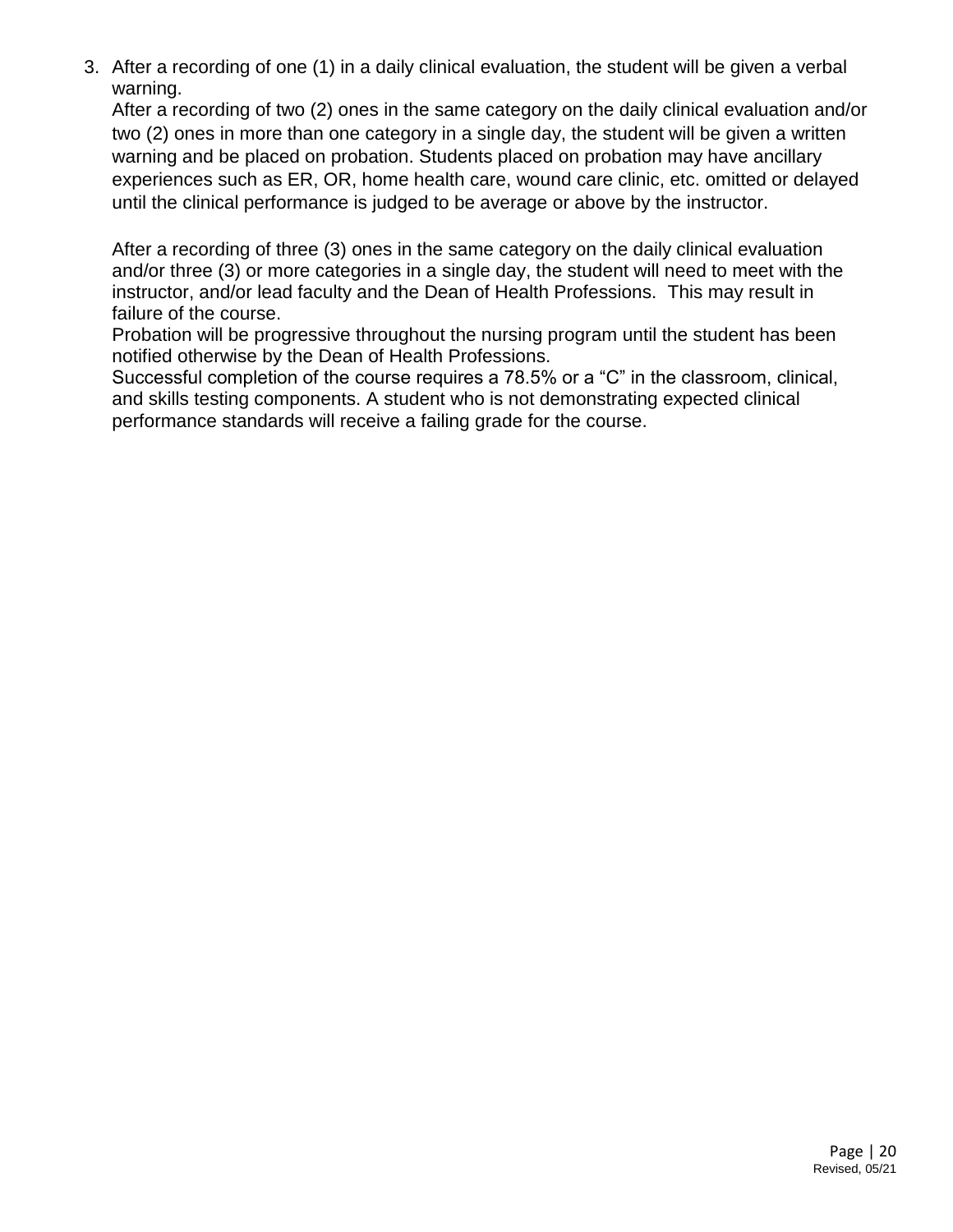| <b>Score</b>                                                                   |                      | <b>Evaluation Criteria</b>                                                                                                                                          |
|--------------------------------------------------------------------------------|----------------------|---------------------------------------------------------------------------------------------------------------------------------------------------------------------|
| <b>Meets Core</b><br>$\overline{2}$<br>Expectations<br>instructional guidance. |                      | Provides safe, skillful, accurate, culturally competent nursing care with minimal                                                                                   |
|                                                                                |                      | Arrives on time and fully prepared. CastleBranch up-to-date.                                                                                                        |
|                                                                                |                      | Frequently assists students and staff.                                                                                                                              |
|                                                                                |                      | Positive relationships reported by staff, others, or observed by instructor.                                                                                        |
|                                                                                |                      | Stays on task and uses time effectively.                                                                                                                            |
|                                                                                |                      | Identifies theoretical knowledge but needs support with applying EBP principles.                                                                                    |
|                                                                                |                      | Nursing care is patient-centered and most assessment anomalies are recognized, but<br>needs assistance identifying subtle signs of problems.                        |
|                                                                                |                      | Follows EBP when providing patient care and/or education.                                                                                                           |
| 1                                                                              | Needs<br>Improvement | Requires frequent instructional guidance to perform culturally competent nursing care<br>safely and accurately.                                                     |
|                                                                                |                      | Rarely unprepared/late/absent for clinical experience. CastleBranch up-to-date.                                                                                     |
|                                                                                |                      | Often assists students and staff.                                                                                                                                   |
|                                                                                |                      | Positive relationships reported by staff, others, or observed by instructor                                                                                         |
|                                                                                |                      | Has difficulty staying on task and/or establishing priorities.                                                                                                      |
|                                                                                |                      | Identifies some principles, but consistently demonstrates difficulty in applying EBP to<br>patient care.                                                            |
|                                                                                |                      | Has difficulty identifying assessment anomalies.                                                                                                                    |
|                                                                                |                      | Requires continuous instructor/staff assistance to identify patient specific EBP<br>methods.                                                                        |
| 0                                                                              | Fails to meet        | Performs unsafe nursing care in a consistently inaccurate manner.                                                                                                   |
|                                                                                | Standard             | More than 2 occurrences of absence, late arrival, without communicating this to the<br>clinical instructor, or inadequate preparation. CastleBranch not up-to-date. |
|                                                                                |                      | Rarely assists students and staff.                                                                                                                                  |
|                                                                                |                      | Negative relationships reported by staff, others, or observed by the instructor.                                                                                    |
|                                                                                |                      | Unable to stay on task.                                                                                                                                             |
|                                                                                |                      | Unable to identify or apply EBP principles based on theoretical knowledge.                                                                                          |
|                                                                                |                      | Unable to identify abnormal assessment findings.                                                                                                                    |
|                                                                                |                      | Unable to complete nursing tasks or identify patient specific EBP methods without<br>substantial instructor/staff assistance.                                       |

4. Unsatisfactory performances in the same specific tasks or requirements as recorded in previous courses may be reason for dismissal prior to the two unsatisfactory performances being recorded in any one course. In short, remediation of past unsatisfactory performance is expected.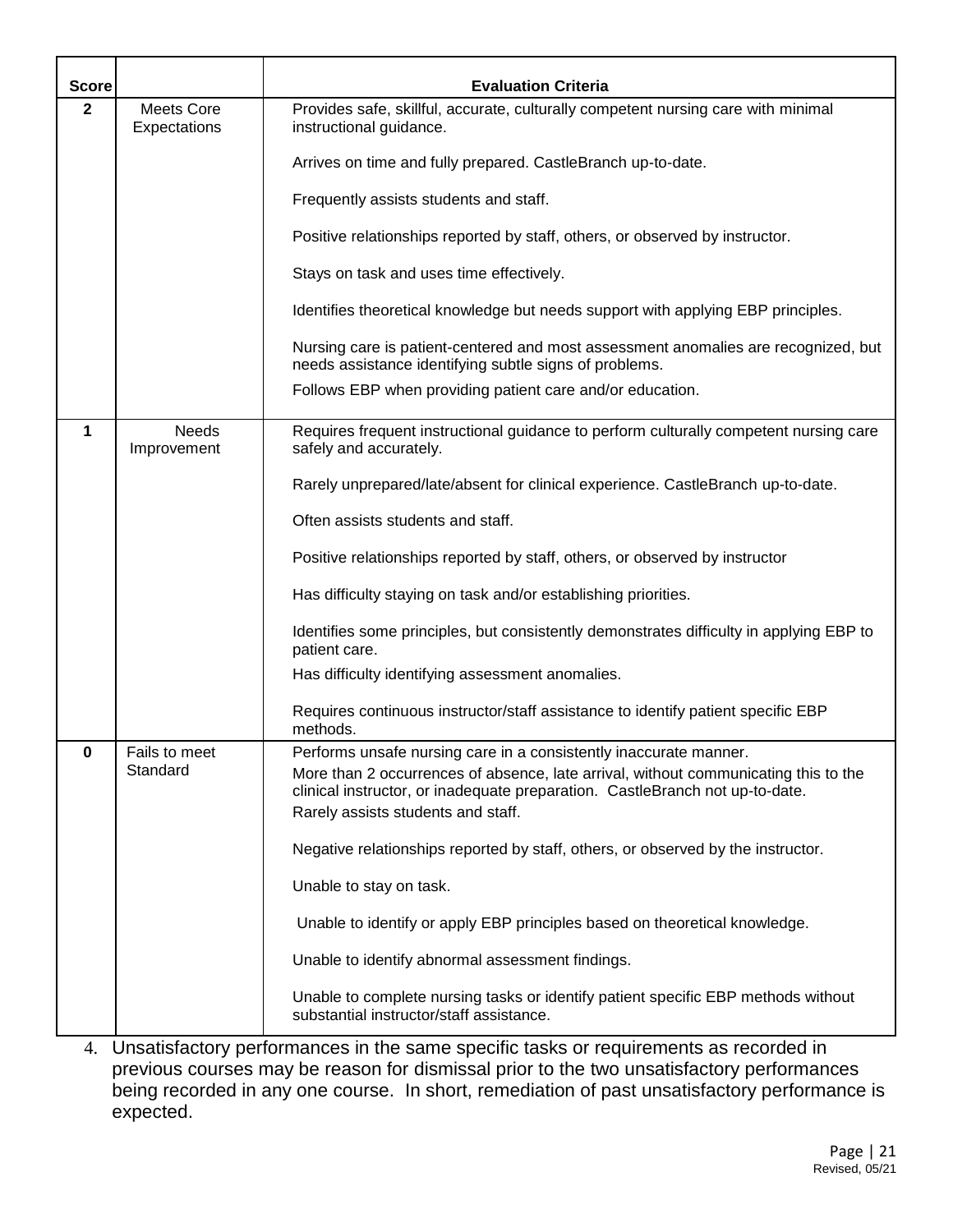- 5. An unsatisfactory performance report may be deemed of such monumental significance (e.g., a performance resulting in a possible threat to the physical and emotional stability of a patient or falsifying records or professional ethics violation) that the student will be dismissed prior to receiving two unsatisfactory reports.
- 6. A student may be dismissed from a nursing course for clearly documented unsafe practice or failure to remediate performance, illegal and/or professional ethics violation. A grade of 'F' will be earned if the student has been involved in any illegal, unethical, or unsafe practices and this issue will be considered in regard to admission for **any** SVCC health professions program.

In the event that a clinical facility refuses to allow a student to participate in a clinical experience at that facility, the student will be required to withdraw. A clinical failing grade may also be given.

A complete guidance program is available to the students through Sauk Valley Community College, in which individual attention can be given to student problems. Students who fail to meet the minimum standards of the program will receive a warning, an Early Alert, and at this time, a conference may be arranged with the faculty.

Admission to the Nursing Program does not guarantee continued enrollment. The student may be considered for dismissal at any time for unsatisfactory attendance, grades, clinical/skills performance, or conduct.

**Students enrolled in Nursing Practicum courses may be withdrawn immediately from nursing courses if the student's clinical performance contributes to either the physical or emotional jeopardy of clients.**

**Students may appeal any instructional or grade issues using established department and College appeal procedures.**

Rev. 4/04; 4/05; 4/06; 5/14; 5/16; 4/18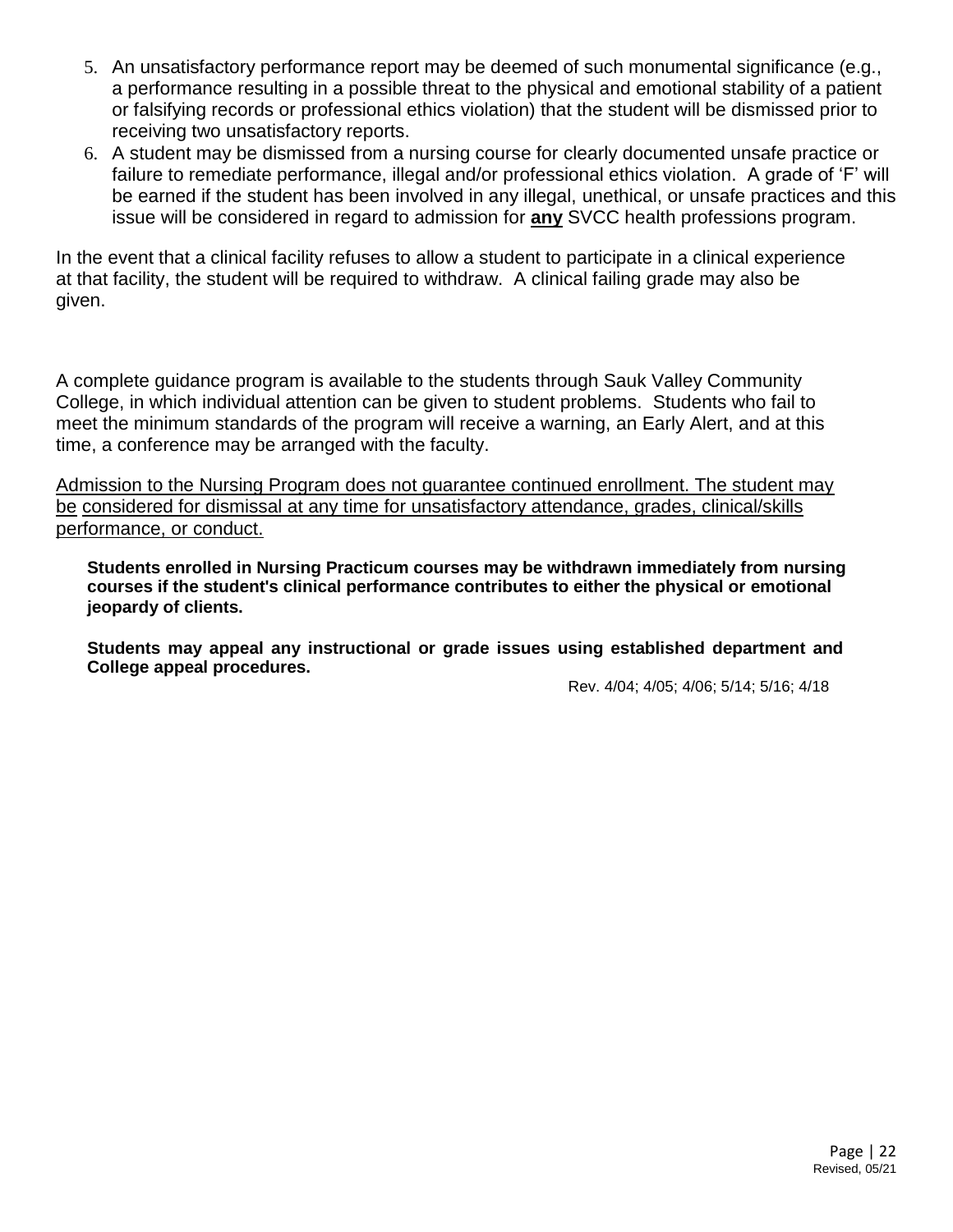### **HIPAA Policy**

<span id="page-22-0"></span>All those in health care must now comply with the federal regulations of the Health Insurance Portability & Accountability Act (HIPAA). This Act requires that individually identifiable patient information be disclosed on a need to know basis only. Care must be taken to minimize incidental disclosures. SVCC faculty and students understand the importance of patient confidentiality and have a strong desire to maintain confidentiality at all times.

In order to protect patient/client privacy, all personally identifying information must be removed from student papers, such as care plans or notes. Patient initials are the only identifier to be used for student logs or assignments. Chart forms are NOT to be copied or printed. It is the student's responsibility to assure that all papers are handled with caution to prevent careless circulation or handling by anyone other than the medical staff of the clinical site. Student papers with confidential patient information must be either carefully stored or shredded to prevent disclosure of such information. Confidentiality and privacy also extend to oral and electronic communications. Students and faculty will only use patient information as is necessary for direct patient care and student learning.

Students will not be approved for clinical rotations until the following is completed:

- a. View the OSHA and HIPAA videos and complete the quiz.
- b. Sign the SVCC confidentiality agreement.
- c. Viewpoint requirements are up to date throughout the program.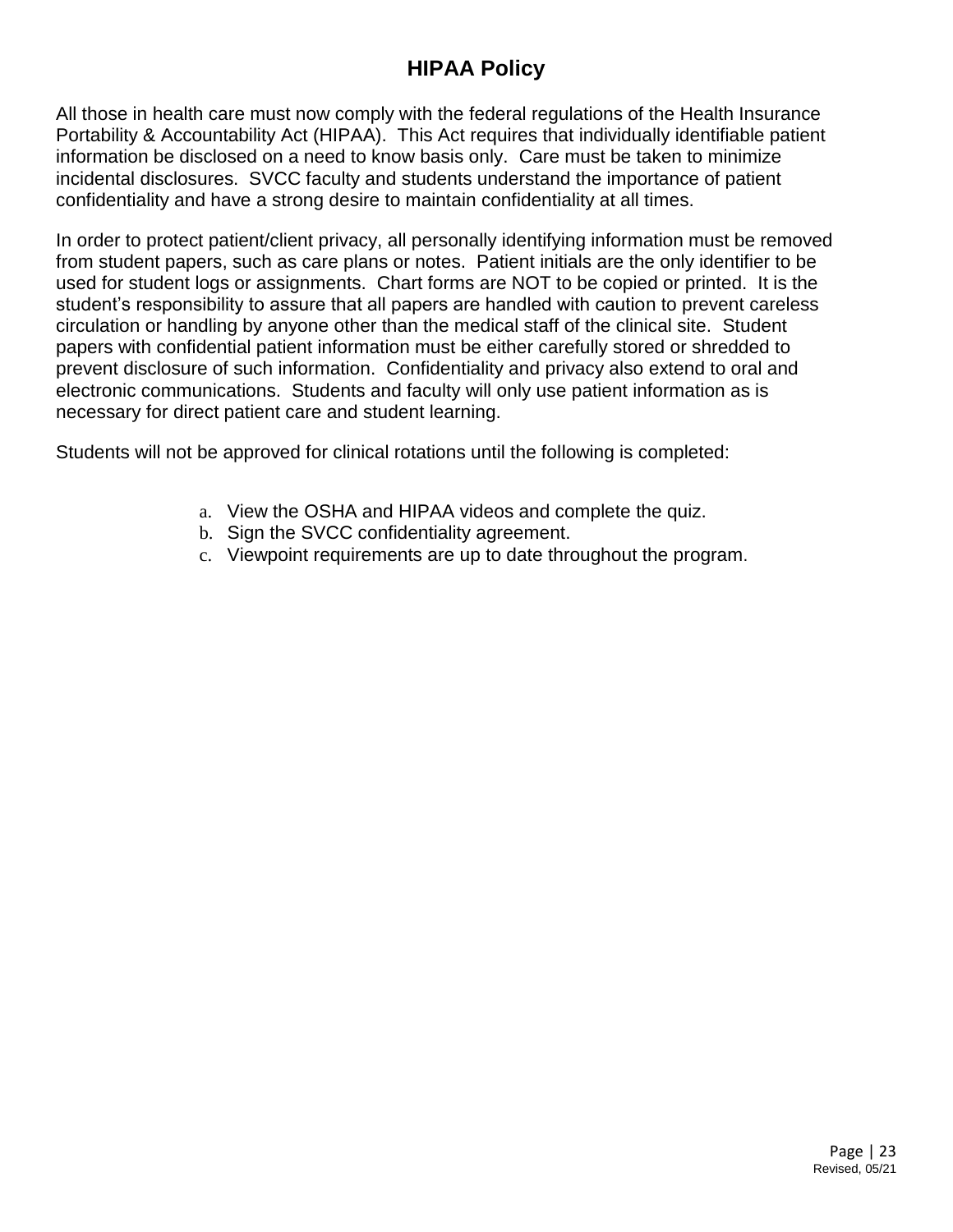Page | 24 Revised, 05/21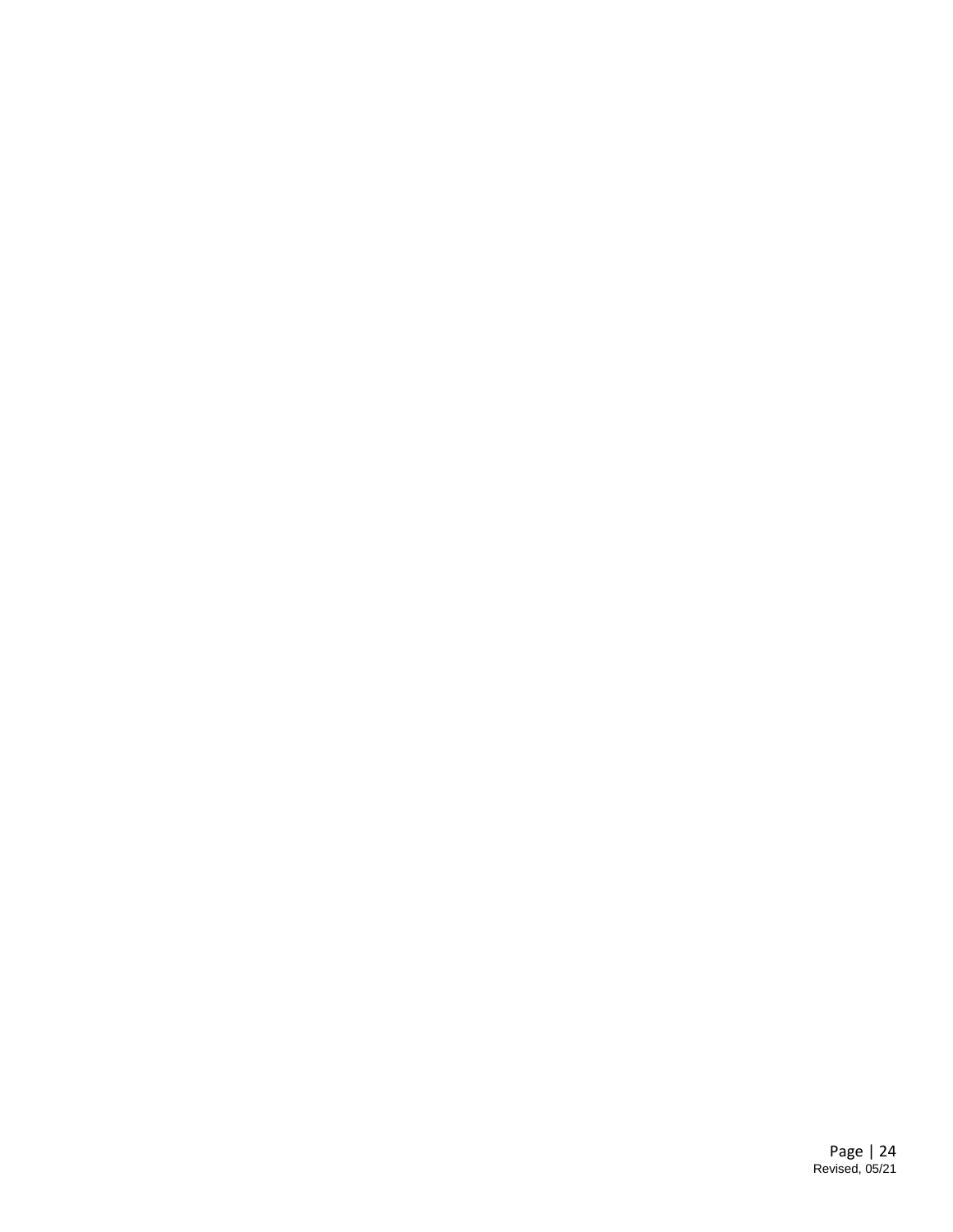### **SVCC Confidentiality Agreement**

<span id="page-24-0"></span>Due to the fact that you have access to confidential information in the clinical setting, you agree to the following:

- 1. I will not access confidential information for which I have no legitimate need to know.
- 2. I will protect from disclosure demographic health information that could be used to identify a patient. This includes name, street address, city, county, precinct, zip-code, birth date, race, admission date, discharge date, date of death, diagnosis, type of treatment, telephone or fax number, email address, social security number, medical record or any other unique identifying number or code, name of institution, full face or medically specific photographs.
- 3. I will secure any patient information to prevent circulation or handling of patient information to anyone other than the medical staff involved with the patient care.
- 4. I agree not to post any clinical experience or nursing program information on any internet social media site.
- 5. Photography of students and faculty in the classroom and/or lab setting will not be transmitted to others without permission.
- 6. Clinical photos are not to be obtained and transmittal will be considered a serious HIPAA disclosure violation.
- 7. If I observe or have knowledge of unauthorized access I will report it immediately to the nursing faculty or dean.
- 8. I understand that if I violate the privacy policies of the clinical sites, applicable law or this agreement, I will be subject to disciplinary action or dismissal.

By signing this agreement, I certify that I have read and understand its terms and will adhere to them.

Signed: \_\_\_\_\_\_\_\_\_\_\_\_\_\_\_\_\_\_\_\_\_\_\_\_\_\_\_\_\_\_

Date: \_\_\_\_\_\_\_\_\_\_\_\_\_\_\_\_\_\_\_\_\_\_\_\_\_\_\_\_\_\_\_\_

Rev. 5/11; 5/15; 5/16; 4/18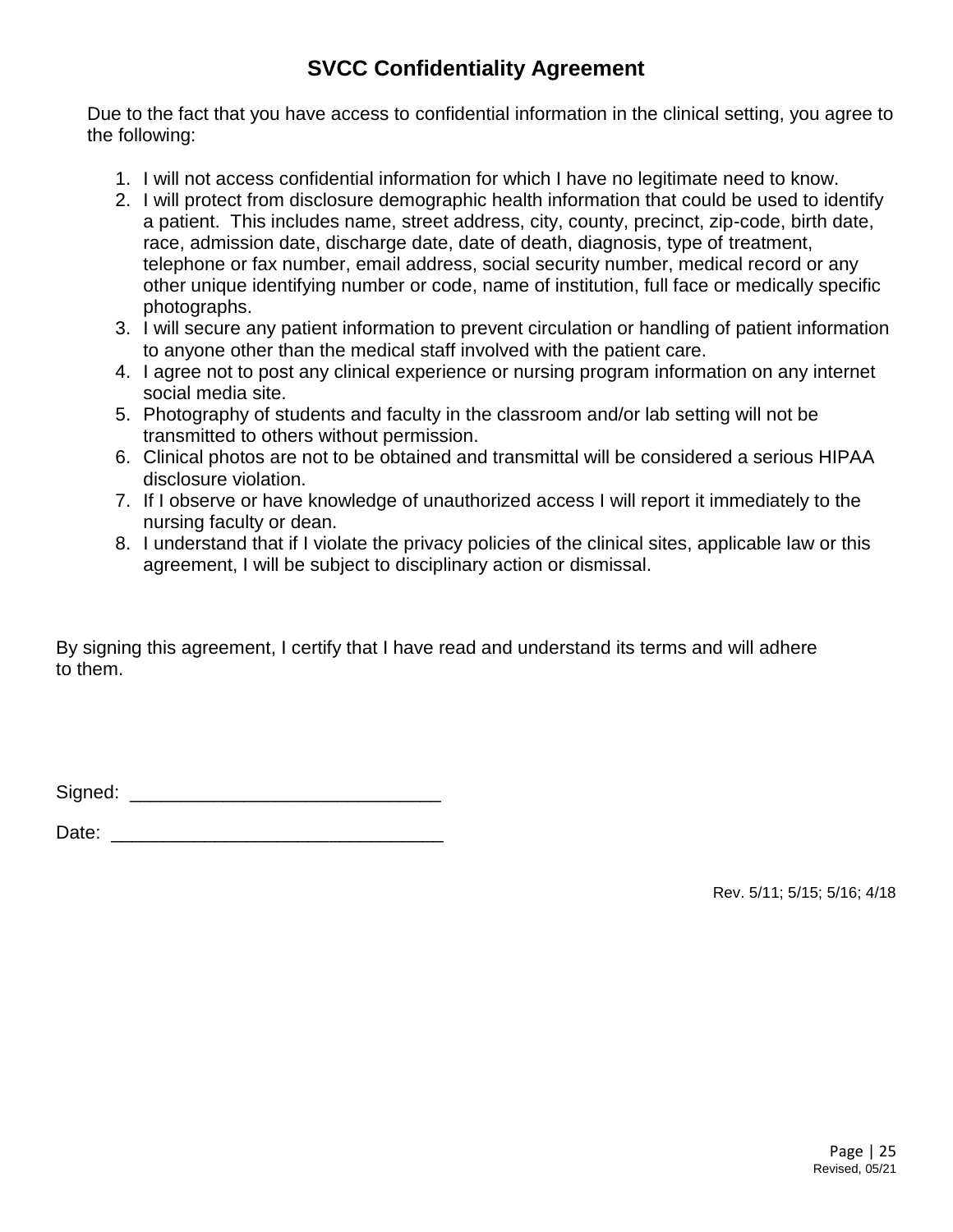Page | 26 Revised, 05/21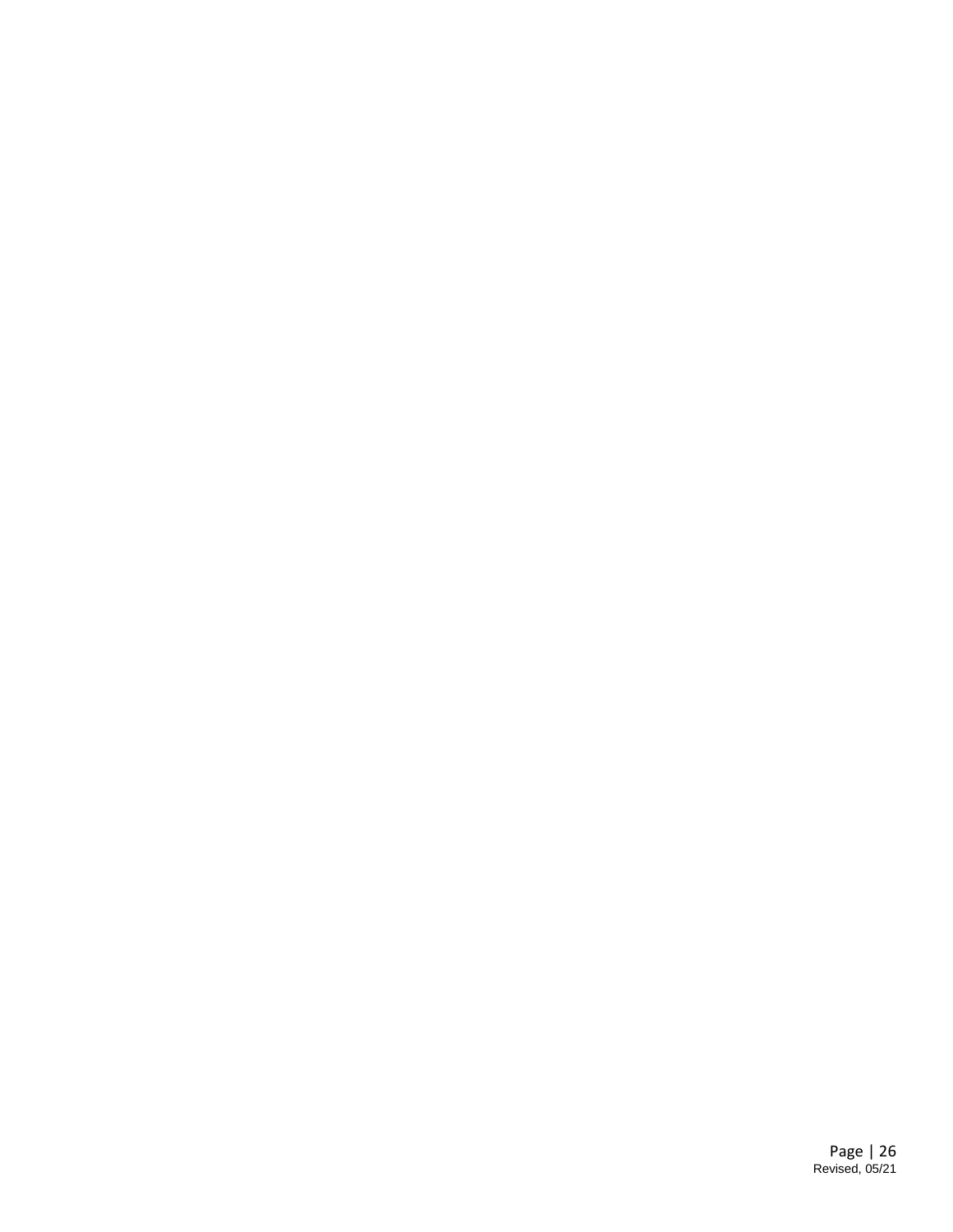### <span id="page-26-0"></span>**ADN - POLICY FOR READMISSION**

Students who have dropped, withdrawn from, or failed a course may be eligible for re-admission into the program the following academic year. Students are responsible for completing a second chance contract by the end of the current semester to ensure timely completion of the program. Readmission to the Nursing program is not guaranteed. Students are allowed one second chance contract during the Nursing program.

### Readmission

- 1. Readmission will not be considered for students who have failed and/or withdrawn to avoid academic/clinical failure, from two nursing courses at SVCC for at least 5 years after the exit. Any student, who has decided to withdraw, must complete the withdrawal slip by the end of the 6<sup>th</sup> week in an 8-week course, by the end of the 8<sup>th</sup> week in a 12 week course and by the end of the 10<sup>th</sup> week in a 16 week course. At this time, a copy of the student's grade, to date, will be put in the student's nursing program file verifying their academic/clinical status. Students failing to meet these withdrawal dates will be assigned a "D" or "F" for the course.
- 2. A written request to the Dean indicating specific reasons for wanting to return and plans for success. Evidence that any previously identified problems have been corrected should be provided. The request follows the second chance contract and must be in the Dean's office at least 3 weeks before the end of the semester prior to the beginning of the semester the student wishes to re-enter.
- 3. Readmission is based on available slots and curriculum placement. Students who have the least amount of course work yet to complete will be given first priority. Repetition of an 8 week course in the immediate subsequent 8 weeks must be determined by the end of week 6. Any student earning a failing grade in the first semester of the programming must reapply for admission and will again be part of the competitive selection process.
- 4. Admission to the LPN program in the immediate spring semester is an option if students are unsuccessful with NRS 243 and 245. This option is available only after all returning LPN students have secured return.
- 5. If the number of readmission or advance placement requests exceeds space availability, applicants will be evaluated according to the program "Readmission Point System".
- 6. Students seeking readmission must be recommended by the majority of the nursing faculty. A student may be asked to meet with the nursing faculty for review.
- 7. Students who have transferred from the ADN to the LPN program due to academic or clinical failure at the ADN level, may apply for readmission to the second year of the ADN program after two years of LPN practice. The student will have one more opportunity to successfully complete at the ADN level. Failure to successfully complete any second year ADN course will prevent further return to the SVCC nursing program.
- 8. Students seeking readmission may choose to meet the graduation requirements stated in the catalog in effect at the time of his/her initial enrollment or any subsequent valid catalog during the four-year period within which the nursing program must be completed.
- 9. Students readmitted into any nursing course may be required to successfully pass a math dosage validation exam.
- 10.Students readmitted into any nursing course will be expected to have mastered all previously taught skills. Validation of these skills may be required.
- 11.A student may be required to complete an Independent Study as a refresher to update clinical skills.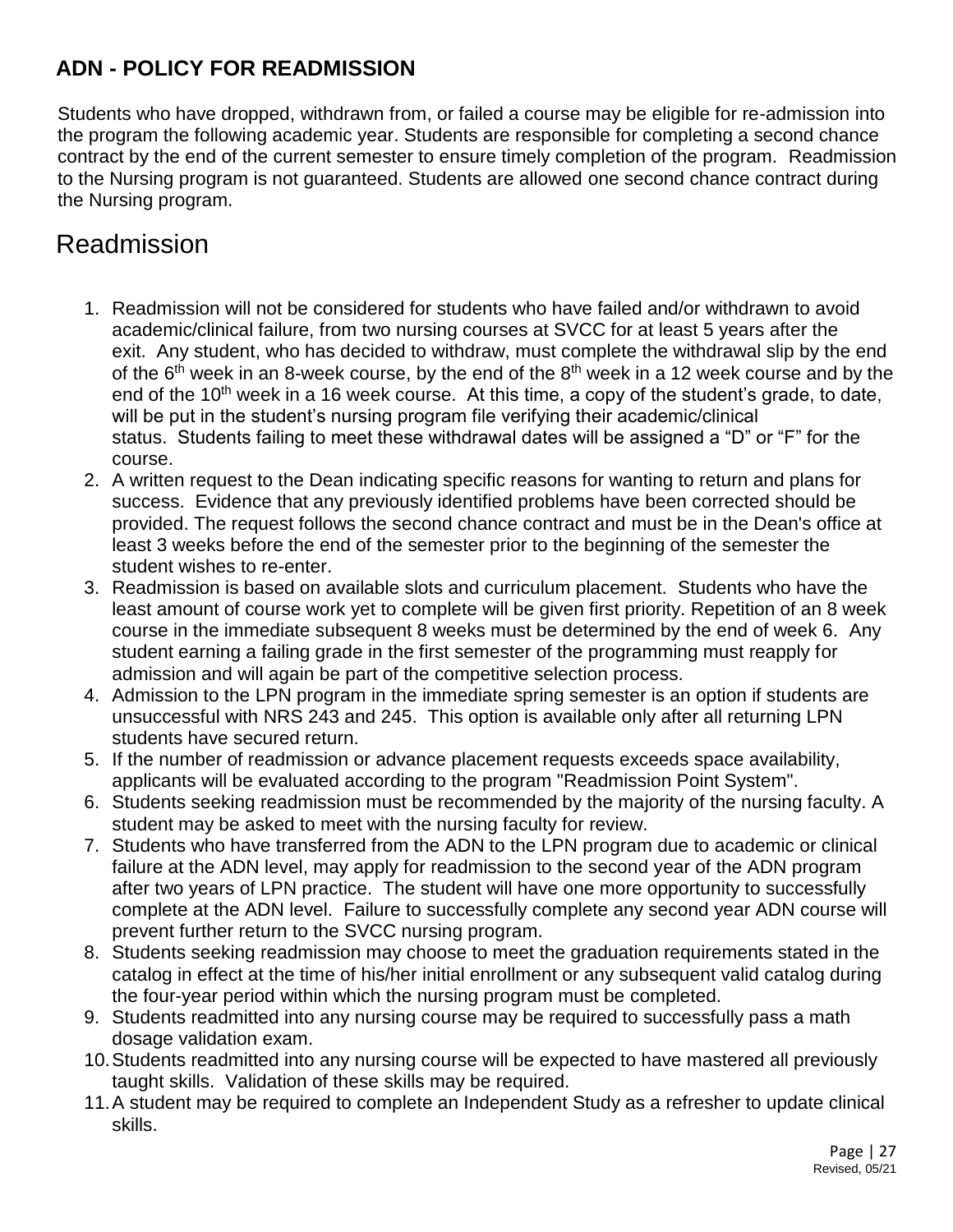- 12.A student who has been out of the nursing program for 3 years or more must apply for admission as a beginning student. No credit will be given for nursing courses previously taken. Science courses more than 5 years old must be repeated, unless they were completed at SVCC.
- 13.All nursing courses required for the Associate of Science degree in Nursing must be completed within a four-year time frame. Students who do not complete the nursing program within this specified time frame will be required to repeat all nursing courses for credit and under the most current catalog.
- 14.The student will be on probationary status for the next 16-week semester. Further unsatisfactory performance will lead to permanent dismissal.
- 15.Students that have had failing grades in two nursing courses, may after a period of 5 years or greater, be considered for readmission. The student must interview with the program administrator and a nursing faculty committee. The student must provide documentation on what previous experiences and life changes have occurred that will promote success. A contract will be signed, if admitted. Judici.com will be reviewed and an employer recommendation is required.

Rev. 5/14; 5/16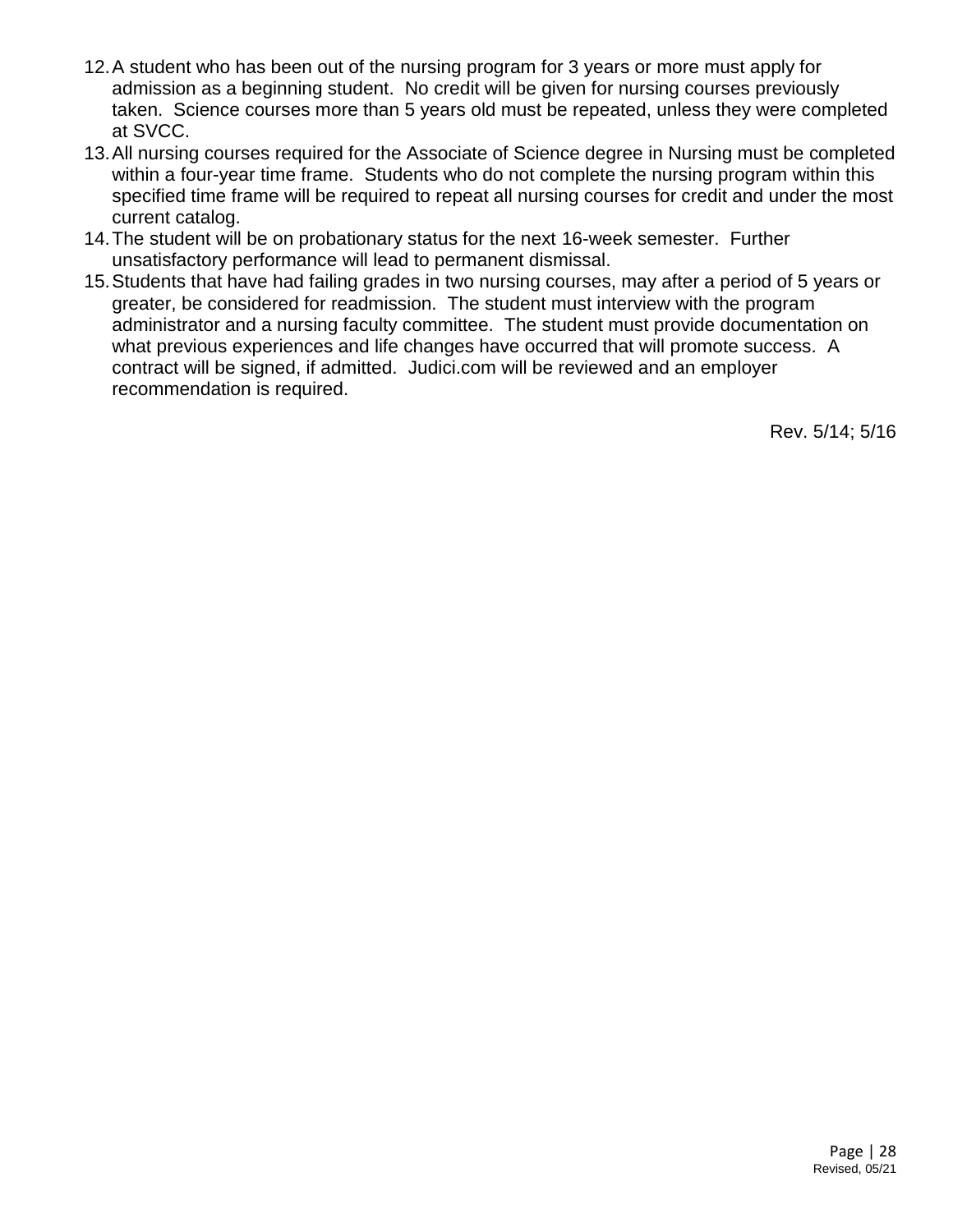### <span id="page-28-0"></span>**Readmission Point System**

#### **Total points earned for initial admission:**

| 17 or higher<br>14.5 - 16.99<br>$12 - 14.4$<br>$8 - 11.99$ 2 points<br>7.99 or below | 5 points<br>4 points<br>3 points<br>0 points                |           | Total: <b>Example</b> |
|--------------------------------------------------------------------------------------|-------------------------------------------------------------|-----------|-----------------------|
| <b>Faculty recommendation:</b>                                                       |                                                             |           |                       |
|                                                                                      | Previous performance satisfactory in theory                 | 2 points  |                       |
| Previous performance satisfactory on clinical evaluations                            |                                                             |           |                       |
|                                                                                      | Previous performance unsatisfactory in theory               | 0 points  |                       |
|                                                                                      | Previous performance unsatisfactory on clinical evaluations | -2 points |                       |
|                                                                                      | Previous performance required probation                     | -1 points |                       |
|                                                                                      |                                                             |           | Total: _______        |
|                                                                                      | <b>Classroom and clinical attendance</b>                    |           |                       |
|                                                                                      | No more than 1 classroom/lab and 1 clinical week of absence | 3 points  |                       |
|                                                                                      | 2 - 3 classroom/lab and 1 clinical week of absence          | 2 points  |                       |
|                                                                                      | 3 - 5 classroom/lab and 1 clinical week of absence          | 1 point   |                       |
|                                                                                      | Absentee issues discussed with student                      | 0 points  | Total:                |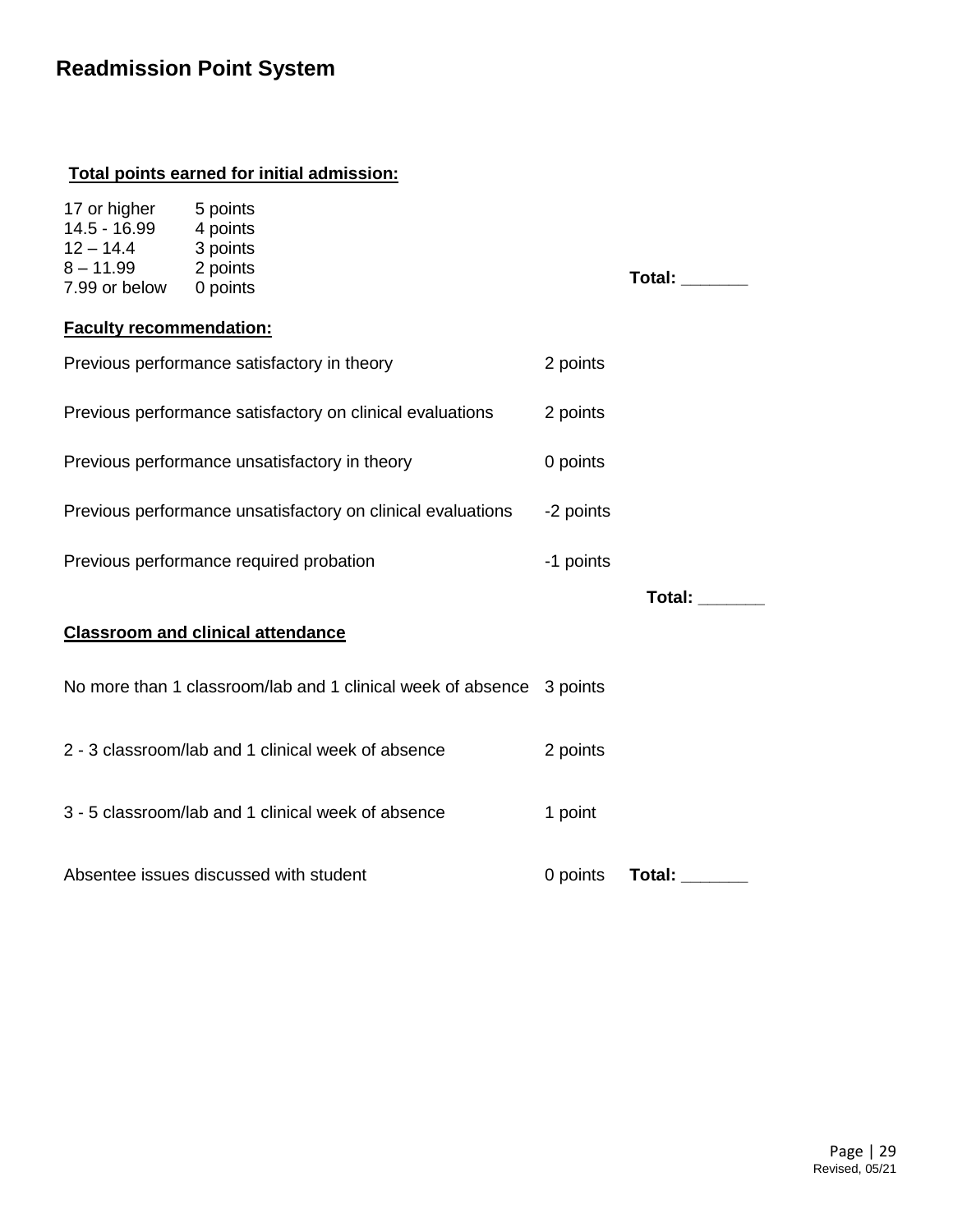### **Bonus points**

**Three** bonus points will be awarded to those qualified applicants that have met the requirements and were placed on the waiting list.

**Student: \_\_\_\_\_\_\_\_\_\_\_\_\_\_\_\_\_\_\_\_\_\_\_\_\_**

**Cumulative Total Points: \_\_\_\_\_\_\_\_\_** 

Rev. 4/04; 4/05; 4/08; 6/10; 4/18

### <span id="page-29-0"></span>**Grading**

A grade of "C" must be achieved in all required courses of the ADN program. These courses vary depending on the catalog you were admitted under and may include CHE 102 or CHE 103, BIO 109, BIO 110, PSY 103, PHL 101 and MAT 108 or higher as well as all nursing (NRS) courses. Grades for nursing courses will be determined through evaluation of tests, written assignments, clinical and skills performance. This evaluation listing is an indication of possible grade determinations. It is not meant to be all inclusive or restrictive in any way. Evaluation criteria are ultimately at the instructor's discretion.

All students in NRS 140 will be required to pass a comprehensive math test at the end of this course. If a student fails the test, the student must successfully complete NRS 113, Math for Meds, in the spring semester in order to register for additional nursing courses. NRS 113 may be taken by interested parties, however it may not be audited and a passing status must be secured.

Nursing courses comprise a classroom component and a clinical (laboratory) component. On official grade reports, the student will receive the grade achieved in the classroom portion of the course.

APA format is the standard for any referenced nursing course work.

#### **GRADING CRITERIA**

Grading in this course utilizes a two-tier system. The student **MUST** first obtain an exam average *≥*79% in Tier 1. Failure to achieve *≥ 79%* on exams will result in a "D" or lower in course. Upon successful completion of Tier one (Tier one points include exam scores, ATI Proctored Exam, Skills Test and Final Exam only), all other course points will be added to compute final grade. (Tier two points include but are not limited to: points received from quizzes, lab, clinical papers, and clinical evaluation).

Students are expected to track their own grades. At any time, the student's total points divided by the total points possible yields the students current % grade.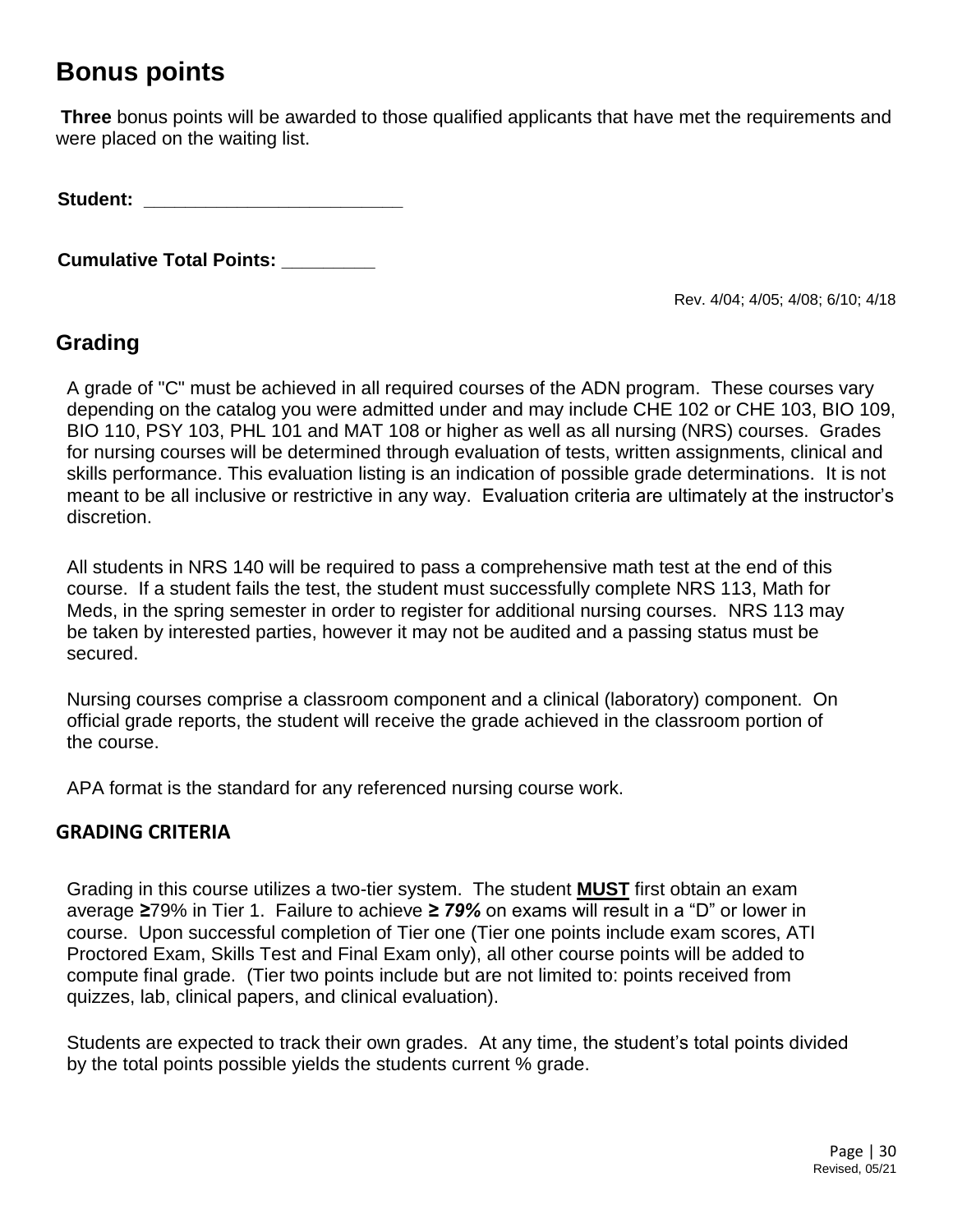If a student chooses to withdraw from the course early, exam grades will be utilized to determine if the student withdrew with a "passing" or "failing" grade. (ie: if the student's overall exam average is 80% or higher, the student will have recorded in their nursing school file a withdrawal "passing" report. If the student's overall exam average is less than 79%, the nursing school file will have a withdrawal "failing" report.).

In Tier I individual exam scores will be carried out to the hundredth place. Rounding of scores to whole numbers will be done at one point, during the last computation in Tier 2 for the calculation of the final grade. Rounding of the final grade to a whole number will follow usual mathematical principles (e.g. 74.45% rounds to 75% whereas 74.44% rounds to 74%).

The theory grade for NRS major field courses will be based on the following:

#### **Grading Scale**

 $A = 93 - 100$  $B = 86 - 92$  $C = 79 - 85$  $D = 72 - 78$  $F =$  below 72

### <span id="page-30-0"></span>**Skills Testing**

#### **Scoring and Grading of the Nursing Skills Testing:**

- Score entered into Tier one and equal to a written test score
- **Passing Score** 78.5% (39.25 points or above)
	- o **PLUS** 80% (16/20) or higher on medication administration portion of the skills assessment
- **Remediation**  Required for scores below 39.25 points or 78.5%.
	- o Required if Medication Administration score < 80%
- Two or more Nursing Skills Evaluation completed during a course will be averaged and entered into Tier one as one test score

**Passing Score** – 78.5% (39.25 points or above). **Remediation** – Required for scores below 39.25 points or 78.5%. Required if Medication Administration score < 80%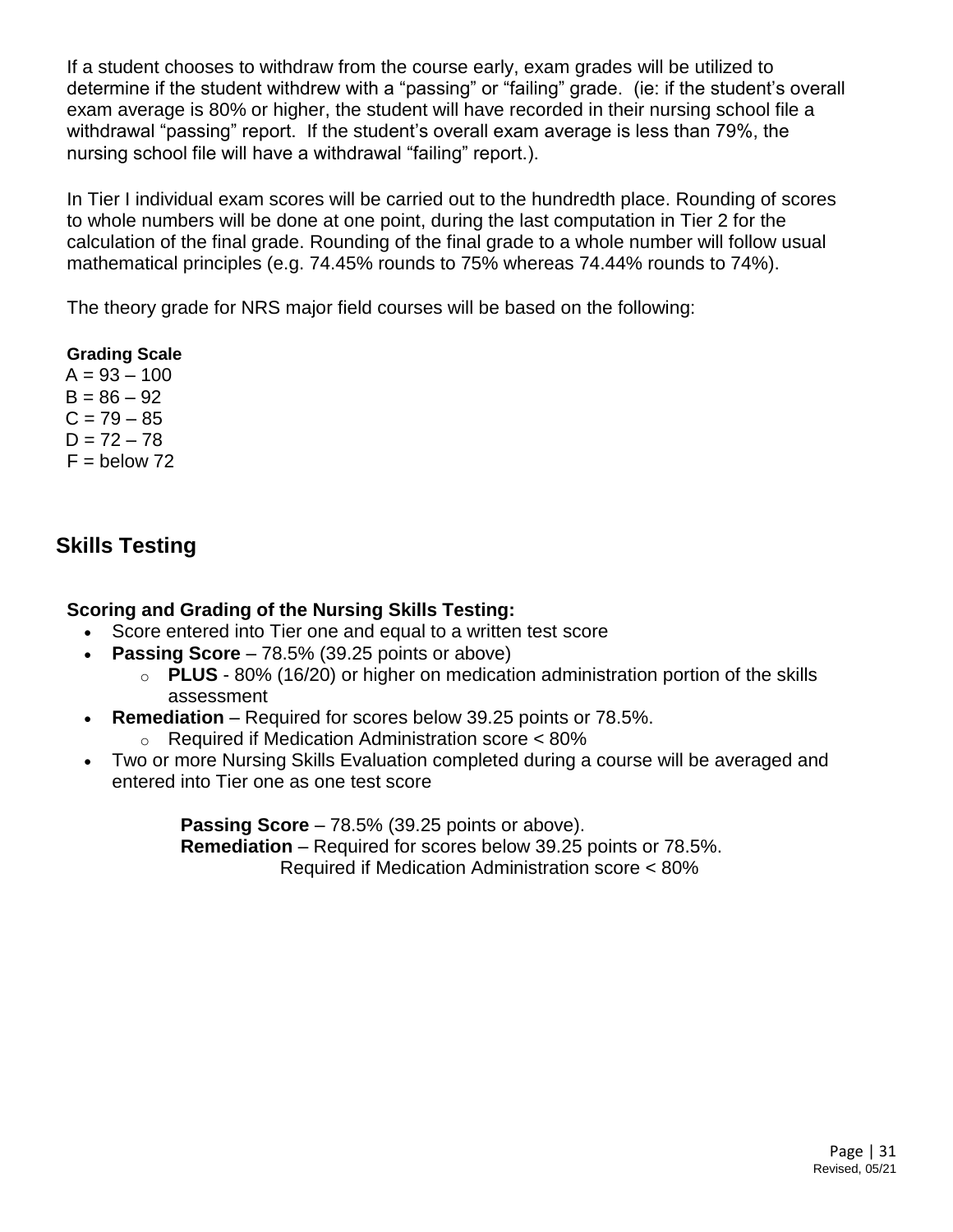#### **Remediation Process**

The instructor completes a Clinical Practice Remediation (**CPR card**) or an Opportunity for Improvement (**OTI card**) for each skill within the test.

**EXAMPLE:** Hand Washing, Insulin Administration, and Foley Catheter Insertion are drawn.

**Student A** - Scores 5, 17, and 15 respectively (individually percentages of 100%, 85%, 60%). Total Score is 37 points or 74%.

**Student B** – Scores 5, 15, and 20 respectively (individual percentages of 100%, 75%, 80%). Total Score is 40 points or 50%.

#### **Both students remediate for Hand Washing, Insulin Administration, and Foley Catheter Insertion**.

- 1. The student schedules day and time for re-testing by selecting an available instructor date and time in the Skills Remediation Google Doc.
- 2. The student practices the skills listed on the CPR card.
- 3. Once comfortable with skill performance, the student has two peers, on separate occasions, evaluate all three skills. The peer evaluator will attach the assessment forms, sign, and document score/percentage on the CPR card.
- 4. The student provides the completed remediation documents (CPR card along with the peer evaluation sheets documenting the scores) to the instructor conducting the reassessment.
- 5. The student must successfully demonstrate "CPR skills" to the instructor with a score of 78.5% or higher before performing a NEW Skills Assessment, drawing three random skills.

### **Reassessment Scores/Grade:**

39.25-50 points – Earns initial skills assessment score

 $\langle = 39.2 -$  Earns a score of 0

Remediation must be completed within two weeks or the student receives a score of zero (0). Students requiring remediation will partner with another student or the instructor during clinical experiences until successful completion of the reassessment. Failed remediation may result in clinical failure.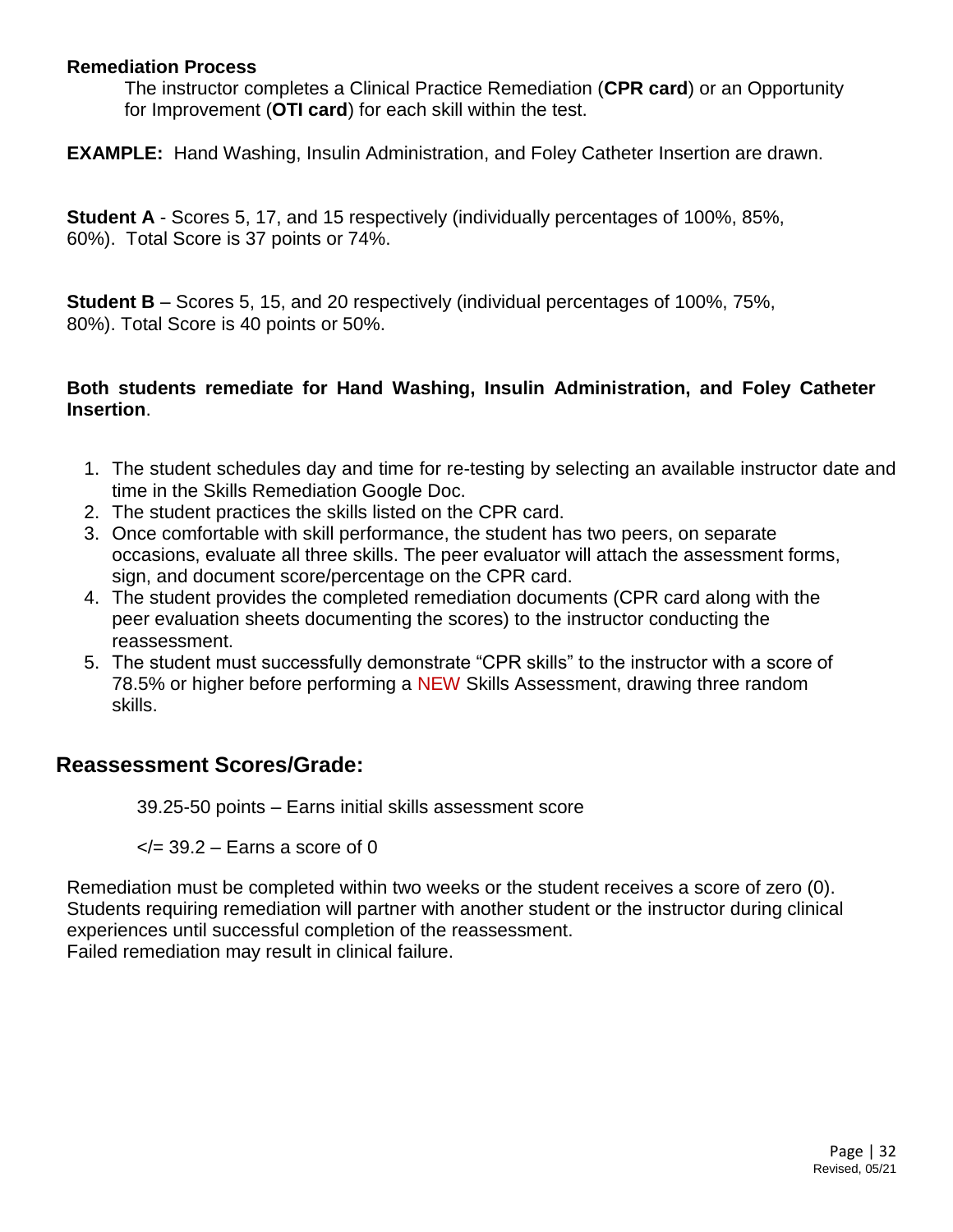### <span id="page-32-0"></span>**Standardized Testing**

A standardized testing policy can be found in your course syllabus.

### <span id="page-32-1"></span>**General Course Consideration**

- 1. In order for a student to pass a nursing course, all assignments -- written or otherwise -- must be in by the deadlines established by the instructors.
- 2. Clinical performance is evaluated during laboratory activities, clinical rotations and skills testing. A student must demonstrate ability in all three areas. Skills testing points are added to the final course grade.
- 3. Each student will receive an evaluation from their instructor at the completion of each course. When these evaluations are discussed, each student will have the privilege of responding in writing to their evaluation.
- 4. Successful completion of a nursing course requires a "C" in the classroom, and satisfactory clinical and skills performance. A student who is unsatisfactory in any one of these areas will receive a failing grade for the course.
- 5. The readmission procedure is described on page 25-26. Students are allowed one second chance contract during the nursing program.
- 6. A student may maintain his/her position in the program and repeat NRS 113 course one time without impacting the second chance contract.
- 7. Simulations will be videotaped for debriefing purposes. The tape will be deleted in 48 hours.

Rev. 6/02/ 4/05; 6/06; 4/08; 5/12; 5/13; 5/14, 5/16; 4/18; 5/20

### <span id="page-32-2"></span>**Student Grade Appeal(s) and/or Grievance(s)**

Any grade appeal or grievance should be initiated with the instructor responsible for determining the grade. If the problem cannot be resolved at this level, a student may initiate the appeals process by establishing a meeting with the Dean of Health Professions. If the problem is not resolved at this step, the student would follow the Academic Appeal Procedure outlined in the college catalog.

#### **Code of Conduct**

Violations of Student Code of Conduct will be processed as described in the college catalog.

#### **Campus Security Report**

The campus security report is available on the College's Web page at *www.svcc*.*edu*.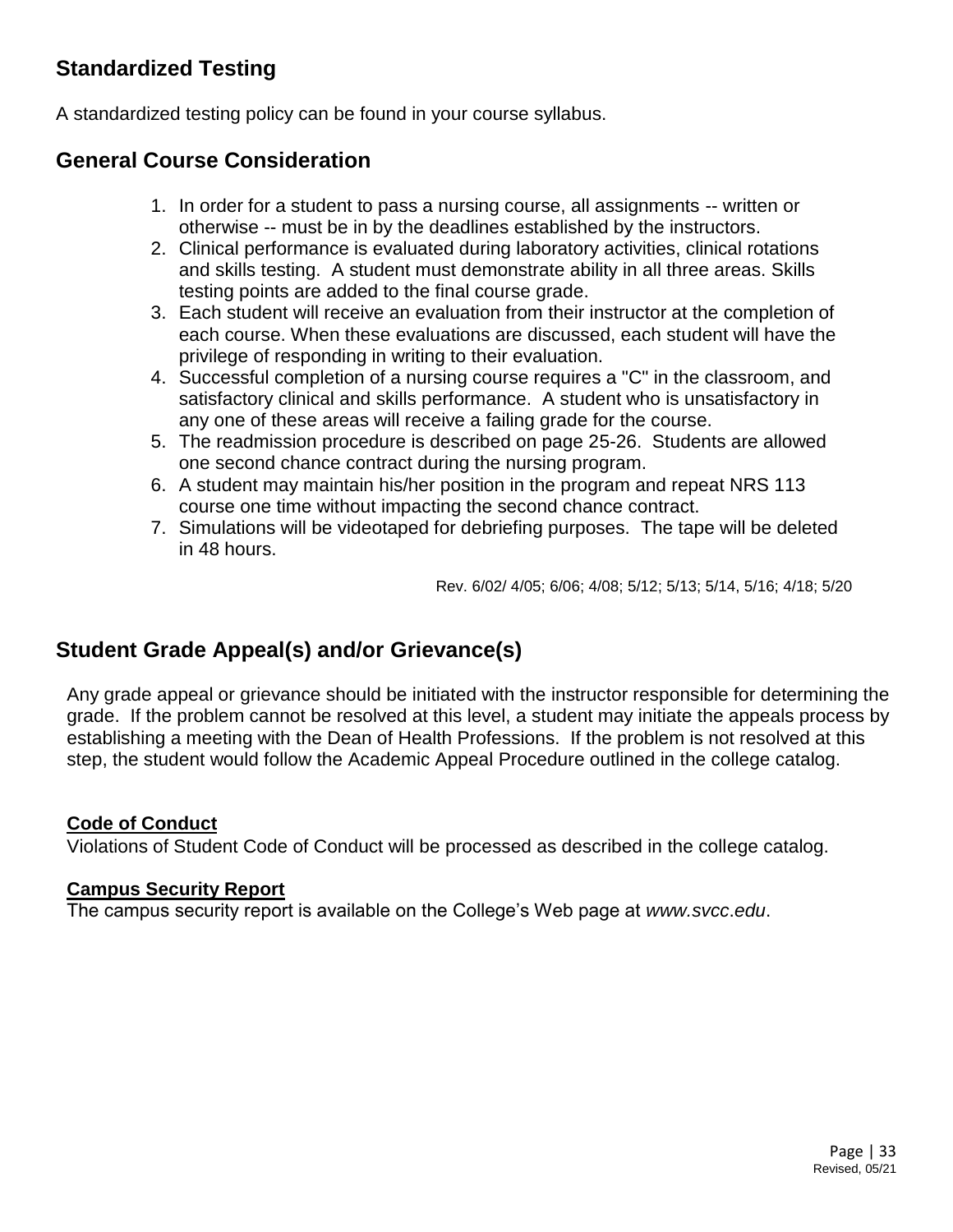### <span id="page-33-0"></span>**Attendance**

Prompt and regular attendance in the classroom (traditional and synchronous online), the laboratory, and the clinical practicum are essential for the nursing student. Repeated absences and tardiness may put the student on probationary status. Attendance and timely arrival are professional behaviors and are expectations to be successful in each course of the nursing program.

**One week's worth of clinical and/or lab time will be permitted for absences. Anything exceeding one week will result in a meeting with the student, faculty and Dean of Health Professions to determine the next steps. This may result in probation, an incomplete or repeat of the course.**

The experiences are interrelated and absence from the lecture and campus laboratory sessions will make the student less effective in the clinical area. Campus laboratory hours are part of clinical laboratory hours.

Absence from campus laboratory hours will be counted as a clinical absence.

It is strongly recommended that students not work a night shift prior to a morning clinical, classroom or campus laboratory experience. If the instructor determines the student is unable to be alert or attentive and there is any question as to whether the student can safely provide patient care (clinical) or they are disruptive to the classroom or campus lab setting, the student will be dismissed and documented as absent for that time period.

Instructors will maintain attendance records. Repeated absences will jeopardize your status in and potential readmission to the program.

Tests which are missed because of absences are to be made up within one week. It is the student's responsibility to contact the instructor and schedule the makeup of an announced test the day they return to school. Five percent of the total number of test items may be deducted from your raw score (your number right) if the test is not taken on the day it is scheduled. Special consideration may be given to unusual circumstances.

Clinical and orientation activities are Mandatory.

• Computerized charting training

Due to cost and time constraints for both the college and hospitals, it is MANDATORY that you attend these sessions as scheduled. Clinical time will not be allowed if absent from computerized charting training. Exceeding clinical absence time allowed for the scheduled NRS course(s) will require withdrawal from NRS courses with a clinical component. Any deviations will be addressed directly with the Dean of Health Professions.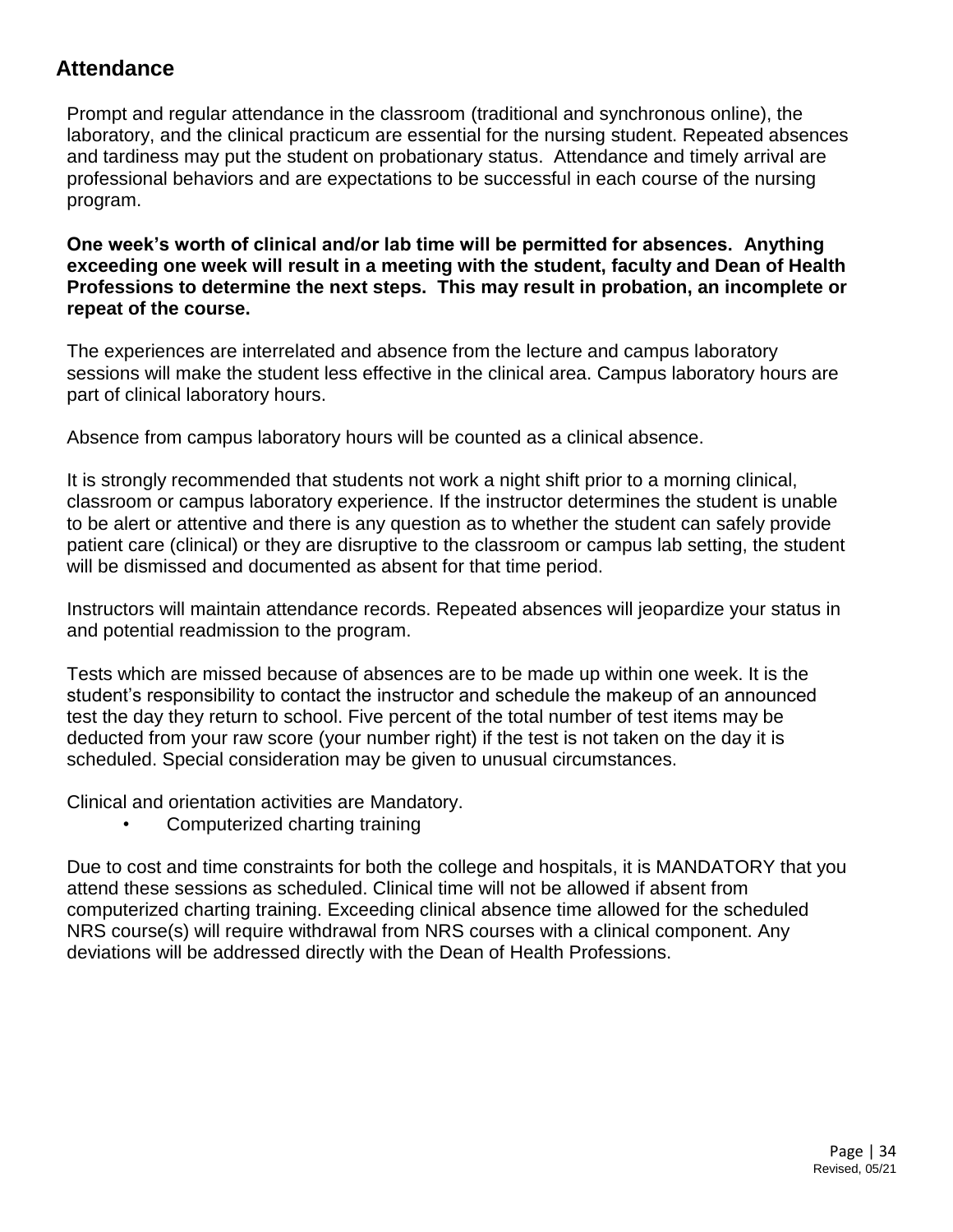### <span id="page-34-0"></span>**Nursing Program Criteria for Attendance**

Synchronous online lecture expectations mirror those of face-to-face lectures:

- The student is "fully present" throughout the lecture and visible at all times to the instructor and class in the online meeting room.
	- o Limited/No distractions (family, phone, etc.)
	- o Class-time is dedicated to learning
		- Do not clean, fold laundry, watch television, etc.
- The student participates in discussions and activities
	- o If you are unable to meet the attendance criteria, you are considered absent.
	- $\circ$  If you are too ill to meet the attendance criteria, you are considered absent.

#### **Absence –**

Lecture (Traditional and Synchronous Online)/Clinical/Lab:

- **If you are going to be absent, late, or leave early YOU MUST contact your instructor by text/email/telephone as directed by individual instructors.** Students need to be available for further instructor communication.
- Do not contact the clinical facility, unless otherwise directed by the instructor.

#### **No call/ No show Policy –**

Lecture (Traditional and Online Synchronous)/Clinical/Lab:

- 1st absence within one semester: If a student fails to attend their scheduled day, there will be a 25-point deduction from Tier 1.
- 2nd absence within the same semester: If a student fails to attend a second scheduled day, there will be a 50-point deduction from Tier 1.
- Continued absences will be an additional 25-point deduction for each absence in the rest of the nursing program.

*Point deductions will be progressive throughout the nursing program for No call/No shows.*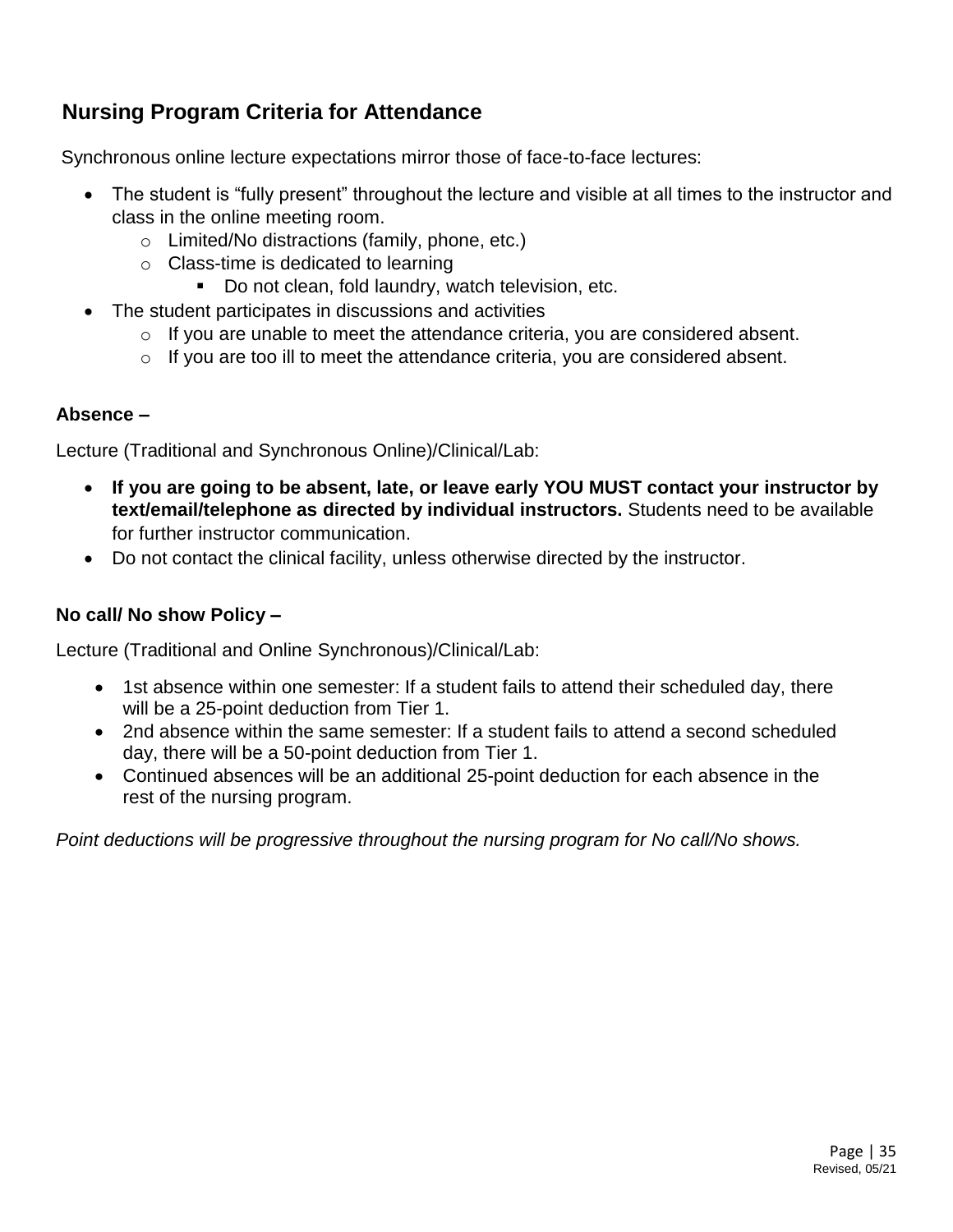### <span id="page-35-0"></span>**Tardy or Leaving Early Policy (for any reason):**

This policy includes lecture, clinical, lab, simulation activities; and begins anew with the start of each course.

#### **Consequences for violating this policy:**

- Any combination of 3 tardies and/or leaving early (even one minute) from **Lecture (Traditional or Synchronous Online)/ Clinical/ Lab/ Simulation** will result in a 10 point deduction from Tier 1.
- Each additional tardy or leaving early will result in another 10-point deduction from Tier 1 of that course.

### <span id="page-35-1"></span>**Submission of Late Assignments**

The expectation is for students to submit assignments on or before the due date. All assignments must be completed for each course or an incomplete grade will be given.

- Assignments submitted after the due date are subject to punitive action, which is at the course instructor's discretion.
- Each instructor will outline the consequences of late submissions in their course syllabus.

### <span id="page-35-2"></span>**Technology Requirements**

Technology is an integral part of higher education and necessary for success in all nursing courses. Fundamental nursing student technology needs include:

- A laptop with webcam, microphone. NO CHROMEBOOKS
	- o SVCC will provide a loaner laptop to those in need.
		- You will not be able to upload anything without IT permission
	- $\circ$  The SVCC Foundation may be able to help with the purchase of a laptop computer
- Reliable internet
	- o This is especially necessary for any online or synchronous online course that uses video chat platforms and lockdown test browsers.
- Microsoft Word
	- o Available at no cost from the SVCC Information Technology Department
		- 815-835-6229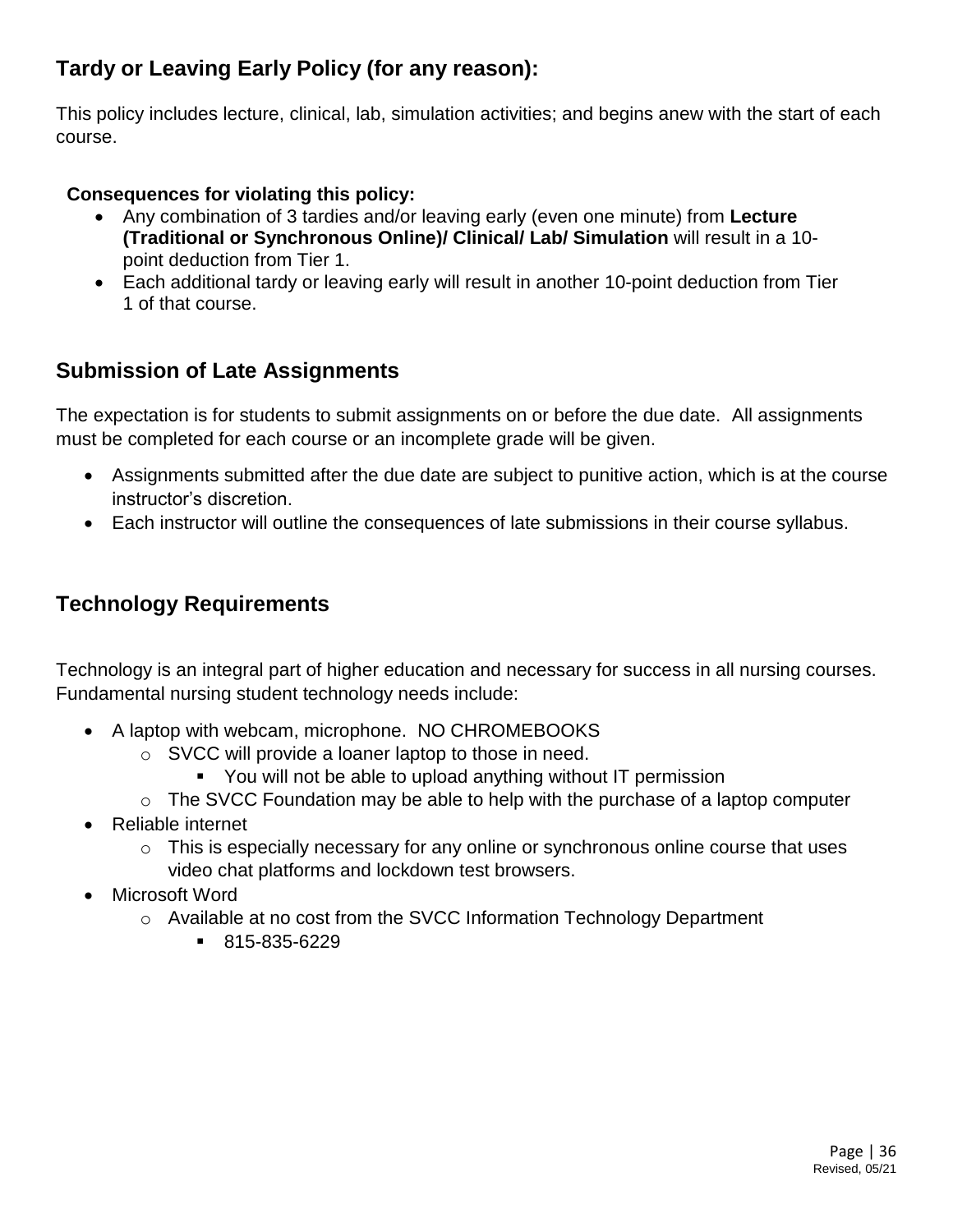### <span id="page-36-0"></span>**Online Exams**

Students may be required to use an exam browser with webcam when completing exams for any online course. Reliable internet access is essential. The Learning Management System (LMS) test proctoring with the use of Webcams is as follows:

- Students will be required to complete a "Practice Test" at the beginning of a course to ensure student knowledge and platform function.
- Before beginning to test, students must show their face and student ID to the camera.
- The students must keep their head up with face forward and focused on the computer screen. Any deviation and the browser will alert the instructor.
- Do not cover or block the camera at any time. This creates a black screen and prevents video monitoring.
	- $\circ$  Students will be given a (one) warning if there is no video.
	- $\circ$  If unreliable internet is the cause of the video malfunction, it is the student's responsibility to find and use a reliable source for all subsequent tests.
		- Computer access is available on campus
	- $\circ$  If video monitoring is interrupted a second time, the student's test score is reduced by 5%.
	- $\circ$  Further occurrences of video monitoring interruption The student receives a zero (0) for their test grade.
- The timing of online exams is at the discretion of each course instructor

### <span id="page-36-1"></span>**Attendance in an Online Course:**

To be in attendance in an online course you need to be actively completing course activities throughout the semester. *Simply logging into your online course is not sufficient to show you are actively completing the course*. If you are not actively working in the course, you may be dropped from the course, especially on the tenth day of the semester and at midterms. Evidence of active pursuit of course completion may include: replying to discussions, completing quizzes, submitting assignments, and emailing your instructor. Please refer to the course syllabus for more information.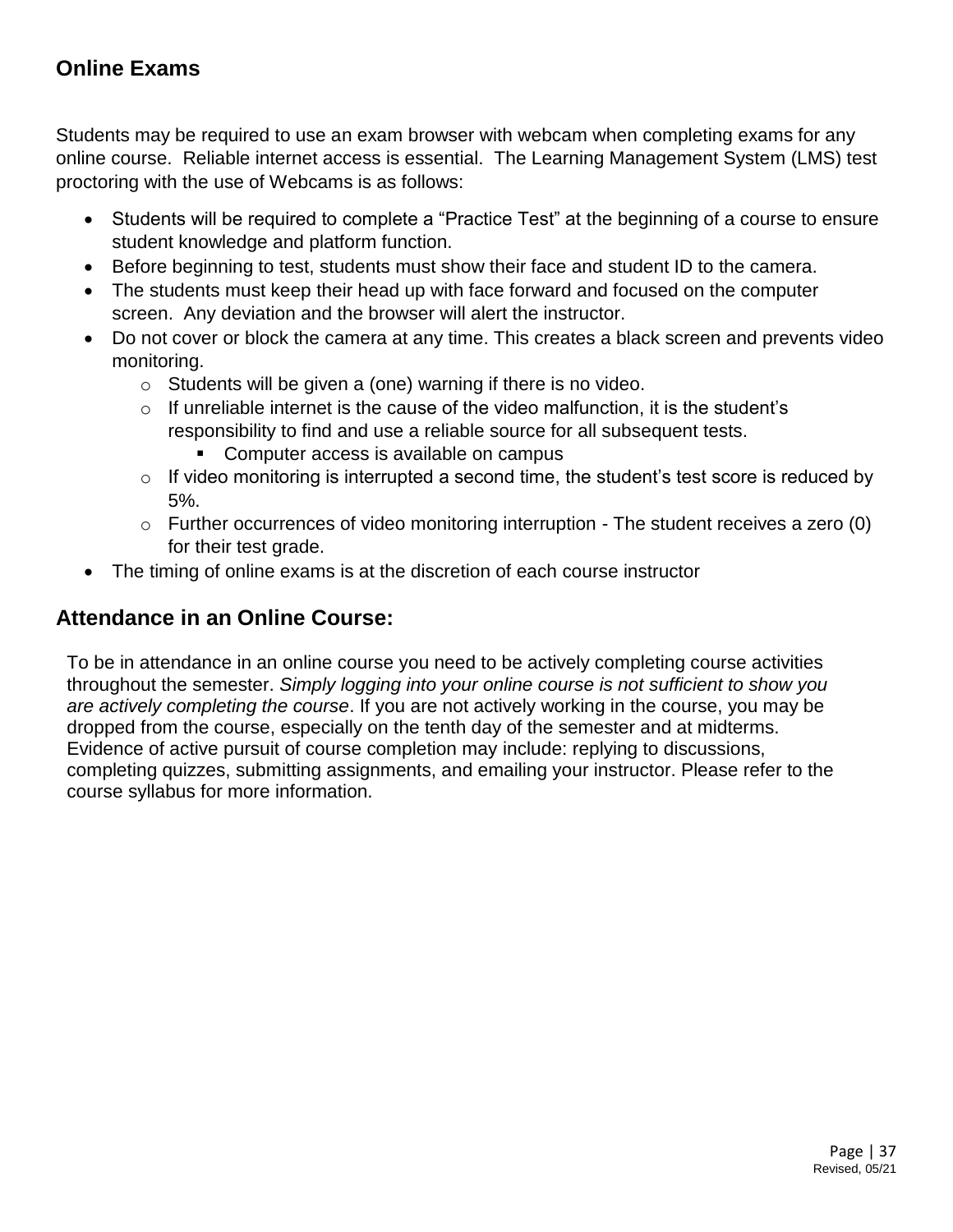### <span id="page-37-0"></span>**Appearance**

Students are expected to dress in the following manner for CLINICAL and LAB experiences that require a uniform:

- 1. Complete student uniform -- clean, pressed, buttons intact.
- 2. School insignia
- 3. White shoes and white hose/socks. No open toe, open heel or canvas shoes are allowed due to OSHA regulations.
- 4. Identification (SVCC Photo ID) \*
- 5. Bandage scissors.
- 6. Watch with a second hand.
- 7. Full length slip with dress uniform.
- 8. White non ribbed crew neck long sleeved t- shirt may be worn under uniform. No lab coat.
- 9. Stethoscope
- 10. Pen light
- 11. Jewelry is not allowed except for:
	- a. Smooth wedding band allowed except when practicing in specialty areas.
	- b. One small earring stud per ear is allowed.
- 12. No visible body piercing, no facial or tongue piercing is allowed. Any tongue or other visible body piercing must be removed for clinical.
- 13. Tattoos must be covered.
- 14. No colored underclothing
- 15. No chewing gum.
- 16. No unnatural hair colors are allowed
- 17. Ear gauges are not allowed by local hospital employers. During the program, flesh tone plugs and no increase in size is expected.
- 18. Free of smoke and fragrances.
- 19. Username and password for computerized charting or other technology systems.

Length of uniform should be appropriate for height and weight and should not be above the knees.

Nails must be safe length (1/4 inch maximum), clean and neatly manicured. If nail polish is worn, it should be clear or pale in color and chip free. No artificial nails of any type, no studs or jewelry on nails is allowed.

Hair must be clean, neat, off the collar and away from the face with no unnecessary hair accessories. We request that male students do not wear beards unless trimmed and well groomed. Good personal hygiene, cleanliness of self, uniform and general attire for sanitary and aesthetic reasons is essential.

Students are highly discouraged from appearing in public places (excluding Sauk Valley Community College) while in uniform. A lab coat must be worn when a student is in uniform outside of the clinical site including Sauk Valley Community College. A student in uniform at locations other than their clinical site or SVCC may be considered for reprimand depending on the location.

\*One SVCC Photo ID is provided by the Health Professions Office through student fees. The student is responsible for the cost if the ID must be replaced.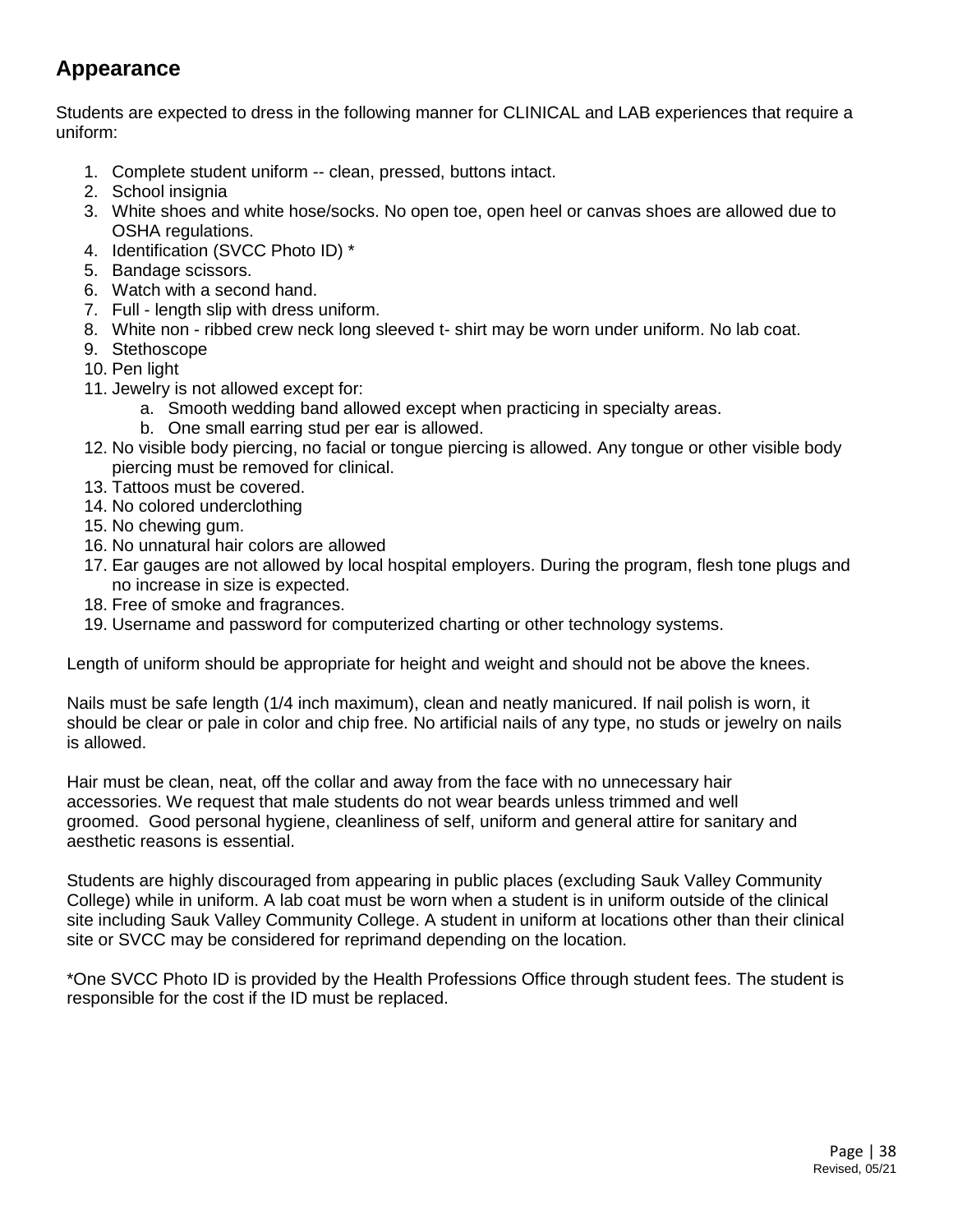Students are asked to dress in the following manner for clinicals not requiring a uniform:

- 1. Street clothes demonstrating good grooming and professionalism. Blue jeans, spandex elastic pants or baggy string - tie pants, sweat suits, halter tops, crop tops, tops with scoop necks or backs, tight sweaters, see through fabrics, mini-skirts, shorts or similar attire will not be accepted.
- 2. Free of smoke and fragrances.
- 3. Appropriate jewelry and hair styled according to the handbook.
- 4. Body piercing policy according to the handbook.
- 5. Name tags are to be worn (psychiatric experiences may be an exception).
- 6. Lab coats are generally recommended.

Student are asked to dress in the following manner for clinicals requiring scrubs:

- 1. Students will change into scrub attire. Student uniforms will be worn into the hospital.
- 2. SVCC Photo ID is required.

Rev. 5/14; 5/15; 5/16; 5/20

#### **Behavior**

<span id="page-38-0"></span>Students should be aware that they are guests at the clinical sites. They are expected to display behavior that reflects common courtesy and manners. In addition, communication should be free of crude and offensive terminology.

Students must recognize the limitations imposed by the Nurse Practice Act 'Scope of Practice' definitions. You may not perform a clinical skill outside of the SVCC clinical setting. You may not perform a skill if it has not been a part of your completed curriculum up to that point. Your role as an employee of the facility versus student status vary. Your role as a clinical student is the one to be adhered to during scheduled clinical times. Consult with your clinical instructor for specific direction as needed.

No smoking policy for all clinical rotations. Failure to follow this or any other policy may result in the student being sent home from clinical.

The student is to report to the faculty and primary nurse before leaving clinical for the day.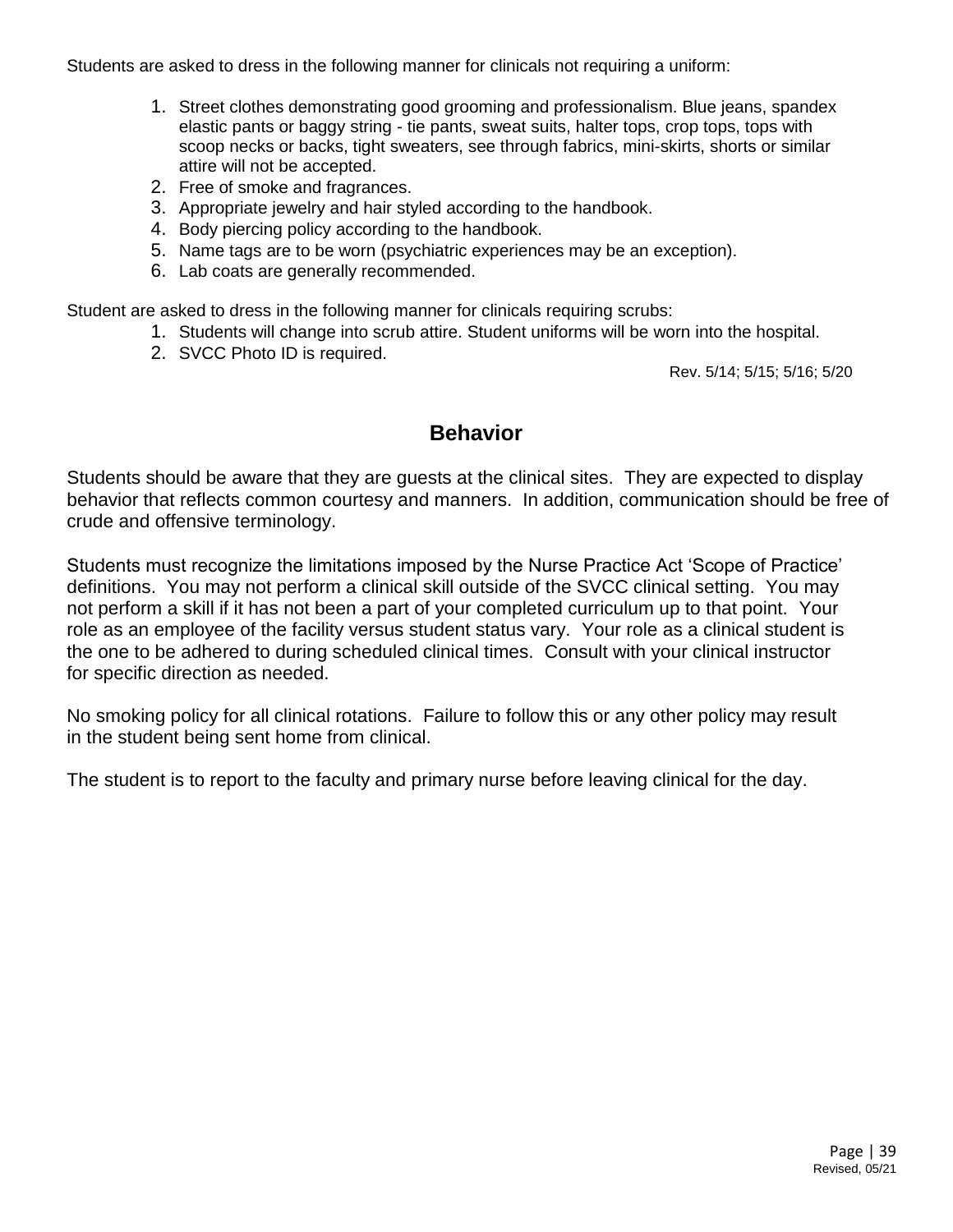### <span id="page-39-0"></span>**Acceptable Use of Technology**

Students **MUST** turn off all electronic devices while in the classroom unless they have the consent of the instructor. Electronic items include, but are not limited to cell phones, laptops, tablets, MP3 players, voice and video recorders. Students violating this policy may face college disciplinary action. Also, students are subject to the SVCC Acceptable Use [Policy](https://www.svcc.edu/about/policies/aup.html)[,\(svcc.edu/about/policies/aup.html\).](http://svcc.edu/about/policies/aup.html) Any violations of that would be handled at the institutional level.

### **CARE OF THE NURSING DEPARTMENT:**

### **Food, Drink, Gum Policy**

<span id="page-39-1"></span>**NO** food, gum, or drink of any kind in the Nursing Department (hallway, classroom, labs, and lockers). Water (No Flavored Water) with a lid will be allowed in the classroom. Please do not set drinks on the ground outside of the classroom or lab; if found they will be thrown away. Educational activities that incorporate food and/or drinks are at the discretion of each instructor.

### <span id="page-39-2"></span>**Nursing Skills Lab**

While enrolled in the nursing programs at Sauk Valley Community College, students will have required scheduled laboratory time. During this scheduled time, instructors will discuss the nursing skills assessment scoring elements for use in the lab. Equipment orientation will also be completed.

In addition, students will be expected to individually practice nursing skills during open lab, as needed or assigned. The lab supervisor, **who is a registered nurse**, will be present in the lab to assist you.

Scoring elements should ALWAYS accompany students during practice time and ALL scheduled laboratory experiences. Additional resources (skills texts, procedure manuals, etc.) will also assist the student and should be brought, as needed. If you need further clarification of a procedure, **ALWAYS** consult your instructor.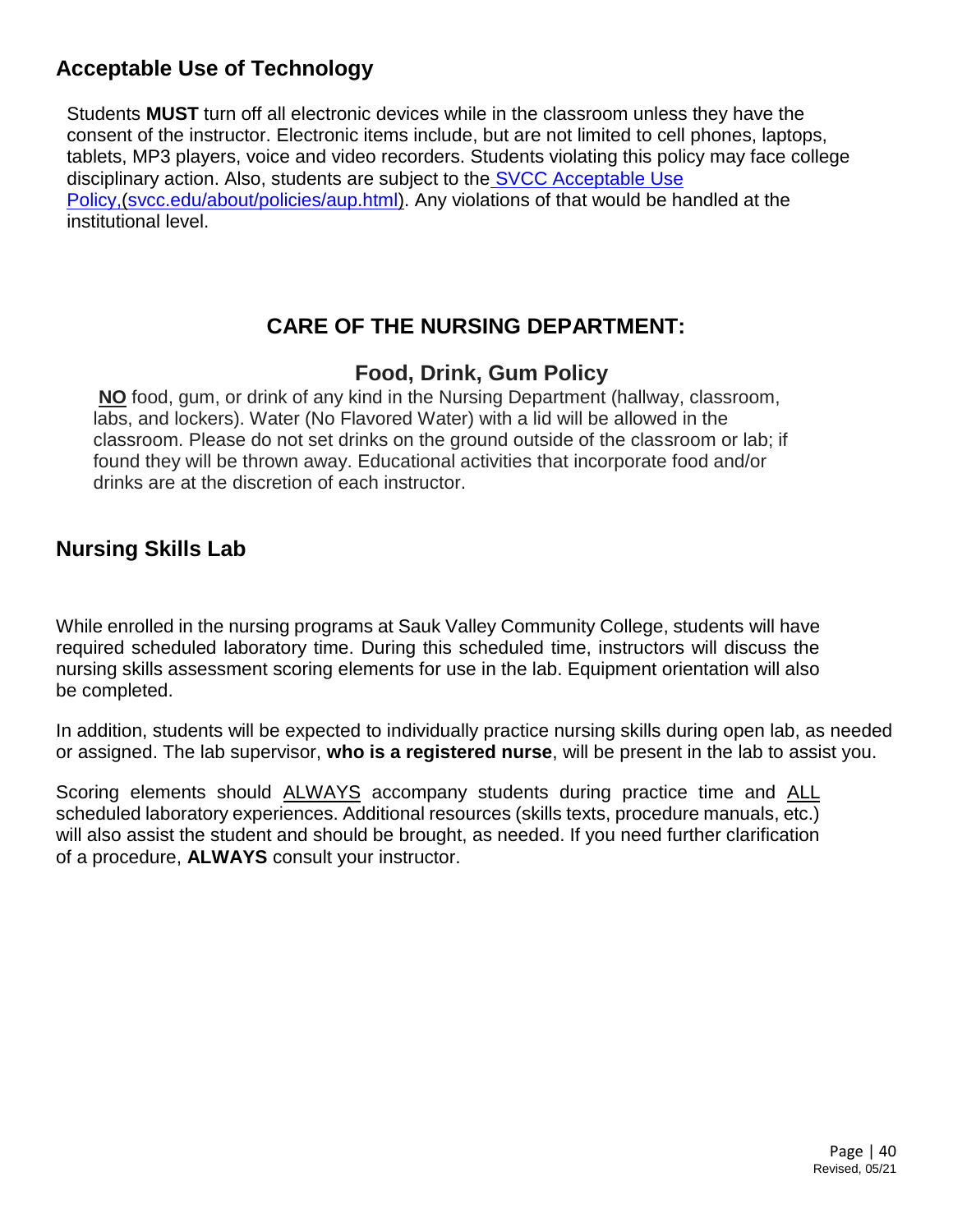### <span id="page-40-0"></span>**STUDENT LAB RULES AND RESPONSIBILITIES:**

#### **Lab Dos:**

- Neatly return supplies and equipment to the appropriate storage area.
- Recycle by repackaging or placing specific recyclable items into designated collection trays.
- Throw trash away.
- Straighten bed linens and replace any soiled or wet linens.
- Notify lab coordinator of restocking needs (verbally and with a detailed list of items).
- Restock exam gloves, as necessary.
- Be considerate of others by practicing quietly.
- Students should use current nursing students as patients in the nursing lab.
- Always bring Skills Booklet.
- Provide honest constructive feedback to peers.
- Notify the lab coordinator if soap, towels, or sanitizer need replacement.
- Cell phones are to be turned off or on vibrate while in the lab. If your phone vibrates, leave the lab, and pursue your conversation in an area outside the lab.

#### **Lab Don'ts:**

- DO NOT leave the lab(s) in a mess.
- Students should NEVER perform any invasive procedures on themselves or others. Any injury sustained in the lab must be reported to the lab supervisor immediately.
- Do not remove any supplies or other items from the lab.
- No food or drink in labs.
- Individuals who are not nursing students are not allowed in the nursing labs without permission of the lab supervisor or instructor.
- No cell phone distractions. No one is to be talking on cell phones in the lab.
- Do not instill liquids into manikins.
- Do not use betadine or povidone iodine products on manikins (causes staining).
- Student use of the Lab Supervisor's telephone is prohibited, except in an emergency.
- Student items of perceived value left in the lab or misplaced will be placed in the lab supervisor's office. Items will be taken to the lost and found after one week. Please DO NOT call the lab supervisor and ask her to look for the items.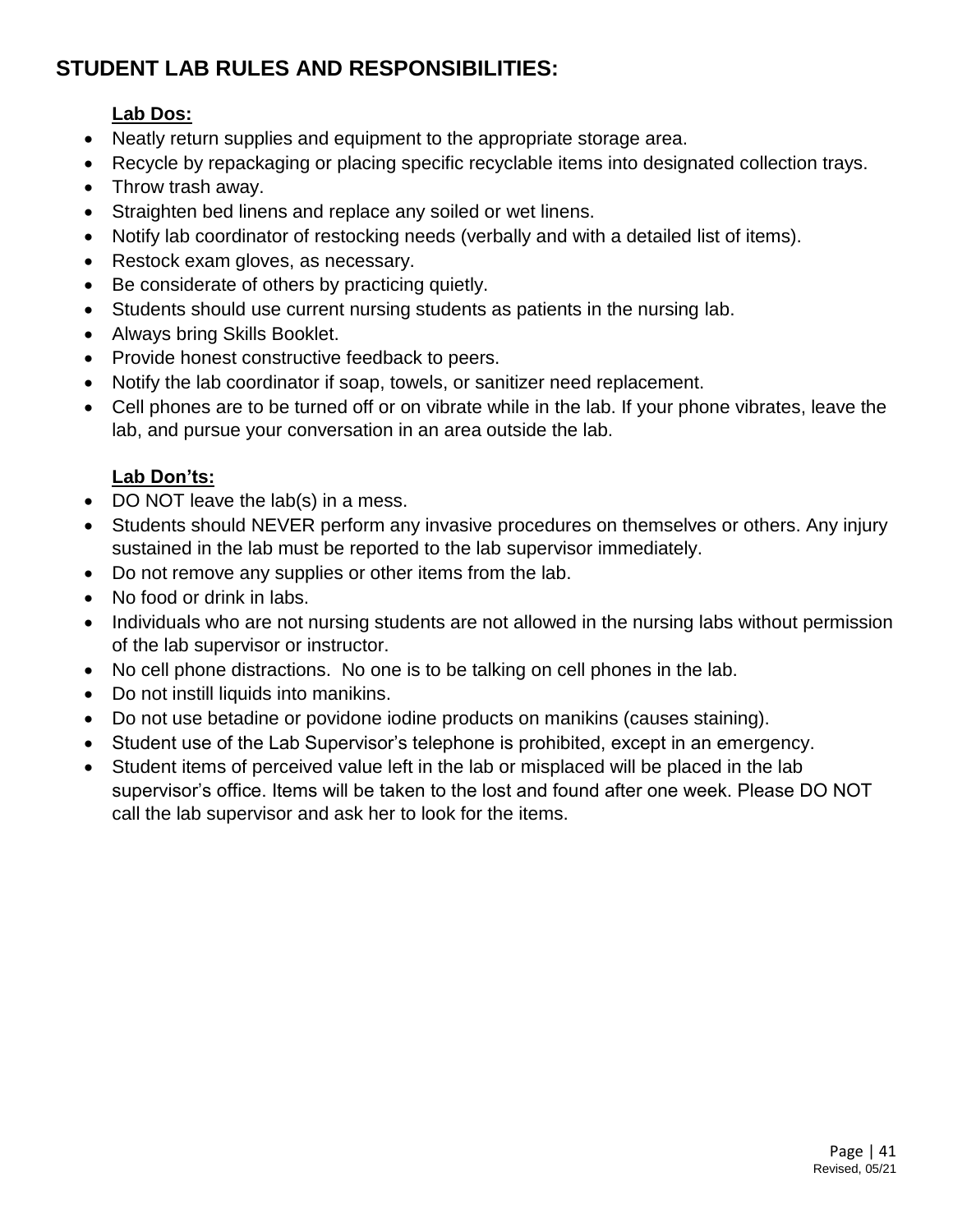### <span id="page-41-0"></span>**Open Lab Practice and Assignments**

It is recommended that students check the calendar outside of each LAB to plan practice time. Students should sign in and out of the LABS. The sign in/out is located outside 2G08 (Kim's Office)

Since sound control is poor in the nursing area, we ask students to be considerate of classes in session while they are practicing.

### <span id="page-41-1"></span>**Equipment and Supplies**

- Supplies are limited, students will need to re-use some items. Waste will be monitored. Students will receive information about items to be re-used during their orientation to the lab.
- Supplies cannot be removed from the lab. **SYRINGES ARE CONTROLLED ITEMS, CONSIDERED TO BE CONTRABAND BY THE STATE OF ILLINOIS.** Therefore, syringes should **NEVER** be taken from the lab.
- Please **DO NOT** instill solution into the mannequins (as in enemas, irrigations, tube feedings, etc.) unless a mannequin part is present within to collect the solution. Use only dishwashing solutions or water-soluble lubricant. Povidone Iodine is not to be used on the mannequins.
	- $\circ$  Request assistance from the lab supervisor for reservoir needs prior to or at the end of a lab or practice time.
		- **i.e. NG irrigation, bladder irrigation, etc.**

### <span id="page-41-2"></span>**Student Employment**

In accordance with the Illinois Statutes and the rules and regulations of the Department of Financial and Professional Regulation, the student may be employed only in a capacity which does not require a nursing license. Scope of practice definitions must be adhered to.

The nursing faculty strongly advises a student not to work full-time. Further, the nursing faculty requests that the students advise the nursing instructors of the number of hours per week that they work. The faculty expects alertness in class for the student's academic success and especially in the clinical areas for the safety of the patients. The student uniform, including white nurse's shoes, must not be worn at the place of employment.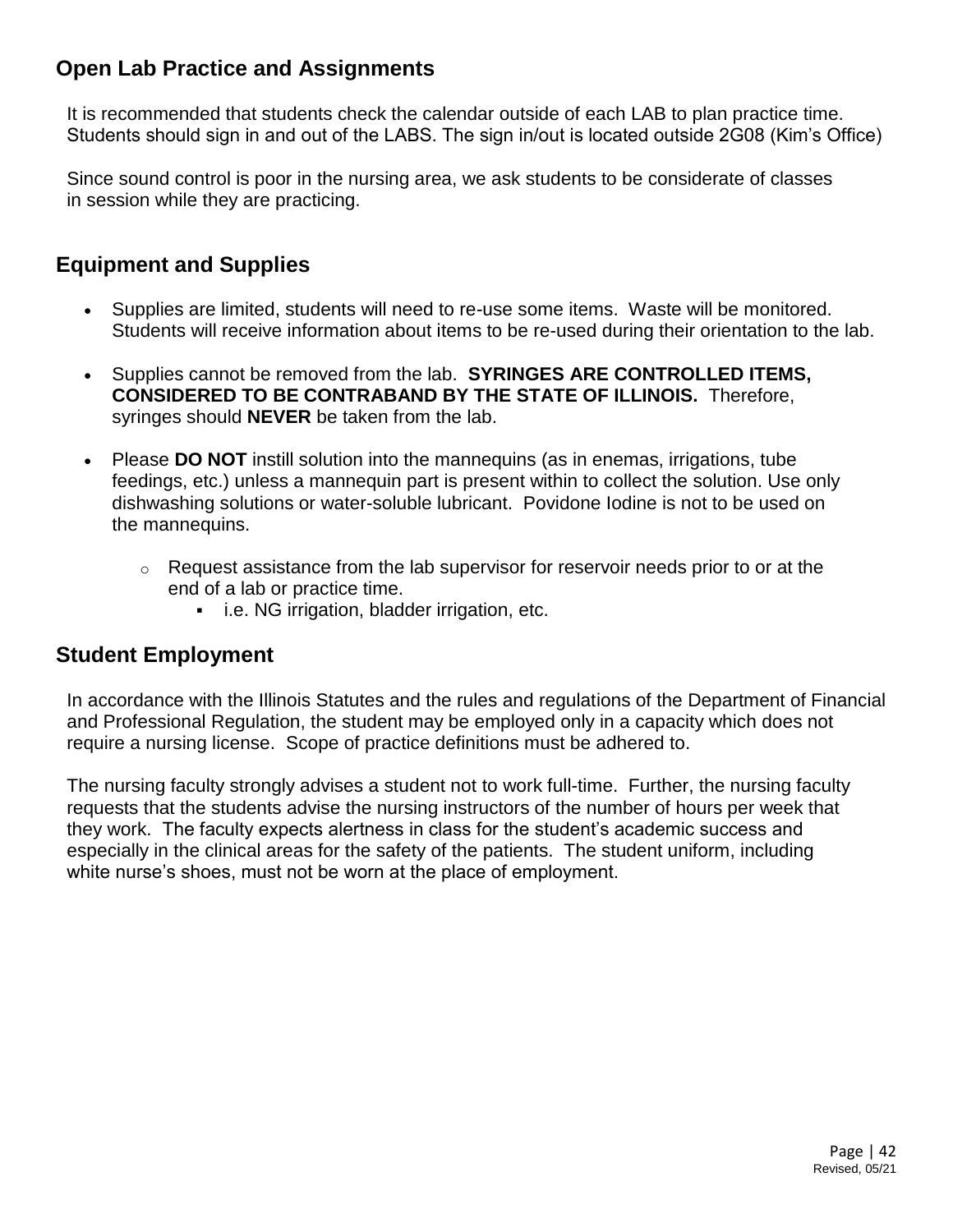### <span id="page-42-0"></span>**Transportation**

Students are responsible for their own transportation to the college and cooperating agencies.

#### <span id="page-42-1"></span>**Telephone**

Students are reminded to provide the Dean of Health Professions office with **telephone number and email updates**, so that students may be contacted in regard to school matters. Please note that the Admissions office does not automatically update the Health Professions office with changes.

### <span id="page-42-2"></span>**Faculty Mailboxes**

Faculty can always be reached by leaving a note in the Health Professions Office, 2G10, for placement in the instructors' mailbox.

Rev. 6/02; 6/06; 5/16; 4/18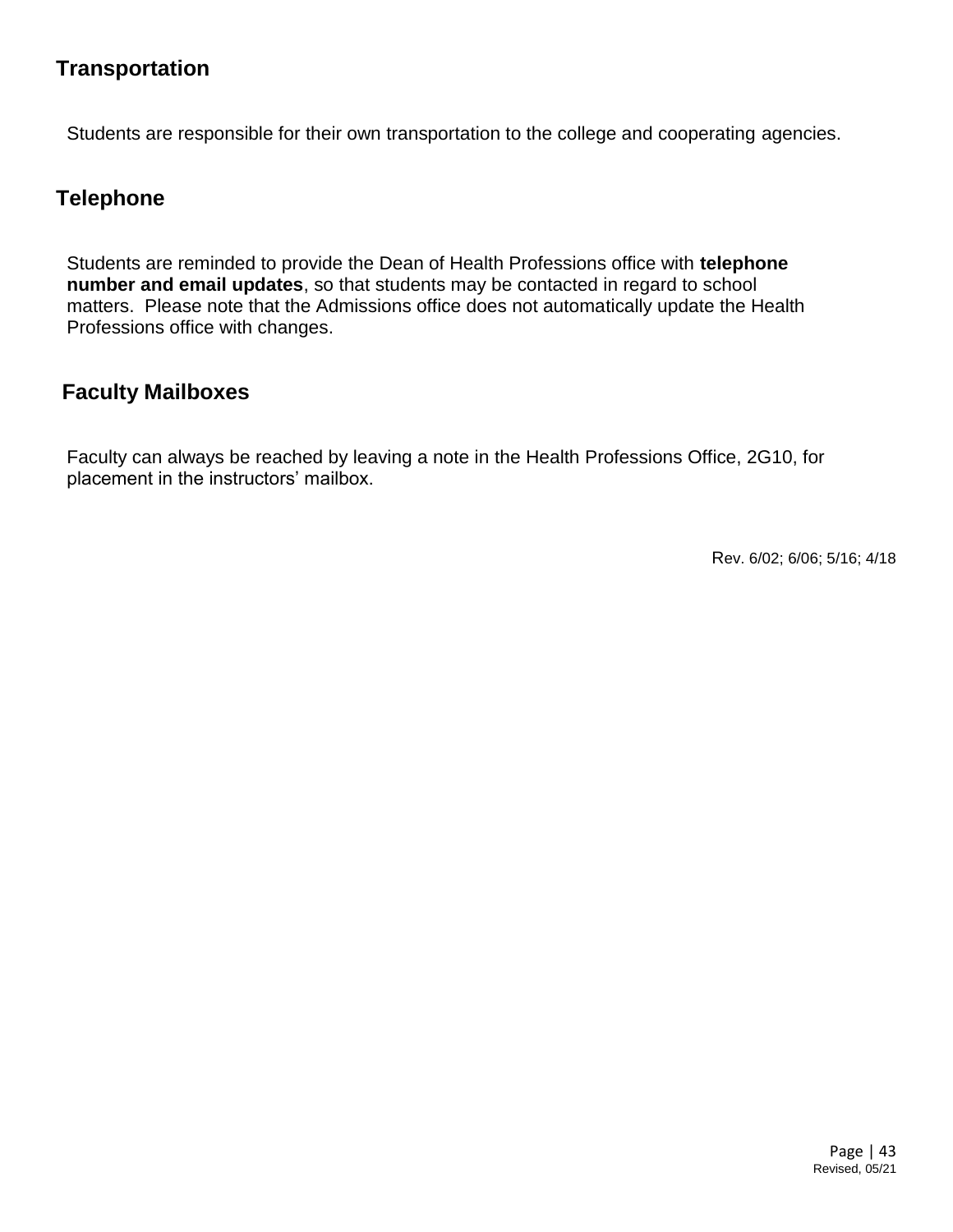### **CPR AND HEALTH REQUIREMENTS**

(**Must** be met before first clinical day)

#### <span id="page-43-1"></span><span id="page-43-0"></span>**CPR Requirements**

Each student must document that they have CPR for Basic Life Support Heart Code BLS (American Heart Association). The certification must be current and maintained throughout the program. Online course work training is acceptable, however in person skills testing is required.

#### <span id="page-43-2"></span>**Health Requirements**

A medical record must be completed by the student and the student's healthcare provider upon admission to the program and subsequent years. Forms are to be uploaded on the View Point Screening website by assigned deadlines. Clinicals cannot be attended if CPR, health information or criminal background checks are not complete and given the green check with View Point Screening. The medical record shall include the following:

- 1. A physical examination by the student's private practitioner. The examination must have occurred no more than three (3) months prior to the beginning of classes. (See physical form). You will not be allowed to attend clinical until the physical examination, immunizations and CPR requirements are met. (See clinical absence policy in syllabi).
- 2. Immunizations (See physical form)
	- a. Rubella, Mumps and Rubeola (2 doses). All applicants must provide evidence of immunity to Rubella, Mumps and Rubeola by laboratory titers, immunizations or medically documented history of the disease.
	- b. Two-step Mantoux skin test (1 3 weeks apart) or QuantiFERON Gold Blood Test. (Chest X-ray if Mantoux positive). Symptom sheet if previous documented clear chest x-ray. One step or repeat QuantiFERON Gold Blood test is an annual requirement.
	- c. Hepatitis B, positive antibody titer report or declination. Declination NOT recommended.
	- d. Varicella series of two doses, positive antibody titer or medically documented history of disease required.
	- e. Tdap booster within the past 10 years required.
	- f. Influenza vaccination or declination annually. Influenza immunization is highly recommended unless a note is provided from your primary. If the clinical facility you attend allows declination, and you choose to decline you will be required to wear a mask per the facility policy.

#### **You will not be allowed to attend clinical until the physical examination, immunizations and CPR requirements are met. (See clinical absence policy in syllabi).**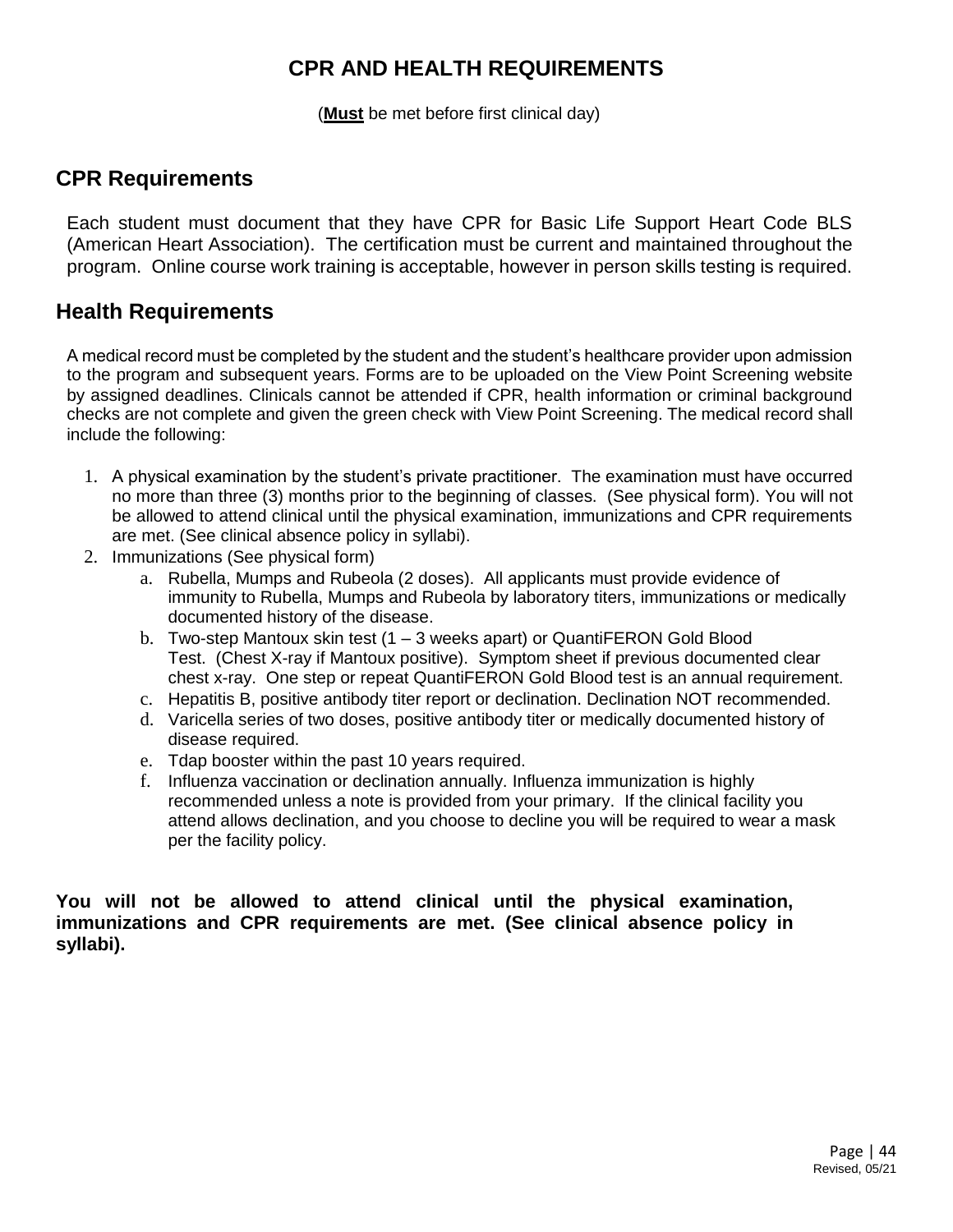### <span id="page-44-0"></span>**Pregnancy**

If a student is pregnant or becomes pregnant, **or is trying to become pregnant**, she must notify **her Clinical Instructor.** A student who knows she is pregnant may continue in the ADN program with her health care provider's written permission. **However, some aspects of the clinical component may be contraindicated in women who are pregnant. Surgical cement when being mixed can be have a toxic component for pregnant women. Please assure your surgical rotation has this consideration explored for the safety of you and your baby.**

#### <span id="page-44-1"></span>**Illness**

Patient safety must be assured. Variations in your health status may prompt the need for additional medical follow up and a written release from your health care provider documenting your ability to provide safe and effective patient care.

Students who have been hospitalized and/or have had surgery, extended illness, newly diagnosed or chronic illness, an accident, or pregnancy must obtain a written statement from their physician giving medical consent to return to school and attend clinical. Students undergoing prescribed medical treatment with a controlled substance shall report this treatment to their Instructor. The use of controlled substances as part of a prescribed medical treatment program is not grounds for disciplinary action, although it is important for the Instructor to know such use is occurring.

#### <span id="page-44-2"></span>**Injuries**

Any injury to the student or the client while on duty must be reported immediately to the instructor. Necessary forms must be completed. Neither the college nor the health facility is responsible for student injury or disease contracted at the clinical site.

Rev. 4/04; 4/05; 5/16

### <span id="page-44-3"></span>**INSURANCE**

#### **1) Accident**

Accident insurance is required for all nursing students and is included in nursing lab fees. You are covered by a Travel Accident policy (outlined below), while you are going to, attending, and returning from your college-sponsored courses (clinicals) at locations other than Sauk Valley Community College.

More specifically coverage commences at the actual start of an anticipated trip, whether it be from Sauk Valley Community College, or your residence, to your destination (e.g. CGH Medical Center). Coverage shall terminate immediately upon return to Sauk Valley Community College, or to your residence, whichever shall first occur.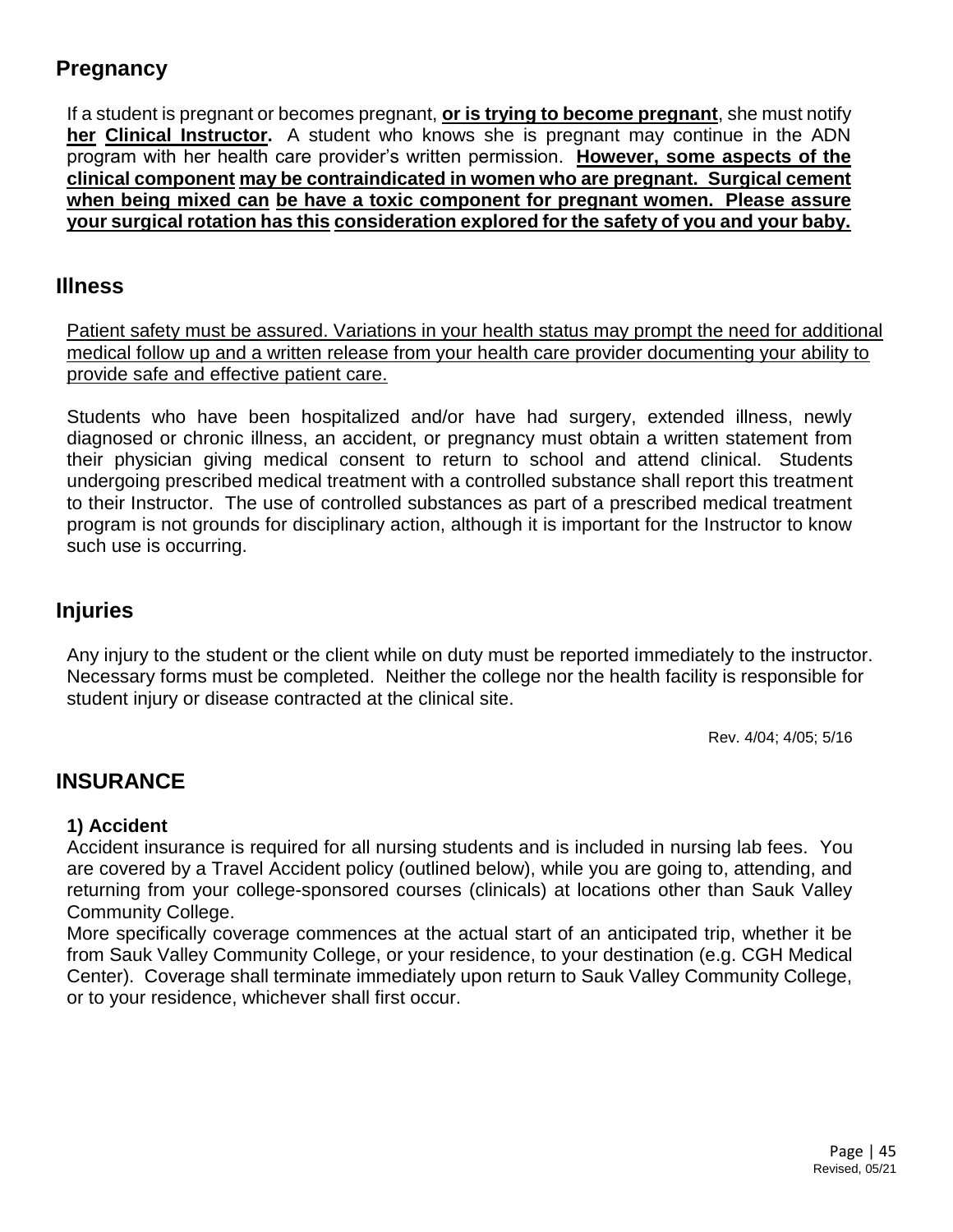#### **The policy is designed to give you two-fold protection:**

#### **I. DEATH AND DISMEMBERMENT - PRINCIPLE SUM \$5,000.00**

If within one year from the date of accident, such injuries shall result in your death, dismemberment or loss of sight, the company will pay for loss of:

Life or Two Members (Hand, Foot, Eye Principle Sum

One member **One-Half Principle Sum** 

### **II. MEDICAL EXPENSE - \$5000.00**

Should you sustain an accidental injury that shall require treatment by any practitioner of the healing arts (duly licensed by proper governmental authority and acting within the scope of his license) and/or confinement in a legally constituted hospital and/or x-ray examination and/or ambulance, the company will pay up to \$5,000.00 for the loss of such services within one year of the date of the accident provided that treatment begins within 90 days of the injury. **The policy has a \$25.00 deductible.**

Remember that this is an **accident** policy only and it is not designed to cover disease, illness (other than illness which results solely from the accidental ingestion or inhalation of a toxic substance) or bacterial infection (other than that occurring in consequence of an accidental cut or wound).

In the case of loss of life, the Principle Sum will be paid to the beneficiary that you have so designated and is on file with the company. If, at the time of payment, no such designation is then effective, such indemnity shall be paid to your estate.

This is a secondary policy so claims should be sent to your personal carrier, if applicable, first. Claims not paid by your personal carrier should be submitted to the Dean of Health Professions.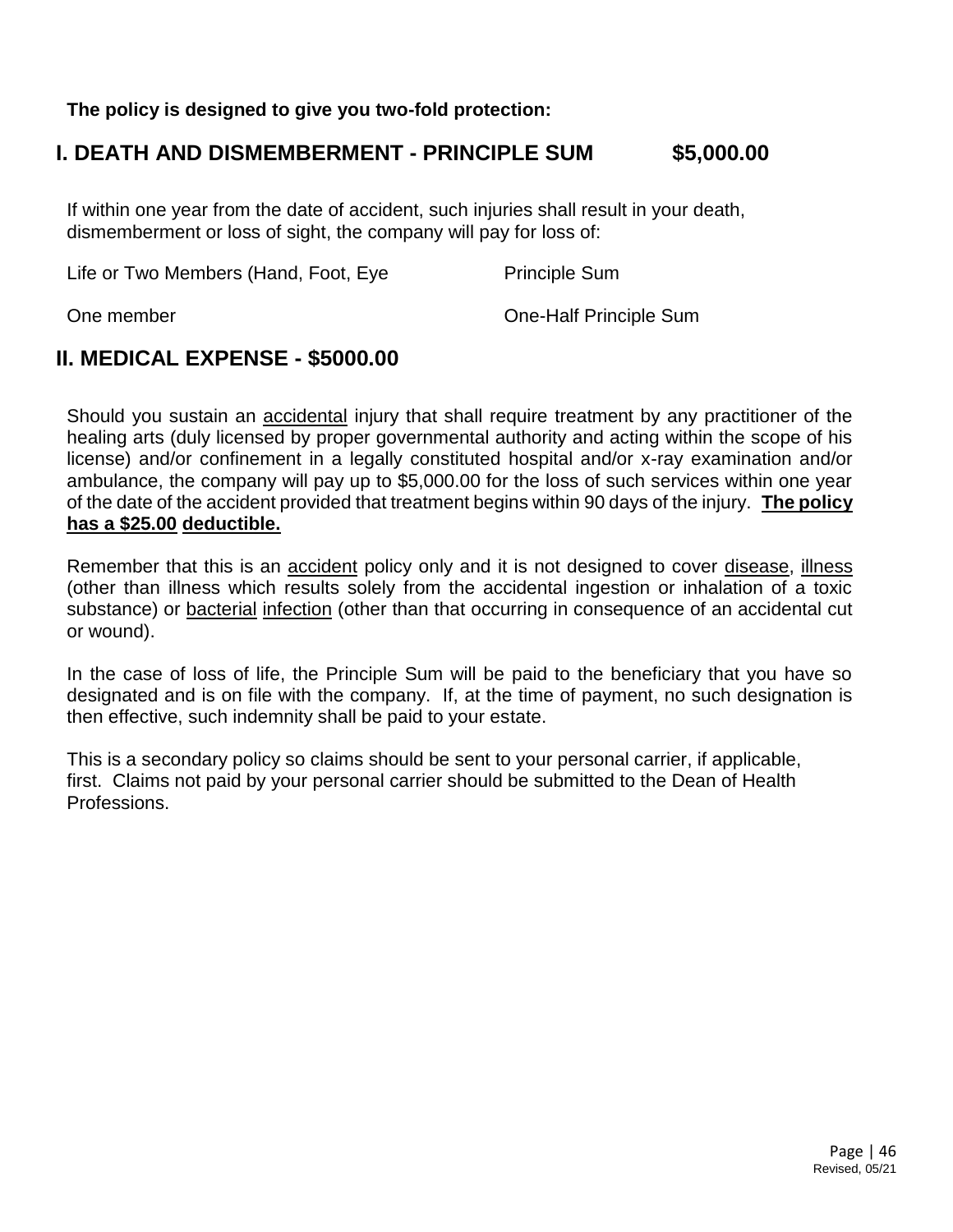#### **Insurance**

#### **1) Liability**

Nursing students are covered by the college's professional liability insurance policy once tuition and fees for a course have been paid.

#### **2) Comprehensive Health Insurance**

You will be notified if your clinical facility requires the student "maintain comprehensive health insurance." The clinical facility may terminate your clinical placement if documentation of the required coverage is not provided or your policy is cancelled.

**Rev. 5/12**

### <span id="page-46-0"></span>**BLOOD EXPOSURE/CONTAMINATED NEEDLE STICKS**

#### 1. **Student Exposure at Clinical Site**

- a. The student will notify the instructor/supervisor at once.
- b. The student will, under the direction of the instructor/supervisor, notify the manager/coordinator of the department/unit.
- c. The student and instructor/supervisor, under the direction of the manager/coordinator, will follow the procedure of the institution at which the incident occurs.
- d. Financial expenditures incurred as a result of the incident will be the responsibility of the individual student. (See accident insurance, pg. 43)

#### 2. **Student Exposure in the School Lab**

- a. The student will notify the instructor/supervisor at once.
- b. The student, under the direction of the instructor/supervisor, will complete a Sauk Valley Community College Incident Report. The Dean of Health Professions is to also be notified.
- c. The student will report to their individual health care provider if necessary and follow the procedure recommended by the health care provider. The student will submit a report from the individual health care provider to the Dean of Health Professions.
- d. Financial expenditures incurred as a result of the incident will be the responsibility of the individual student. (See accident insurance, pg. 43).

#### <span id="page-46-1"></span>**Class Pictures**

All students may have their picture taken for the composite and individual photos with the class cohort they are progressing with at the time of the photo opportunity. Students with second chance contracts may also choose to be a part of the composite and individual photos for a subsequent year.

#### <span id="page-46-2"></span>**Graduation Requirements**

Each student is responsible to fulfill the requirements of their program. (See college catalog for graduation requirements and procedures)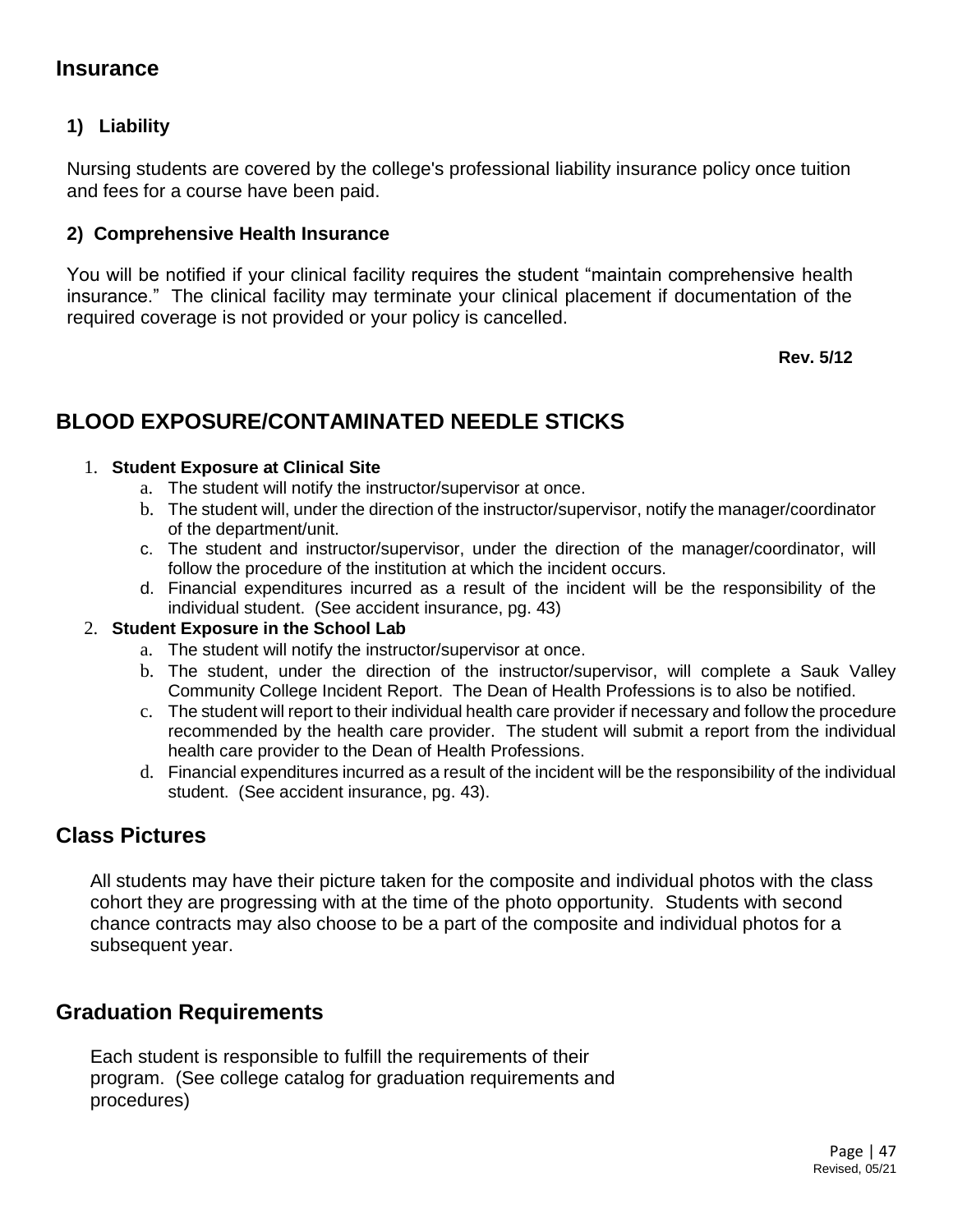### <span id="page-47-0"></span>**Pinning Ceremony Guidelines**

Upon successful completion of the nursing program, the student is eligible to participate in the Health Professions Pinning Ceremony. Students with program progression changes that will necessitate graduation requirements not being met prior to December of the year of pinning may also participate in the ceremony. Example: October 2018 graduates may attend the May 2018 ceremony.

The following guidelines have been faculty-approved and will be enforced:

- 1. Professional attire (basic white nursing uniform and white uniform shoes) is expected of all nursing participants in the pinning ceremony. It is expected that hair and jewelry be conservative.
- 2. Students may select a speaker. The speaker and the speech will be approved by the Dean of Health Professions.
- 3. Nursing faculty or the person of your choice will perform the pinning.
- 4. Wearing of the official SVCC nursing cap is optional for female participants. No other caps or hats may be worn.

pre 6/92 Rev. 6/93; 6/94; 6/96; 6/97; 6/98; 6/99; 6/00; 06/01; 6/02; 6/09; 6/11; 5/14; 4/18; 5/20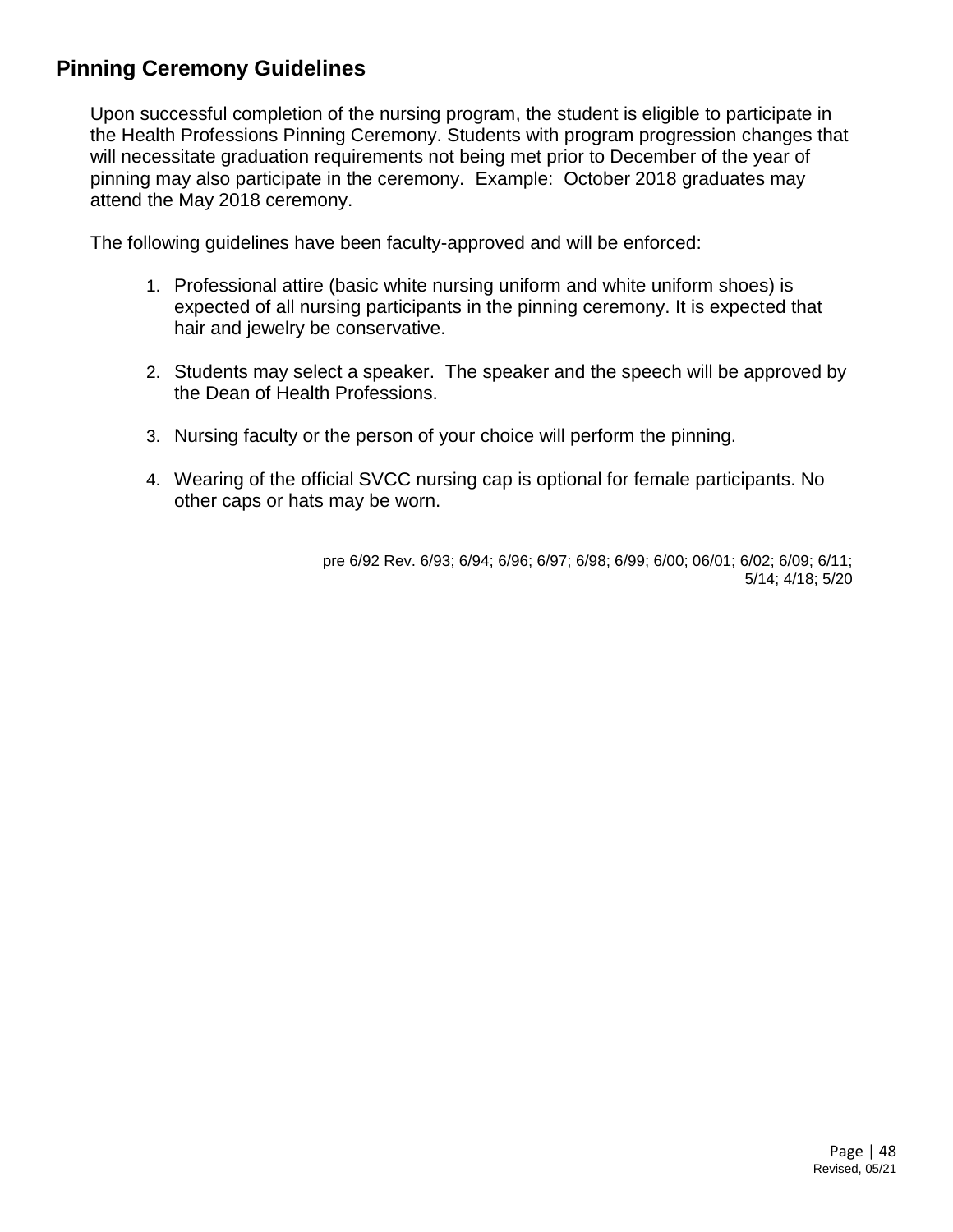### <span id="page-48-0"></span>**Nursing Department Personnel**

**Dean of Health Professions** Christine L. Vincent RN, MSN Office 2G12, Ext 376

### **Nursing Faculty**

**Constance Arnold** Office 2F04 Ex. 361

**Megan Dempsey** Office 2G06, Ex. 292

**Kayla Gaffey** Office 2G4, Ex. 277

**Meaghan Rivera** Office 2F06, Ext 239

### **Health Professions Retention Coordinator and faculty**

**Fall Semester**  Jennie Frias Office 2F16, Ext. 350

**Spring Semester**  Pam Eubanks Office 2F08, Ex.

### **Simulation Clinical Educator / Lab Coordinator/ Faculty**

**Kim Cole**  Office 2G08, Ext. 262

#### **Health Professions and Natural Science Assistant**

Therese Wood Office 2G10, Ext. 374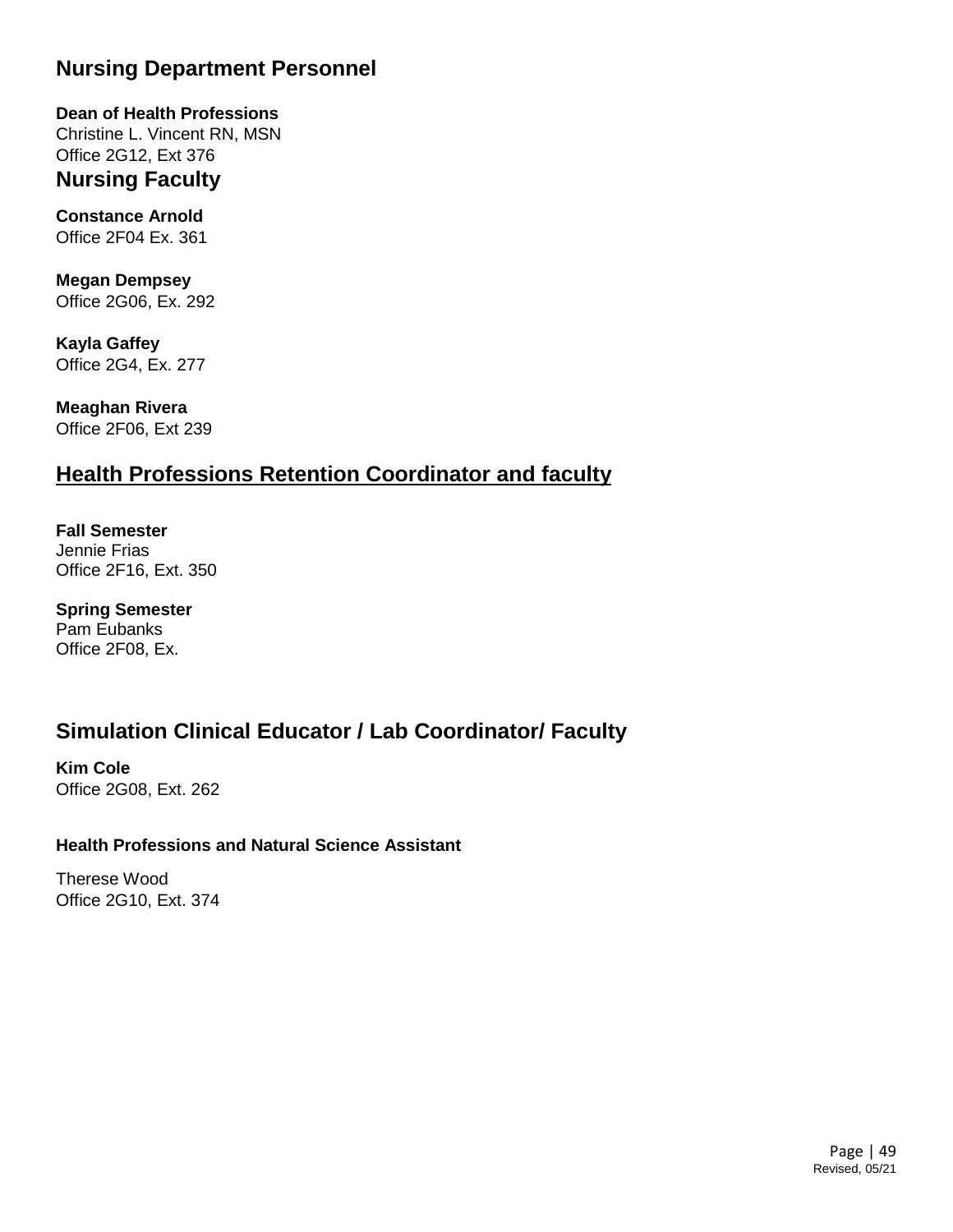Page | 50 Revised, 05/21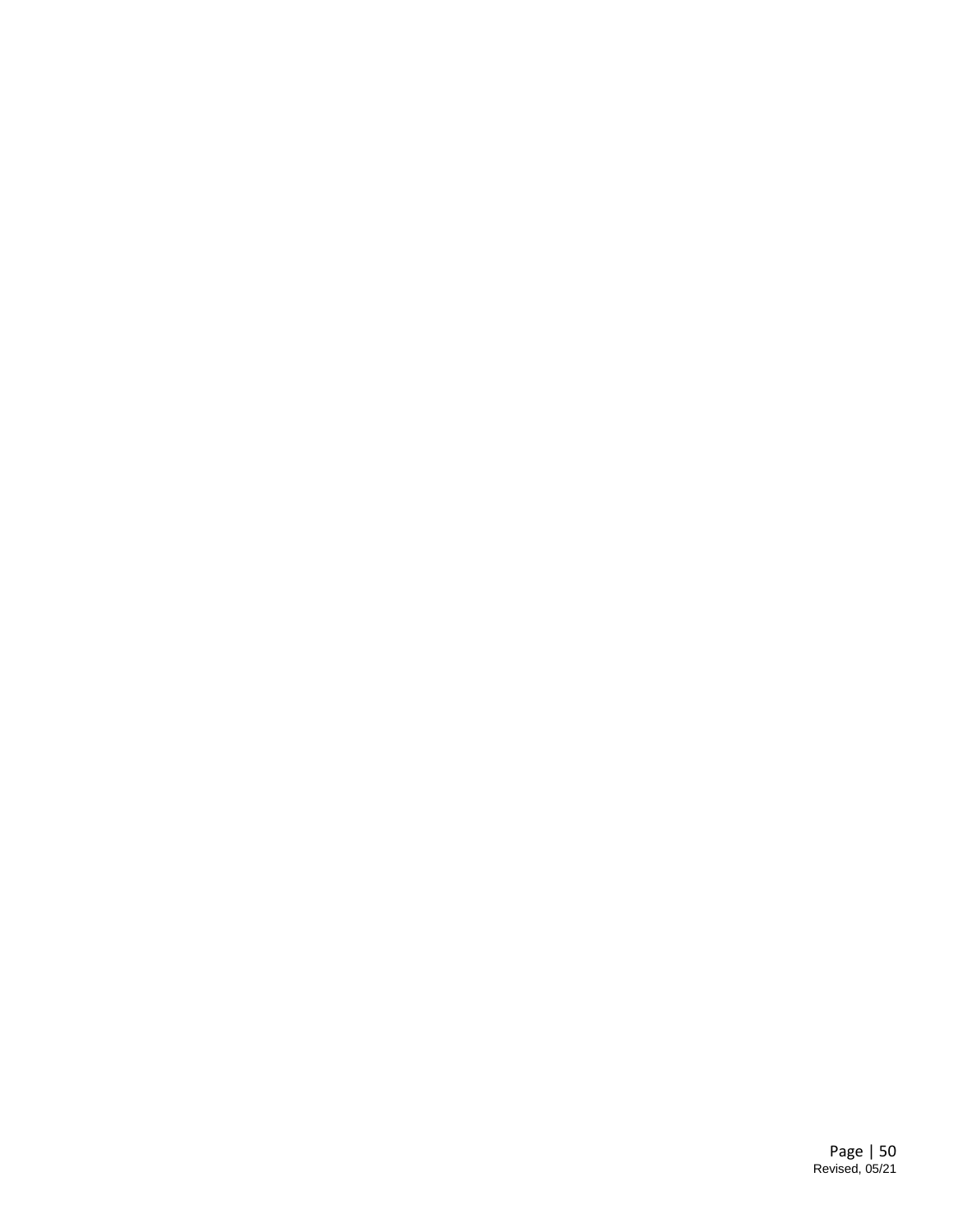### <span id="page-50-0"></span>**SAUK VALLEY COMMUNITY COLLEGE HEALTH INFORMATION RELEASE FORM HEALTH PROFESSIONS EDUCATION**

I,\_\_\_\_\_\_\_\_\_\_\_\_\_\_\_\_\_\_\_\_\_\_\_\_\_\_\_\_\_\_\_\_\_\_\_\_\_\_\_\_\_ give my permission for the Health Professions office of Sauk Valley Community College to release the information on the Student Health Form to clinical facilities where I will be engaged in clinical training activities.

I understand that this information will only be provided upon request of the clinical facility to fulfill contractual agreements between the facility and the college. Furthermore, I understand this information is required by the facility to ensure compliance with the regulating agencies of that facility.

Student Signature\_\_\_\_\_\_\_\_\_\_\_\_\_\_\_\_\_\_\_\_\_\_\_\_\_\_\_\_\_\_\_ Date\_\_\_\_\_\_\_\_\_\_\_\_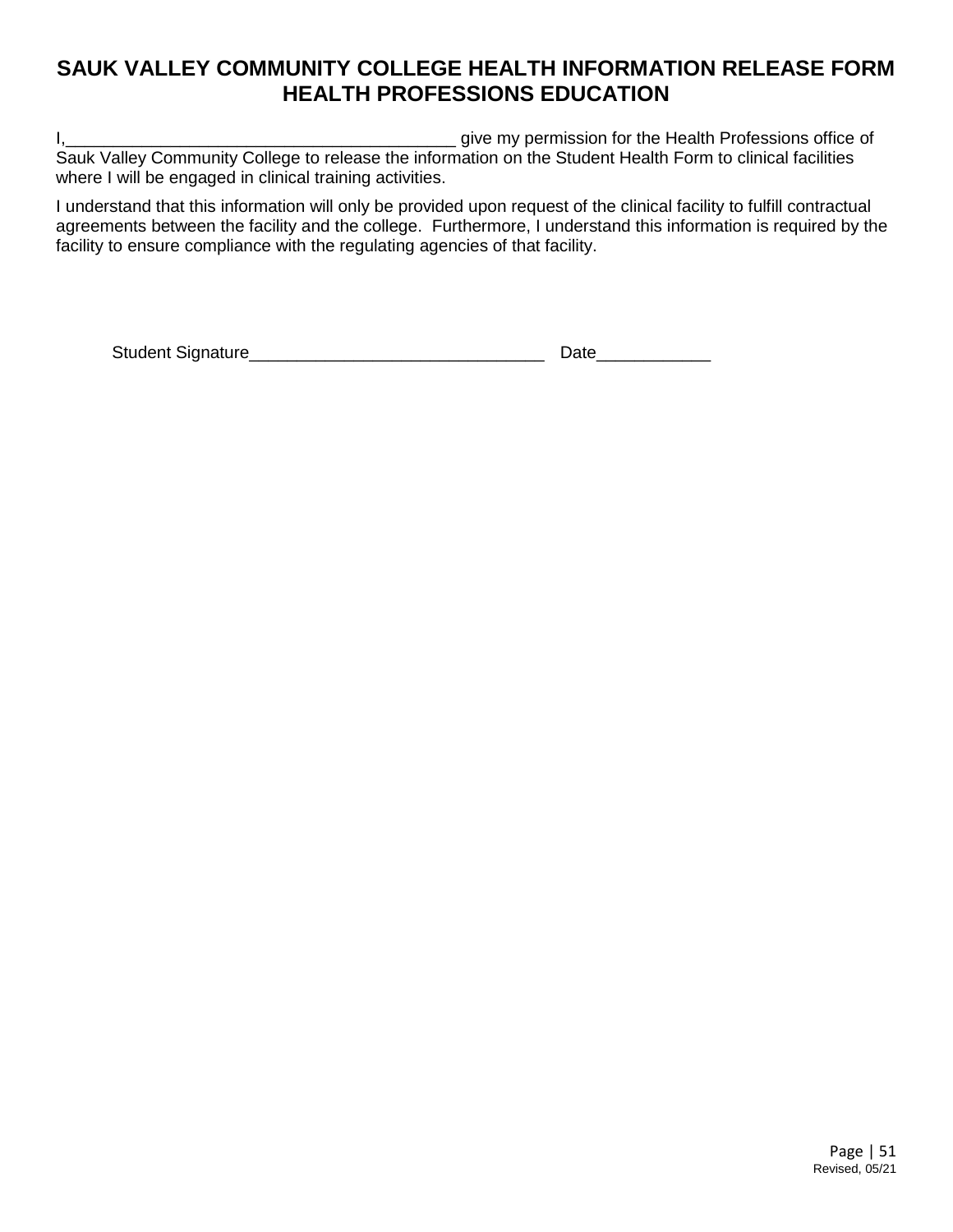### <span id="page-51-0"></span>**SVCC ASSOCIATE DEGREE NURSING ACKNOWLEDGEMENT OF RECEIPT OF NURSING HANDBOOK**

I, \_\_\_\_\_\_\_\_\_\_\_\_\_\_\_\_\_\_\_\_\_\_\_\_\_\_\_\_\_\_\_\_\_\_\_, acknowledge receipt of the Sauk Valley Community College Associate Degree Nursing Handbook for the 2021 – 2022 school year. I have had the opportunity to read this handbook and I understand the rules and regulations explained in it.

#### **I understand that this signed receipt will become a part of my permanent record.**

Signature of Student\_\_\_\_\_\_\_\_\_\_\_\_\_\_\_\_\_\_\_\_\_\_\_\_\_\_\_\_\_\_ Date\_\_\_\_\_\_\_\_\_\_\_\_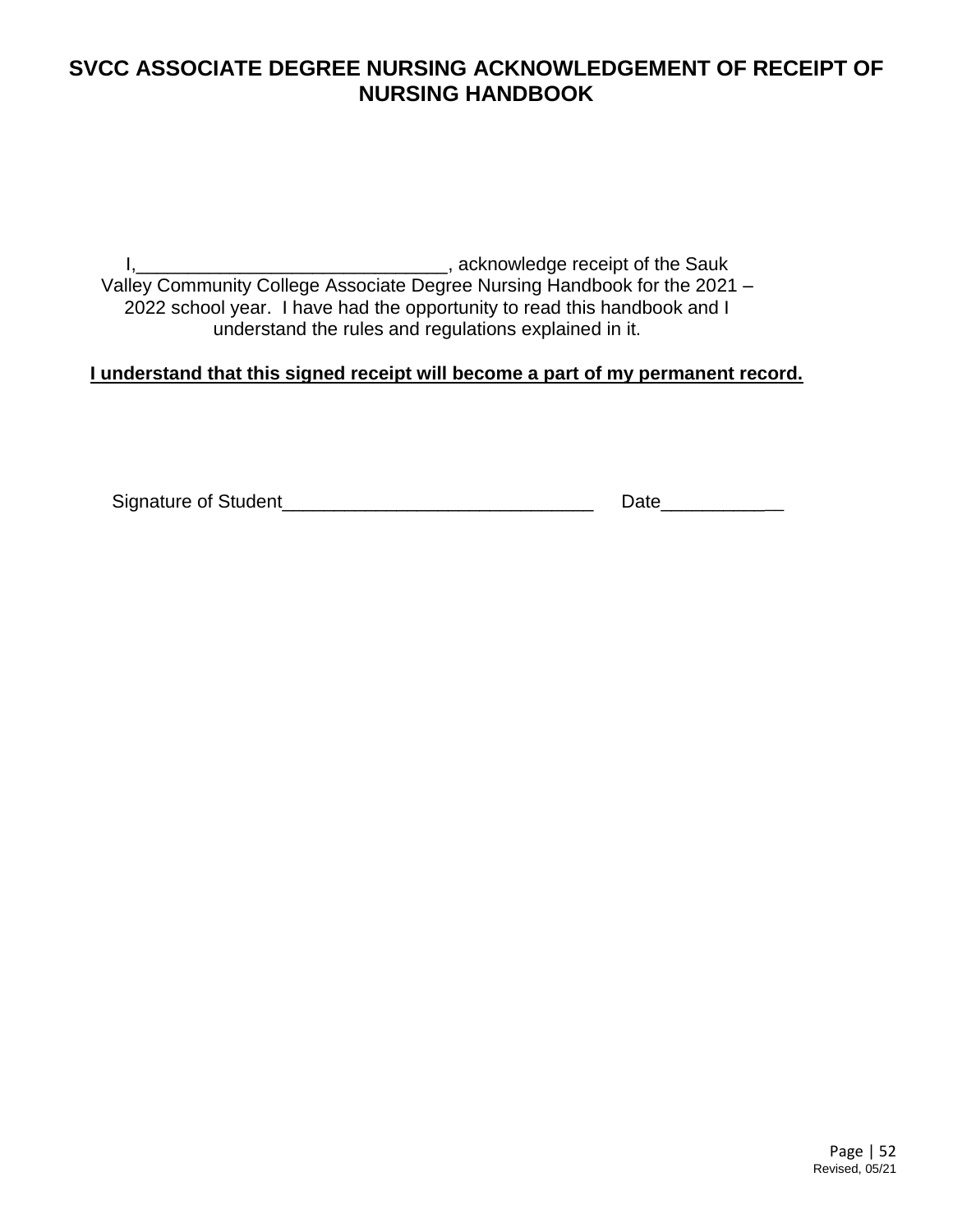### <span id="page-52-0"></span>**Sauk Valley Community College Write-up***/***Photograph***y/***Video RELEASE FORM**

| do hereby give Sauk Valley Community College,                                                                                           |  |
|-----------------------------------------------------------------------------------------------------------------------------------------|--|
| (Print your full name)                                                                                                                  |  |
| Licensees and legal representatives the irrevocable right to use my name, words, picture, portrait, photograph, and/or                  |  |
| video image in all forms and media. I understand that materials will be used for the expressed purpose of marketing                     |  |
| Sauk Valley Community College.                                                                                                          |  |
|                                                                                                                                         |  |
| I waive any right to inspect or approve the finished version(s), including written copy that may be created in connection<br>therewith. |  |
|                                                                                                                                         |  |
|                                                                                                                                         |  |
|                                                                                                                                         |  |
|                                                                                                                                         |  |
| Year in school if applicable _________                                                                                                  |  |
|                                                                                                                                         |  |
| Have you ever been convicted of a felony? YES ______ NO _____                                                                           |  |
| If you answered yes, please provide the following:                                                                                      |  |
|                                                                                                                                         |  |

\*\* This information is kept confidential. Sauk Valley Community College reserves the right to evaluate the use of submitted stories on a case by case basis,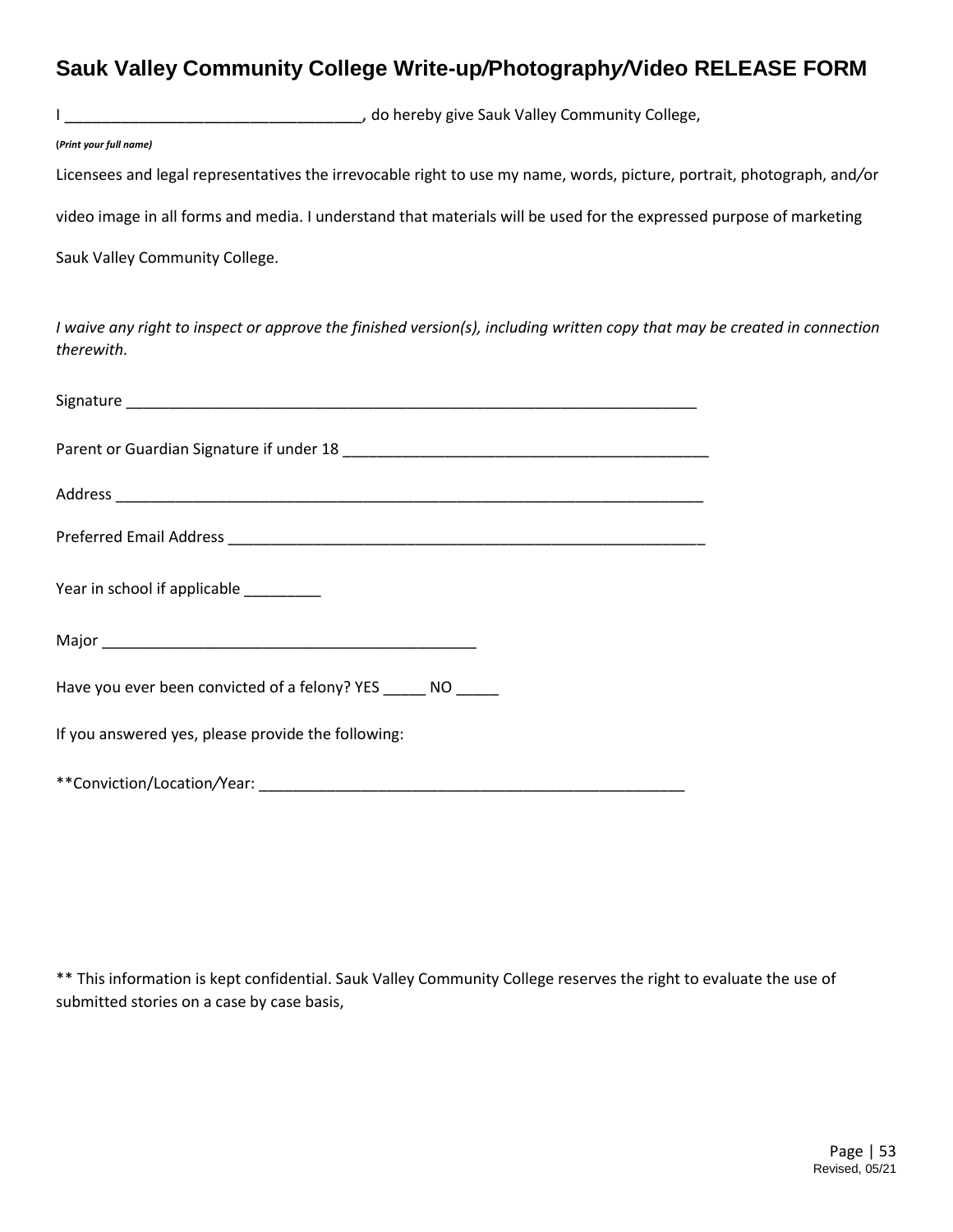Page | 54 Revised, 05/21